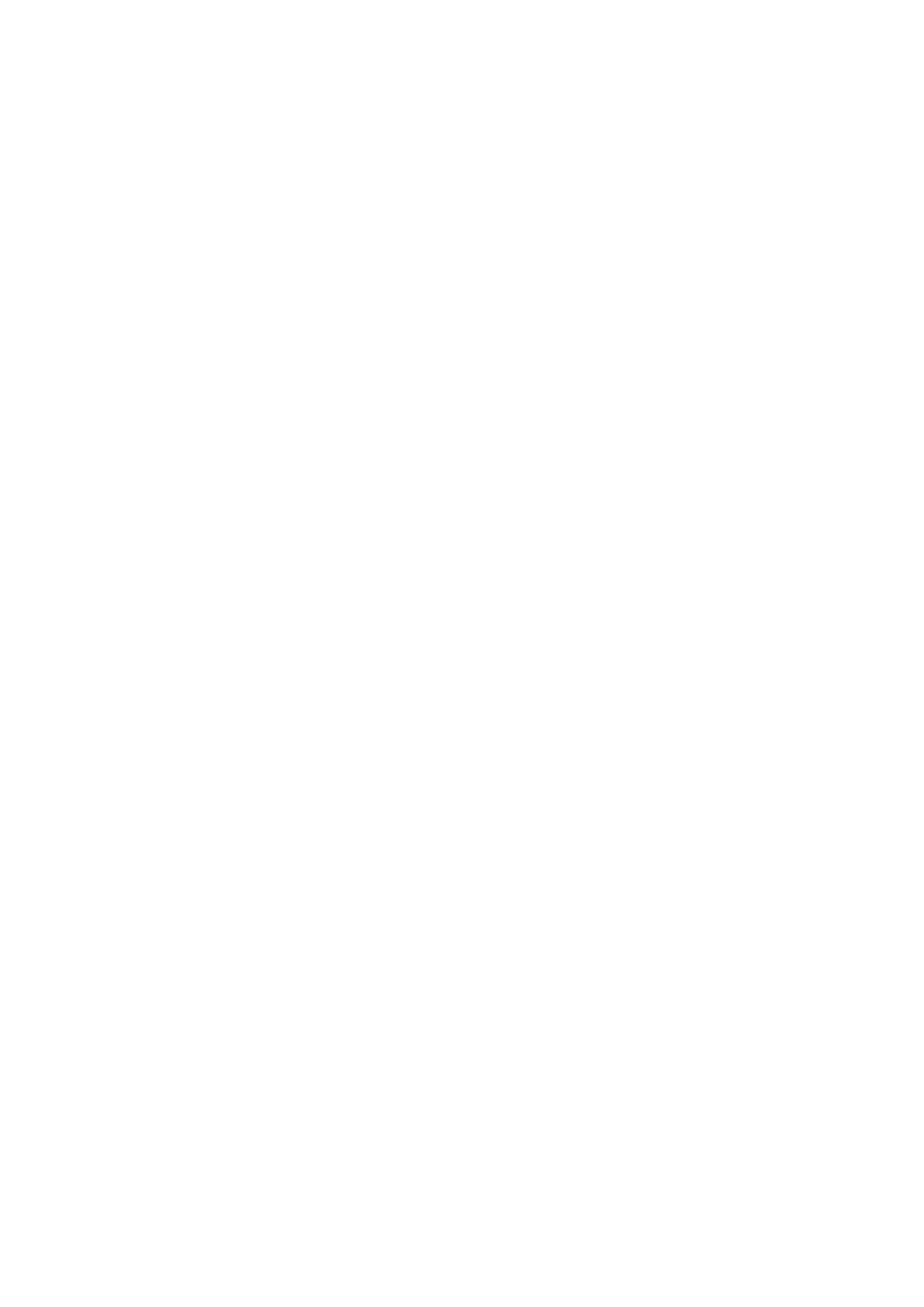# **Environmental policy integration in Europe**

**Administrative culture and practices**

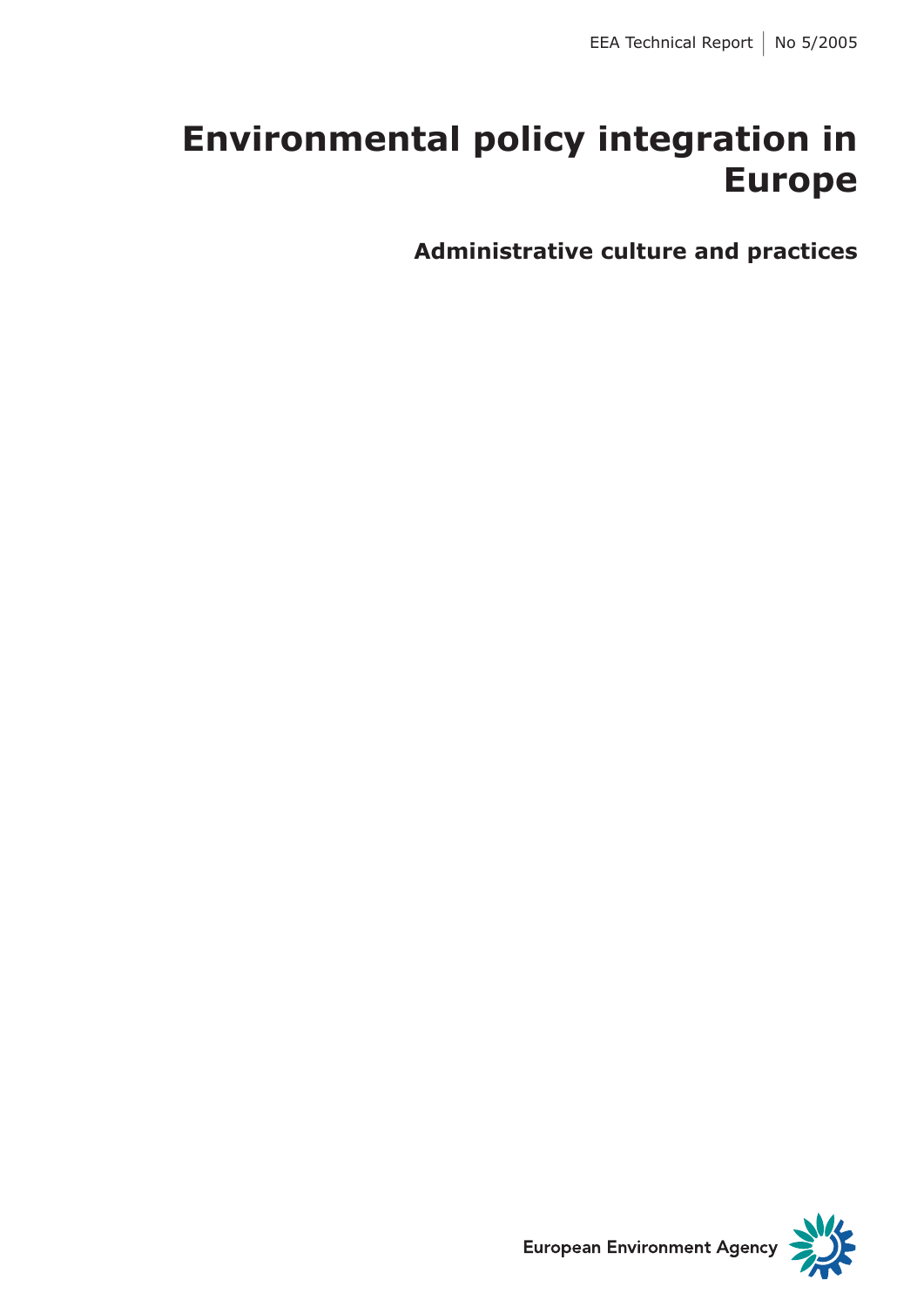Cover design: EEA Layout: EEA

#### **Legal notice**

The contents of this publication do not necessarily reflect the official opinions of the European Commission or other institutions of the European Communities. Neither the European Environment Agency nor any person or company acting on behalf of the Agency is responsible for the use that may be made of the information contained in this report.

#### **All rights reserved**

No part of this publication may be reproduced in any form or by any means electronic or mechanical, including photocopying, recording or by any information storage retrieval system, without the permission in writing from the copyright holder. For rights of translation or reproduction please contact EEA project manager Ove Caspersen (address information below).

Information about the European Union is available on the Internet. It can be accessed through the Europa server (http://europa.eu.int).

Luxembourg: Office for Official Publications of the European Communities, 2004

ISSN 1725-2237 ISBN 92-9167-767-1

© EEA, Copenhagen 2005

European Environment Agency Kongens Nytorv 6 1050 Copenhagen K Denmark

Tel.: +45 33 36 71 00 Fax: +45 33 36 71 99

Web: www.eea.eu.int Enquiries: www.eea.eu.int/enquiries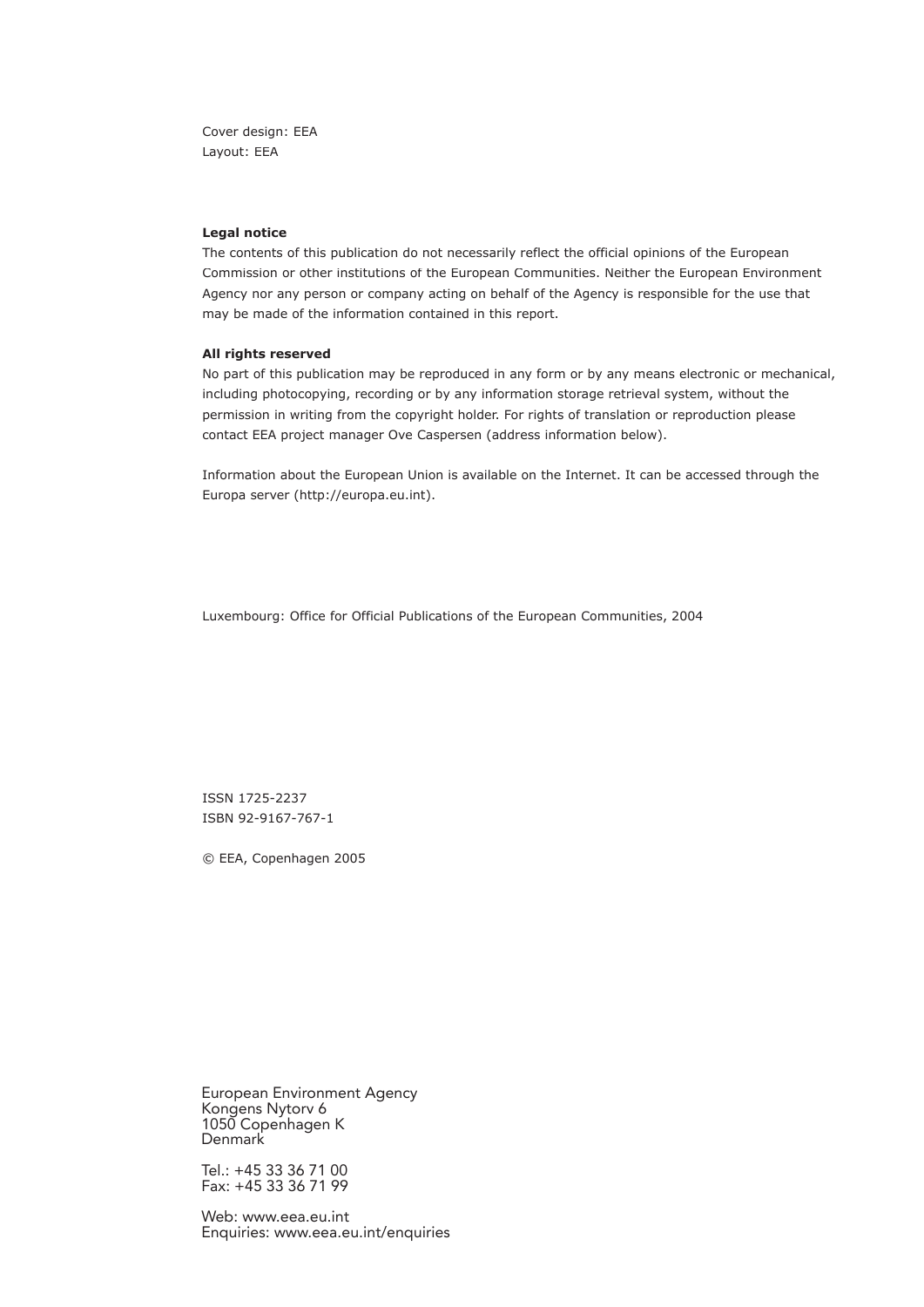## **Contents**

| 1                       |                                                              |  |
|-------------------------|--------------------------------------------------------------|--|
| $\overline{\mathbf{2}}$ | EPI and the role of administrations  12                      |  |
| 3                       | Making the environment a cross-departmental issue  15        |  |
| 4                       | The context for changing administrative culture and          |  |
| 5                       |                                                              |  |
| 6                       |                                                              |  |
| $\overline{\mathbf{z}}$ |                                                              |  |
|                         |                                                              |  |
|                         | Annex B. Environment and/or sustainable development advisory |  |
|                         |                                                              |  |
|                         |                                                              |  |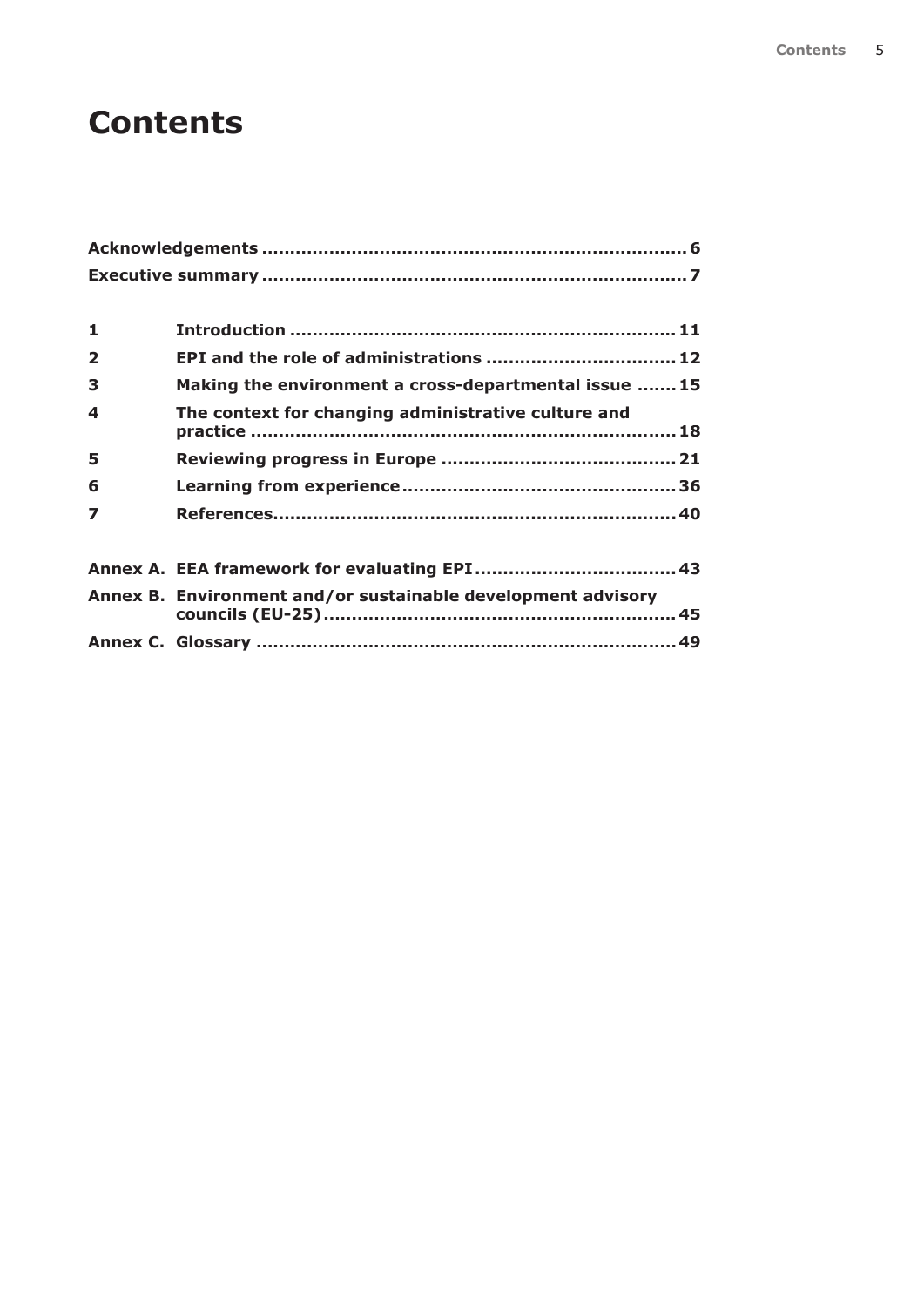## **Acknowledgements**

This report was developed under contract with the Institute of European Environmental Policy (Clare Coffey, Christina Jacobsen and Andrew Farmer), and managed by Ann Dom (EEA project manager).

In producing the report we benefited from the expert input of an advisory group, which consisted of: Tea-Darka Glažar, Ministry of the Environment, Spatial planning and Energy, Slovenia; Stig Wandén, Environmental Protection Agency, Sweden; Julius Langendorff, European Commission; Måns Nilsson, Stockholm Environment Institute, Sweden; Mr Ruben Mnatsakanian, Central European University, Hungary; Henrik Gudmundsson, National Environmental Research Institute, Denmark; Andrea Lenschow, Universität Osnabrück, Germany; Nikolaos Christoforides,

European Commission; Robert Wright, European Economic and Social Committee; Felix Luitwieler, Ministry of Housing, Spatial Planning and the Environment, the Netherlands; Ursula Platzer, Federal Ministry for Agriculture and Forestry, Environment and Water Management, Austria; Olivia Bina, Universidade Nova de Lisboa, Portugal; and Maggie Charnley, Department for Environment, Food and Rural Affairs, United Kingdom.

Valuable input was also received from the EEA's national focal points and peer reviewers including Andrew Jordan (University of East Anglia, United Kingdom), William M Lafferty (University of Oslo, Norway) and Adriaan Schout (European Institute for Public Administration).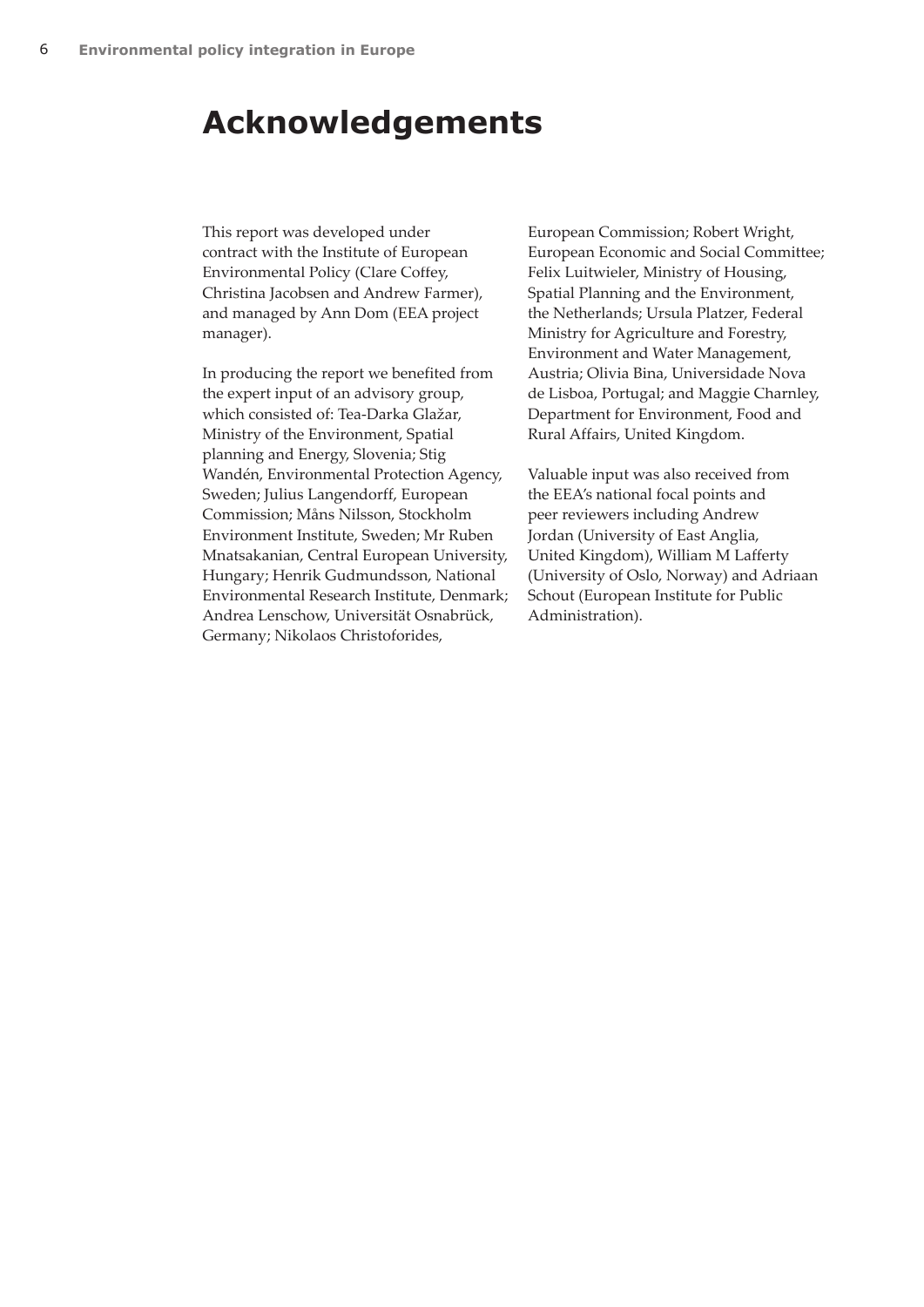## **Executive summary**

Environmental policy integration (EPI) involves a continual process to ensure environmental issues are reflected in all policy-making, with a view to achieving sustainable development. EPI also supports more general efforts to coordinate activities which are also desirable from a purely economic and effectiveness perspective.

While political commitment to EPI has received much attention, there has been less attention given to ensuring that administrations are fully supportive. The EEA has thus developed a new EPI evaluation framework which includes 'administrative culture and practices' among its main categories.

This paper presents an overview of administrative culture and practices for EPI in Europe, and investigates some of the main management styles used. It reviews institutional structures and practices in the EU-25, the candidate and applicant countries, the countries of the European Free Trade Area (EFTA) and the countries of eastern Europe, Caucasus and central Asia (EECCA).

An administrative culture and practices conducive to EPI can be promoted in many different ways, using top-down and bottomup approaches such as improvement of budgeting and auditing practices, internal management tools, institutional change and enhanced coordination mechanisms. The EEA's evaluation framework uses four questions to evaluate the extent to which administrations reflect EPI in their day-today working practices.

#### *Do regular planning, budgetary and audit exercises reflect EPI priorities?*

Countries are only just beginning to explore the potential role of regular planning, budgetary and auditing processes in

promoting EPI across administrations. Some examples are emerging, for example in the Netherlands, Norway and the UK, where attempts are being made to use budgetary, planning and audit processes to support EPI. However even these few countries are facing considerable challenges in terms of making strategic planning and budgeting really work for EPI.

The potential to strengthen the role of strategic processes for EPI depends on each country's approach to management and budgeting, with the greatest scope clearly being in countries that place greatest emphasis on strategic management initiatives, including new public management (NPM). This also appears to be reflected in practice, with the Netherlands, Norway and the UK also ranking amongst those most affected by the NPM agenda.

While a shift towards NPM could be seen as favourable to EPI, Sweden's experience with 'Management by Objectives' demonstrates some of the limitations of NPM, suggesting that it is not simply an opportunity but also a potential threat to EPI. The more rigorous the strategic management initiative, the more difficult it may be for environmental or other horizontal objectives to be 'added on' subsequently.

The potential to use auditing systems to evaluate progress in relation to EPI is largely untapped. Even where auditing has been valuable, auditors have tended to focus narrowly on examining the implementation of specific budgets or other financial measures, rather than assessing them in the light of broader sustainable development commitments and objectives. The UK´s Environmental Audit Committee is the most obvious exception, and goes even further by focusing not only on environmental audit but extending beyond a purely financial remit.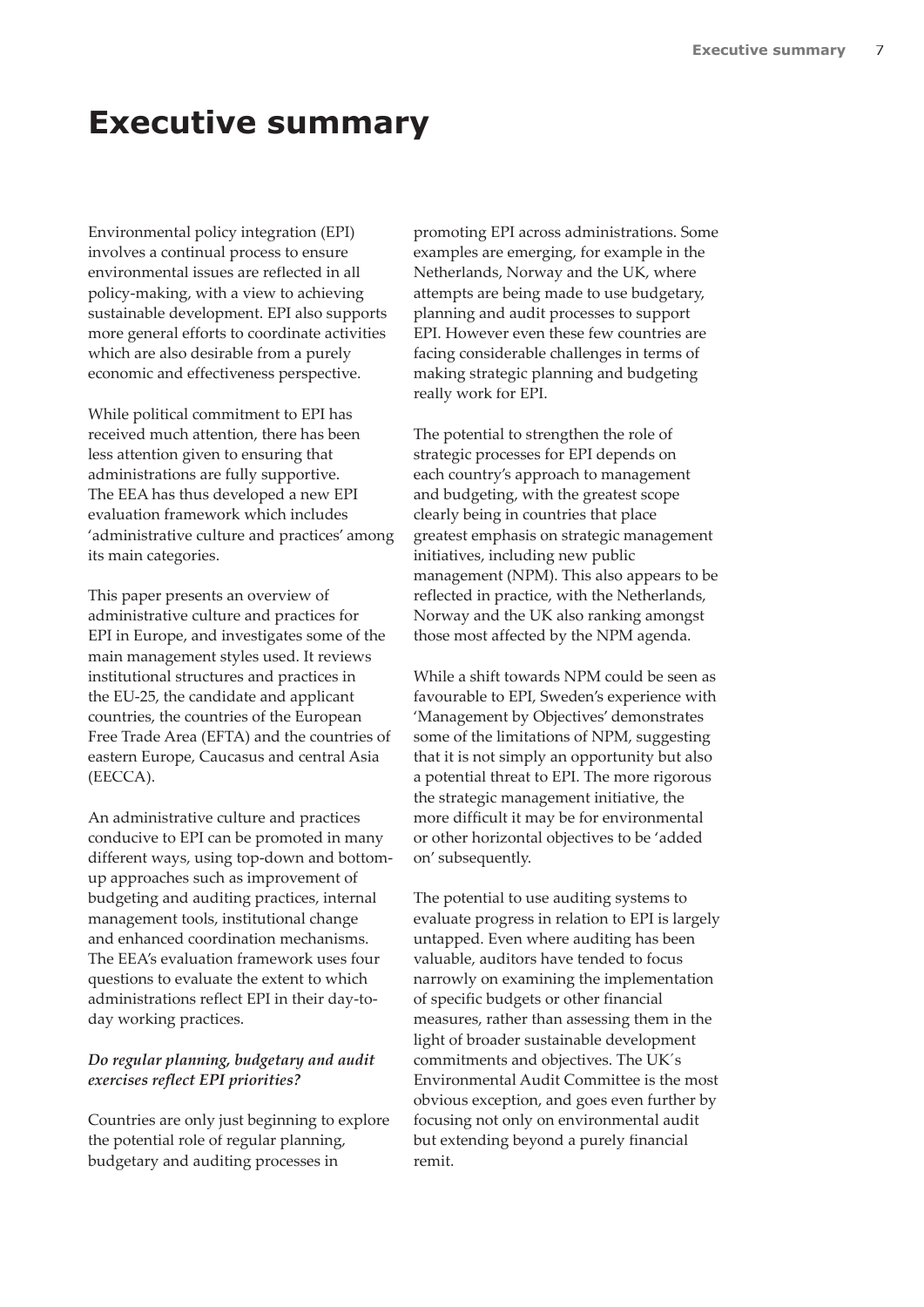### *Are environmental responsibilities reflected in the administration's internal management regime?*

There are various ways in which EPI can be internalised in management systems. In practice, there is currently no evidence of a systematic embedding of EPI within management systems, although the introduction of EMAS and similar systems could address the allocation of responsibilities, structural arrangements and resources.

More specifically, there is little evidence of countries explicitly allocating responsibility for EPI throughout all departments and at different levels, which is important in order to ensure that EPI is pushed forward and reflected throughout administrations. However the development of strategic bodies has resulted in the engagement of more senior persons, including heads of ministries and ministers/prime ministers themselves.

Some restructuring has taken place, and environment units are now found in several countries' sectoral ministries. All countries have ministries with explicit environmental responsibilities. In several cases, environmental roles have been merged with other roles, to support more issue-oriented approaches. It is difficult to ascertain whether and how this is supporting EPI.

Systematic programmes to build up skills and other human capacity to cope with the new EPI agenda, and to ease the burden that EPI can place on increasingly pressured government departments, are not evident. The earmarking of financial resources for sector integration activities is evident in some cases, but is not keeping pace with new and emerging demands, including those resulting from the introduction of impact assessment and public consultation procedures. Overall figures for investment in EPI within administrations have not been assessed, partly because truly integrated investments are, almost by definition, not easy to identify.

#### *Is there a strategic department/unit to guide and support EPI?*

There has been some progress, notably in the EU-15 and EFTA countries, with establishing new departments, units or other bodies explicitly to ensure that EPI is taken forward at a strategic level. These are, however, more frequently aimed at taking forward sustainable development strategies rather than being specifically focused on EPI.

Where both political and administrative actors are involved, these bodies have the potential to act as a powerful conduit between political and administrative layers of government. The continued involvement of senior political figures is not always apparent, however. Moreover, according to their formal remits, the bodies appear to play a relatively passive role, placing little emphasis on positive guidance and support for EPI. Oversight work also appears to be quite limited, with little evidence of annual or other reports that require or lead to changes in practice.

Apart from internal strategic bodies to support integration, a large number of advisory councils have also been created, to follow and guide sustainable development and to a lesser extent, EPI activities. Not all EU countries have strategic or advisory bodies, however, nor are there equivalents at the EU level.

### *Are there mechanisms to ensure environment/sector coordination and communication, i.e. between departments and between levels of governance?*

The extent and quality of coordination and communication between departments is particularly difficult to assess, although some patterns are emerging. The establishment of ad hoc or issuespecific communication and coordination mechanisms, for example, appears to be rather widespread. Permanent networks have also been set up in some countries, to aid communication between ministries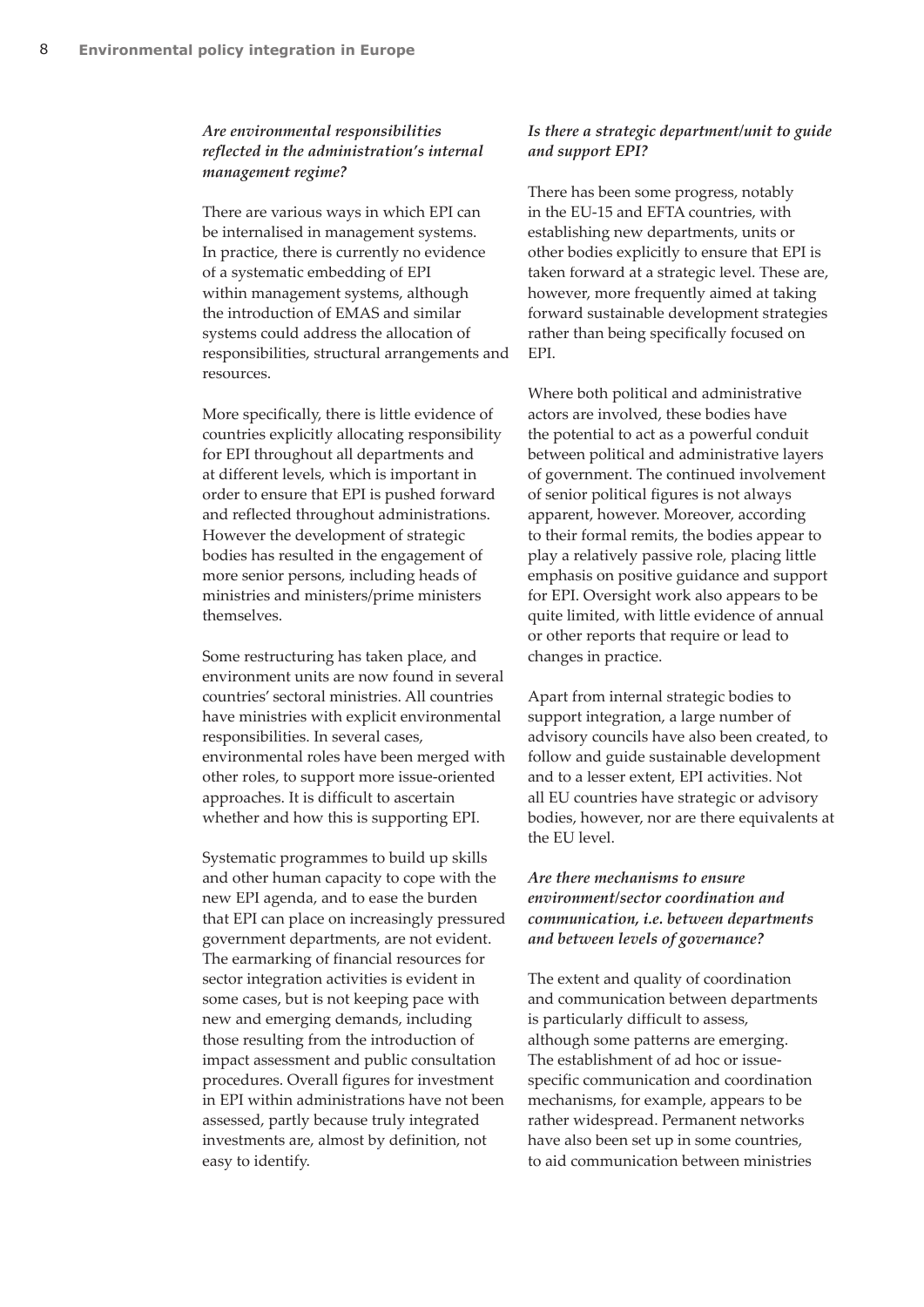on issues relating to EPI. A focus on individual issues can be productive, perhaps supporting more substantive progress than might be expected using more general and blunt communication and coordination mechanisms. However, unless complemented by cross-cutting arrangements, issue-specific approaches can lead to some issues being neglected.

More general consultation mechanisms can also be important for EPI, but they generally result in only a limited degree of coordination or communication, the quality of which reflects dominant administrative styles and cultures, and existing personal relationships. All of these are rather difficult to 'manufacture'.

Coordination and communication between different levels of governance poses an additional if different set of challenges, particularly for federal countries. In the EU-10 as well as the candidate countries, there is considerable communication upwards. Communication and coordination downwards presents more of a challenge in larger, federal countries. Communication can be easier where regional/local decisionmaking is part of the structure of an environment ministry.

#### *Key conclusions*

The general picture that emerges is one of a small but growing body of practice in getting legal and political commitments to EPI reflected in administrations, their practices and their cultures. Various mechanisms, including instruments and institutional changes, are being employed in efforts to embed environmental thinking in government departments, activities and mindsets. The suite of mechanisms variously engages departments, as well as politicians and external stakeholders.

The extent to which mechanisms are used differs from country to country, particularly if one focuses only on EPIspecific mechanisms, rather than those introduced for sustainable development or broader governance purposes. Adoption of EPI mechanisms is highest in a small group of EU and EFTA countries, notably the Anglo-Saxon, Nordic (including the Netherlands) and German-speaking countries. Within this group, the UK, Germany, Sweden and the Netherlands stand out as having made particular efforts to promote EPI although each has done so in different ways. In some cases, this has involved the introduction of new topdown structures, such as Germany's Green Cabinet and instruments such as budgetary processes, to push environmental integration down through the administration.

EPI is an ongoing process, not something that is simply 'achieved'. This underlines the importance of changing not only current practices but also administrative cultures, with a view to institutionalising EPI and protecting it from sudden changes. Administrations ensure that policy goals continue to be respected, long after politicians have moved to other issues, which is particularly problematic for challenges like EPI which generally have a low political profile over the longer term.

A number of conclusions are drawn from this review:

- there is a need for accessible information to support the use of the EEA's evaluation framework, particularly as regards the quality of structures, processes or other EPI-related developments and their impacts.;
- areas where information was particularly difficult to obtain related to EPI internal management systems and coordination mechanisms;
- the information deficit creates the possibility of a few practices, i.e. those most clearly related to EPI and those of a more directorial (and thus explicit) top-down nature, being held up as good examples, without there being any real appreciation of the more 'hidden' bottomup initiatives;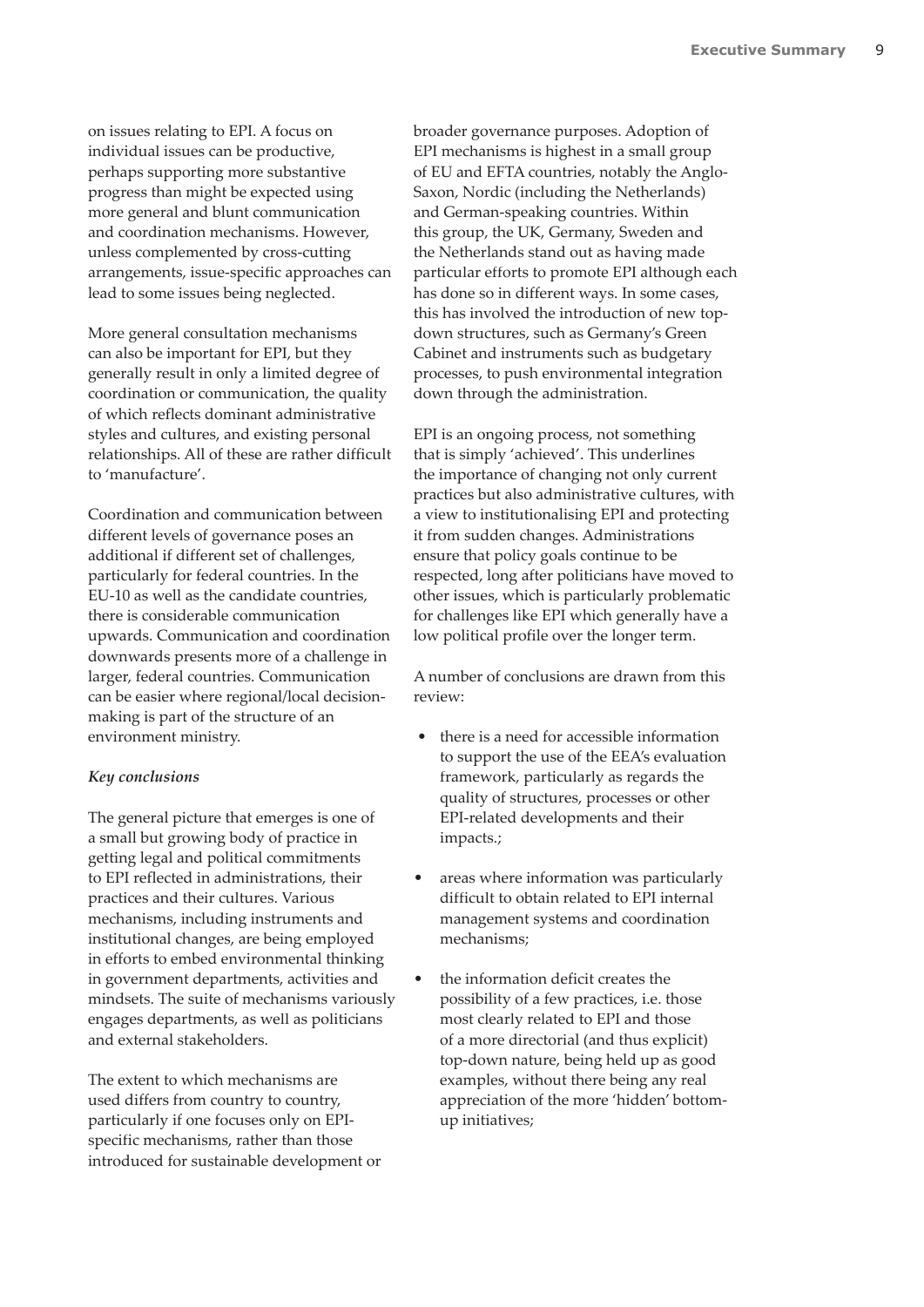- among the developments that are most explicit, both in terms of institution building and the introduction of instruments or tools for improving coordination, the majority are in fact concerned with SD rather than EPI. SD cannot be achieved without EPI, but the two are fundamentally different. In practice, a focus on the more nebulous concept of SD may be insufficient to ensure environmental objectives are fully reflected in policies;
- the EEA evaluation framework has demonstrated its usefulness for analysing and drawing lessons from countries, benchmarking and to inform 'soft coordination'. Further more detailed and qualitative evaluations could be undertaken on a case study basis, allowing proper in-depth assessment of more fundamental and subtle changes.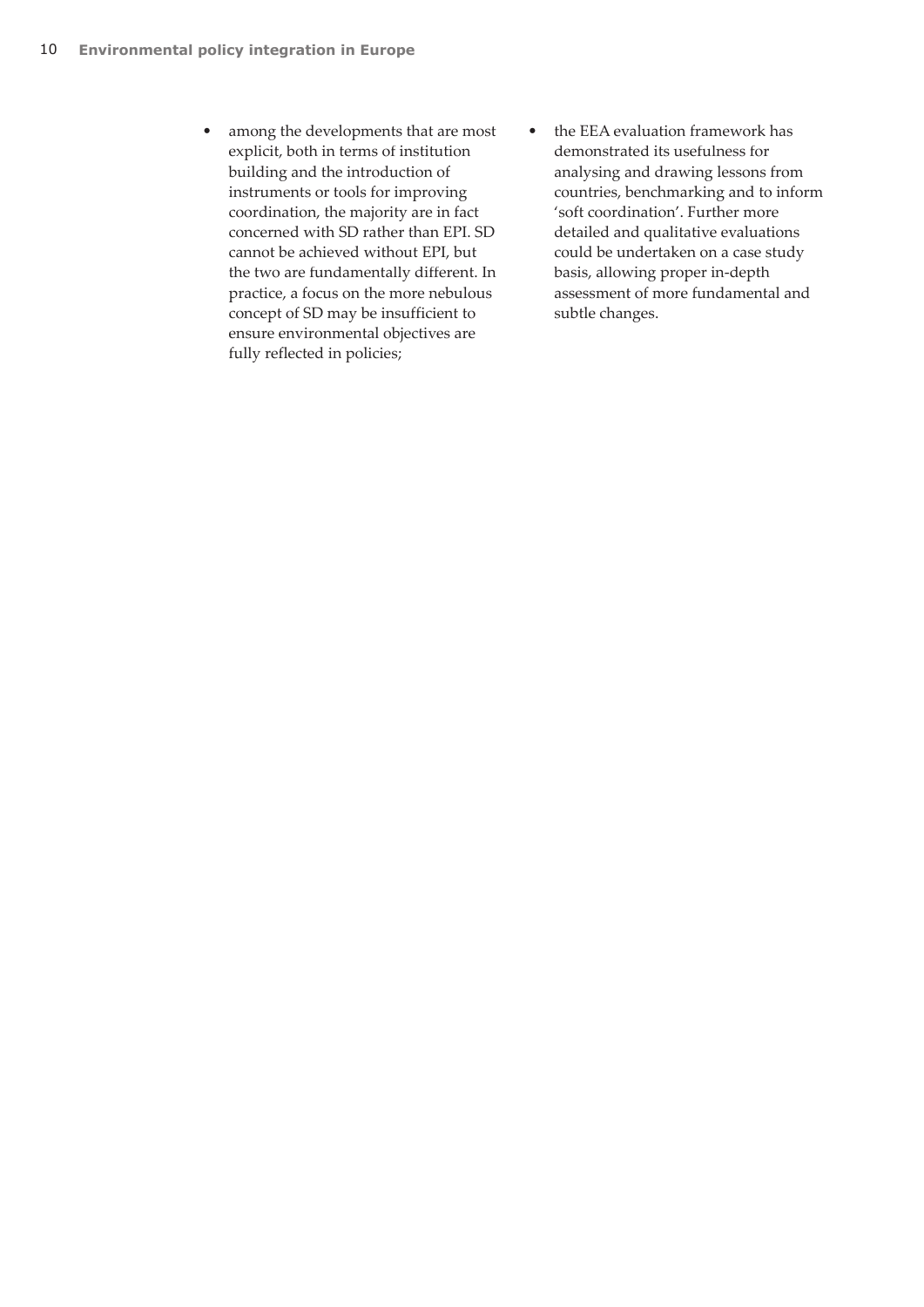# **1 Introduction**

#### **Box 1: Environmental policy integration — the concept**

Environmental policy integration (EPI) involves a continual process to ensure that environmental issues are reflected in all policy-making. According to Article 6 of the European Community Treaty, 'environmental protection requirements must be integrated into the definition and implementation of the Community policies and activities  $(...)$ in particular with a view to promoting sustainable development'. In practice this generally requires changes in political, organisational and procedural activities, so that environmental issues are taken on board as early as possible and during implementation. The result of EPI should be an overall improvement in policies and their implementation, in line with long-term sustainable development objectives.

**Source:** EEA, 2005

The EEA's recent review of environmental policy integration (EPI) in Europe (EEA, 2005) shows a progressive strengthening of political and legal commitment to environmental protection since the 1970s, with a set of 'core' environmental policies, and environment ministries and authorities responsible for their implementation. As stand-alone environmental policies have become more established, more attention has also been given to integrating environmental considerations into other policies. This trend has been reflected in national environmental plans, which have in many cases been followed by integrated sustainable development strategies (SDSs) and, in a few cases, EPI strategies.

While political commitment to EPI has received much attention, there has been less on ensuring that administrations are fully supportive (Jordan *et al*., 2004). In order to ensure more transparent progress, the EEA's new EPI evaluation framework (see Annex A) includes 'administrative culture and practices' amongst its main categories, alongside political commitment, vision and leadership, impact assessment and consultation, policy instruments, and monitoring and learning from experience. Evaluation of progress in relation to administrative culture and practices requires answers to the following questions (see the cross-sectoral criteria in Annex A):

 • Do regular planning, budgetary and audit exercises reflect EPI priorities?

- Are environmental responsibilities reflected in the internal management regime?
- Is there a strategic department/unit/ committee in charge of coordinating and guiding EPI across sectors?
- Are there mechanisms to ensure environment/sector coordination and communication, i.e. between departments and between levels of governance?

Using these questions to frame the analysis, this report reviews the extent to which administrations in Europe are taking EPI on board in their day-to-day working practices. Different approaches and examples of good practice are highlighted throughout the text; key lessons and implications for future work are presented in the concluding section. The report builds on the more general overview provided by the EEA on environmental integration in Europe (2005).

Progress in relation to each of the four questions varies considerably between countries, partly reflecting whether approaches are fully implemented. Specific national administrative cultures, traditions and management trends have implications for EPI. The challenge of getting administrations to work in a way that supports EPI is therefore greater and probably more urgent in some countries than in others.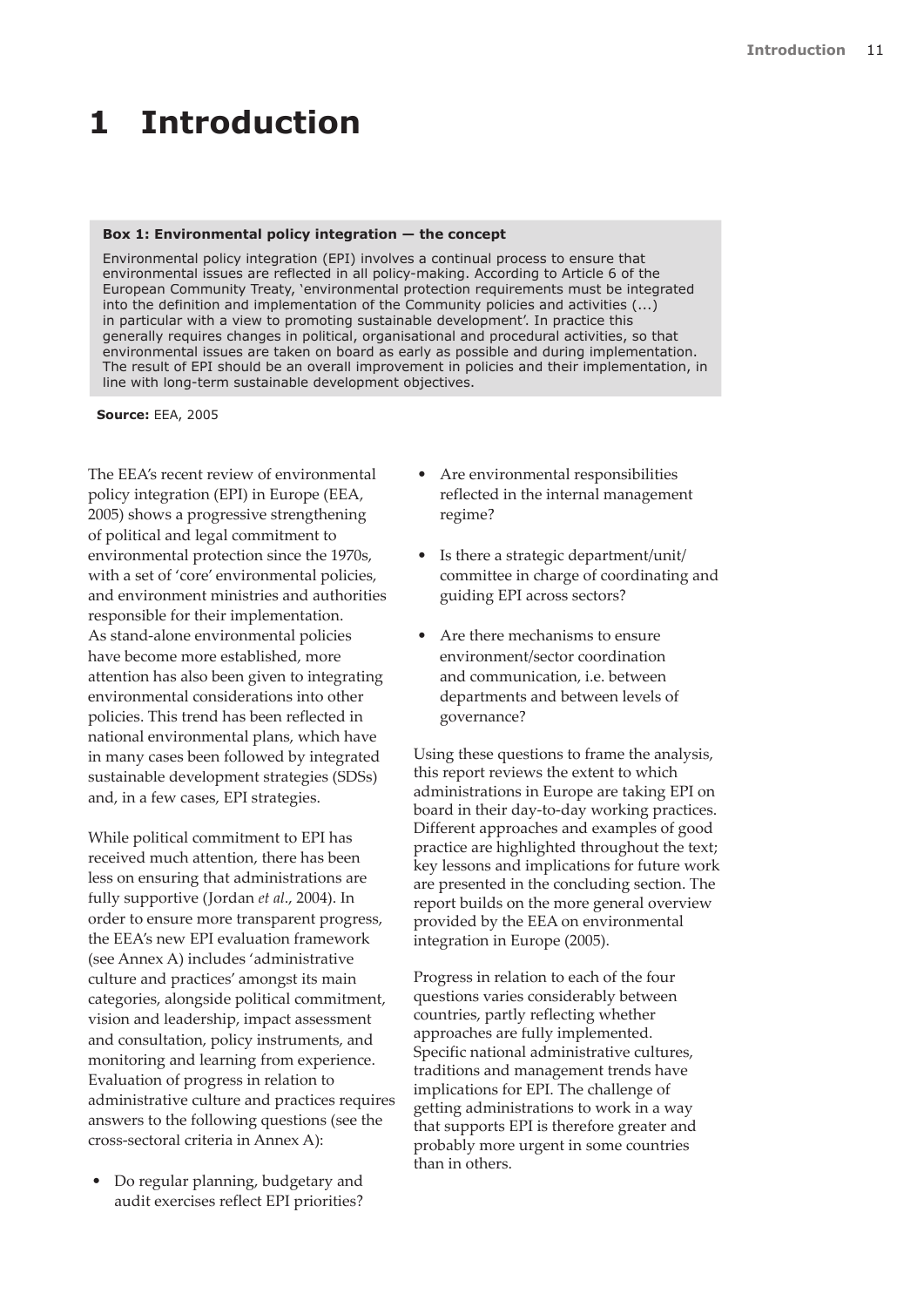## **2 EPI and the role of administrations**

## **2.1 EPI: The challenge for governments**

The way governments function, and particularly their 'compartmentalisation', has long been identified as a key factor inhibiting EPI. In 1987, the Brundtland Report noted the tendency for institutions to be 'independent, fragmented, and working to relatively narrow mandates with closed decision processes.' A less fragmented, more coherent institutional set up should contribute to environmental issues and information being taken more fully into account throughout the policy cycle, from policy preparation and decision-making, through to implementation, monitoring and communication. While some level of compartmentalisation in government is inevitable and even desirable, the extent of fragmentation can be minimised and managed.

 The construction of governments — including both the political and administrative levels — along sectoral lines has been no accident. The clear demarcation of policies and competencies between departments was seen in the EU and elsewhere as a way of specialising, thereby ensuring greater focus and efficiency in government operations. Departments and agencies were able to perform a set of distinct operational tasks, accumulating specific knowledge and expertise in their respective policy fields, and establishing contacts and constituencies in these narrow areas. The emergence of new strategic management initiatives places even greater emphasis on the delivery of discrete policy objectives.

Despite the benefits offered, this somewhat artificial division of work has become increasingly inappropriate, given the

growth in governments and policies and the increasingly complex world within which they operate. Solving the most testing environmental problems, for example climate change and biodiversity conservation, demands simultaneous and coordinated responses from many different quarters. EPI has thus been described as a 'wicked problem', not least because of the need to reconcile competing values involving a multiplicity of actors operating in many sectors (Jordan *et al.*, 2005). The scale of the challenge is more likely to increase than to diminish.

## **2.2 Coordinating for good governance**

EPI requires environmental issues to be taken on board in the work of all government departments. This requires that increased attention be given to environmental concerns, and that departments work in a less fragmented, and more coherent and coordinated way.

The problem of institutional fragmentation is not just an environmental one, but a major challenge facing governments more widely, particularly encompassing issues such as poverty and education. At worst, fragmentation undermines the delivery of competing policy areas or objectives, frequently to the detriment of relatively 'weaker' objectives that relate to social or environmental issues; at best it represents a less than optimal use of public resources. Within administrations, incoherent or incompatible policies generate conflict, with energy spent on defending territories rather than seeking mutual solutions. Policy coherence is also good for public support — incoherent and inefficient government does not win votes.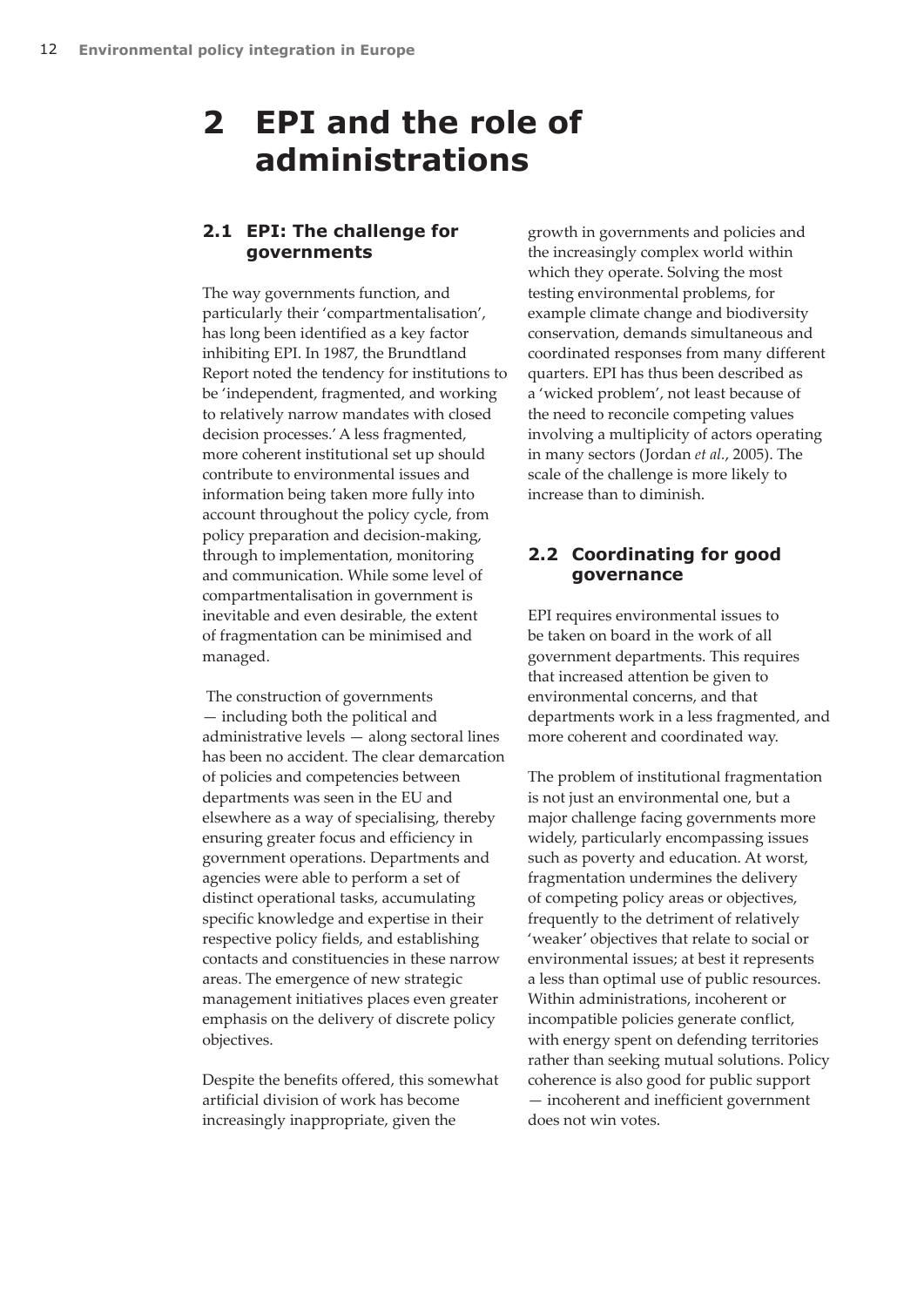Efforts to improve the way governments work for EPI should therefore be seen in a broader context of policy coherence and coordination. Studies of how administrations are coping with EPI are already generating practices and lessons that inform broader good governance and better regulation. Conversely, there is scope for those pursuing EPI to learn from other areas of policy where greater coherence is also being sought, such as health. But improved coordination and coherence alone does not guarantee any specific environmental outcome. The opposite can be true: rigorous administrative coordination mechanisms can dilute environmental interests, leading to a sort of reverse integration. Experience with the EU REACH chemicals proposal demonstrates the potential for this in the European Commission, with those working on competitiveness issues seeking to promote this agenda in other Directorates General (DGs), including DG Environment.

More generally, it is important to recognise the limitations of coordination. Overrigorous coordination can actually stifle innovation and creativity in terms of policy design and effectiveness by forcing

departments to follow a closely prescribed route. At the same time, it is misleading to suggest that better coordination will resolve all issues associated with EPI. Some policy dilemmas — notably those involving incompatible goals — cannot simply be 'coordinated away' but demand choices to be made by politicians and the public.

## **2.3 Administrations, governments and parliaments**

The focus of this paper is on *administrative* culture and practices, which has been identified by the EEA as a key area for evaluating progress in EPI. The exclusive focus on administrations is intentional: they serve an important function in relation to EPI, because of their role in policy formulation (shaping decisions subsequently taken by parliaments) and because of their responsibility for implementing and executing policy decisions where they have discretion in programming, monitoring, etc. It would be naïve, however, to think that EPI can be delivered just by designing perfect administrations.

#### **Box 2: The roles of governments, parliaments and administrations**

Administrations can be distinguished from 'Governments' and 'parliaments', even if the boundaries between these are rarely clear cut:

National parliaments are political organs, whose primary role is to elect Governments, legitimise executive decisions and adopt legislation, and represent the electorate. Their role is, however, sometimes weakened by legislative frameworks, which give primacy to the executive.

Governments consist of ministers politically elected, who decide policy. Depending on the specific arrangements of individual states, Governments will include the President, Prime Minister or equivalent head of state or government, supported, more or less, by a cabinet of ministers.

Administrations are basically the machinery of government. Alternatively referred to as civil services or bureaucracies, they basically serve to support the Government in its executive tasks, operating in an a-political manner. This is in theory; in practice, in some countries, senior civil service appointments are highly politicised and dependent on the majority in Government.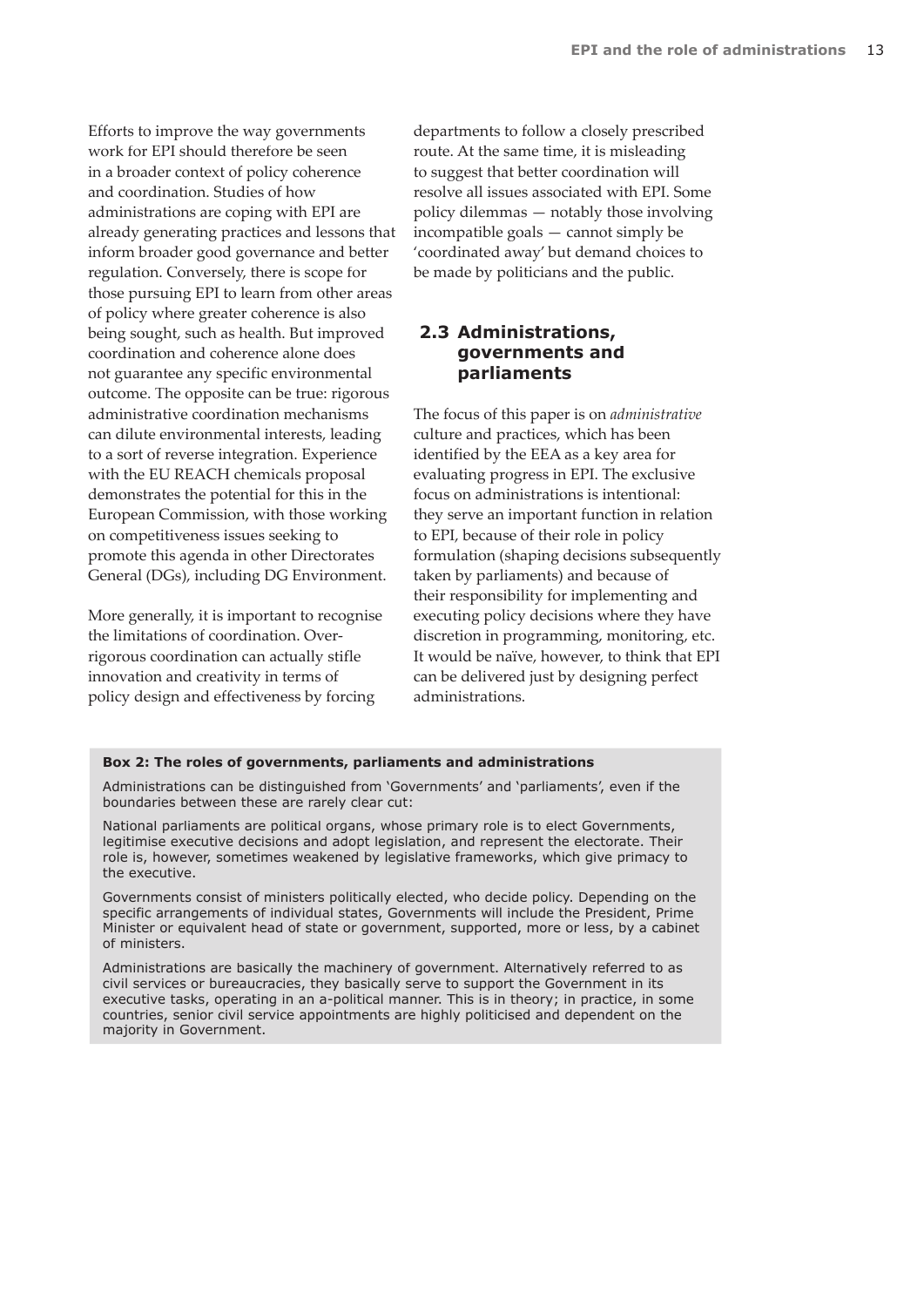In several European countries, national governments have in certain areas to give way to regional or state governments. The interrelationship with national levels is variable, although it is not uncommon for devolved regions to be represented in one national chamber in a bicameral system, broadly comparable to the EU Council where Member State Governments are represented. One critical implication is that even 'national' (and EU) policy-making frequently involves multiple levels of governance, and therefore also multi-level coordination.

At the EU level, rather unique arrangements are in place. The division between political and administrative is particularly blurred,

with political decisions taken by the Council of 25 Ministers, in many cases jointly with the 732 directly elected European Parliamentarians, and almost always on the basis of proposals from the Commission. The College of 25 Commissioners is also a political body, with individuals chosen by the Member States and confirmed by Parliament. The Commission is vested with the right to initiate Community legislation, as well as executing aspects of it and overseeing implementation of all of it. Each of these institutions is essentially a political grouping that takes decisions, and whose work is supported by administrations. That said, the main administration is provided by the Commission's 24 services and DGs.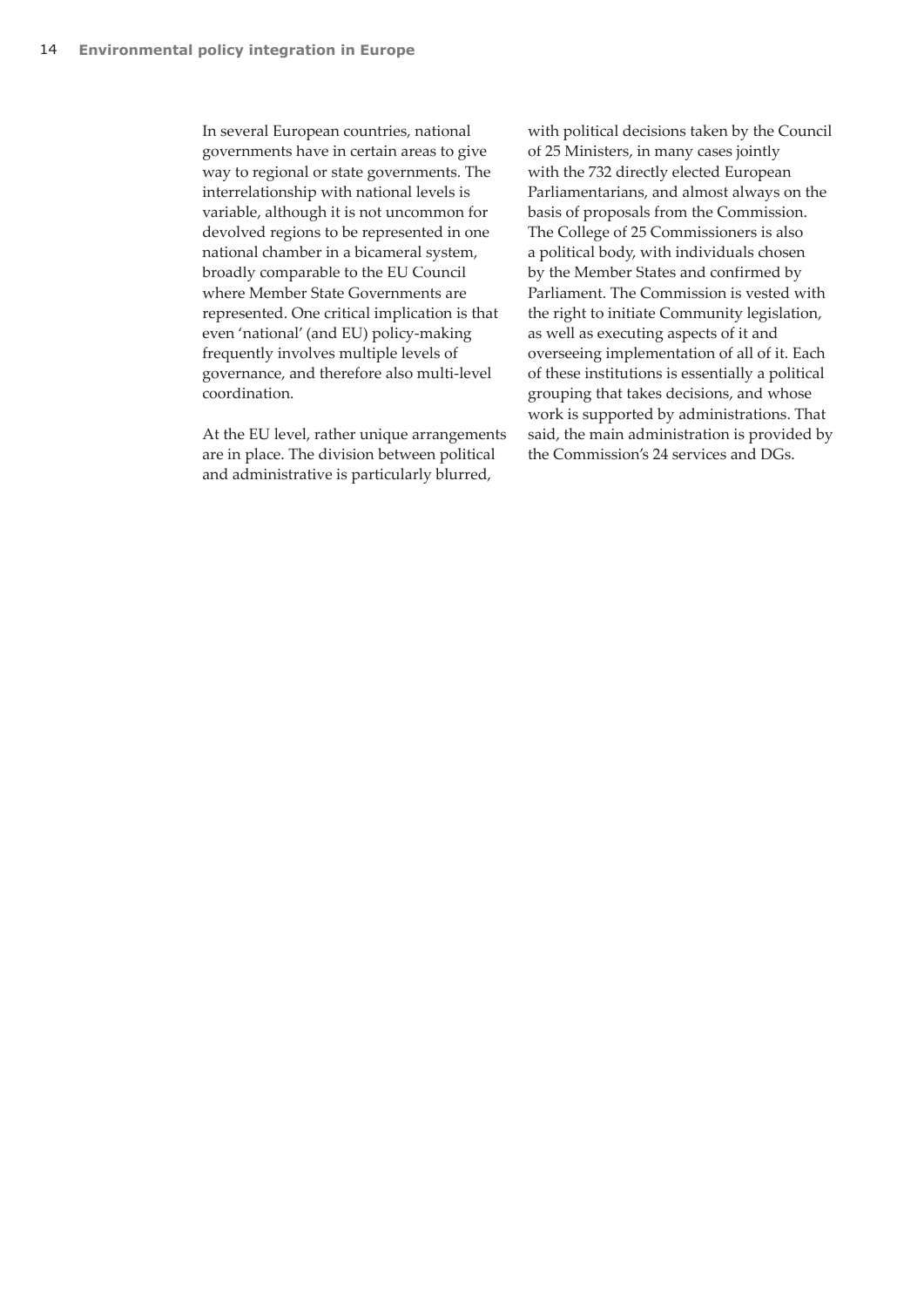## **3 Making the environment a crossdepartmental issue**

The administrative challenge for EPI is to move away from a culture of fragmentation and 'policy silos' and make departments less single-minded and more receptive to environmental issues. Unintended negative consequences of sectoral action should be addressed. Departments should also be able to help, proactively, with the delivery of each others' objectives wherever possible. The overall ambition is to strengthen the contribution of whole administrations to environmental protection and sustainable development, and to do so in a way that ensures cost-effective action without suppressing innovation.

### **3.1 Combining different approaches to EPI**

**Top-down** approaches essentially aim to embed environmental issues at the highest levels in government — within the constitutional framework, subsequent legislation or softer political commitments — and then provide the necessary incentives for the whole organisation to follow suit. Changes can thus be secured by rules and rewards to ensure that high-level political commitments trickle down through administrative hierarchies, and manifest themselves in the internal practices and cultures of organisations. For example, departmental spending plans or career development can be linked to the delivery of cross-cutting objectives. As a rule of thumb, the stronger the signals from the top, and the more mechanisms are put in place to convey these throughout governments and administrations, the greater the likelihood of environmental issues being internalised at all levels.

A pure 'top-down' approach assumes that people know what the environmental objectives are and how to deliver them, that they recognise the need to do so, and that they have sufficiently strong incentives to integrate even if this detracts from their core tasks and interests (Peters, 1998). Additional **bottom-up** approaches are thus normally needed to ensure that departments are encouraged, guided and supported in their efforts to take environmental issues on board. Informal communication, in-house training, guidance and the exchange of good practice can all be helpful here, as can rules or procedures, committees and task forces. Such bottom-up efforts are also seen to be important as a means of instilling feelings of ownership and buy-in, with departments or actors persuaded of the value of EPI, rather than simply told about it.

Bottom-up and top-down activities have their strengths and weaknesses, but are potentially mutually supportive, together contributing to a gradual process of cultural change. The opening of political windows of opportunity can be important for both topdown and bottom-up processes, pushing political actors from established positions and 'creating' a political will to act, and generating awareness among the public and administrators. Administrative reforms offer the potential of pushing forward mediumterm reforms or enabling actors to exploit opportunities once they arise.

## **3.2 Administrative culture and practices for EPI — EEA evaluation checklist**

There are many ways in which administrations can be influenced and changed in favour of EPI. These include instruments or tools that support coordination, as well as changes to the institutional set up. From a top-down perspective, these include regular planning and management exercises, and the introduction of strategic departments to coordinate activities. The introduction of suitable management regimes within individual departments and coordination mechanisms between departments are obvious bottom-up approaches. This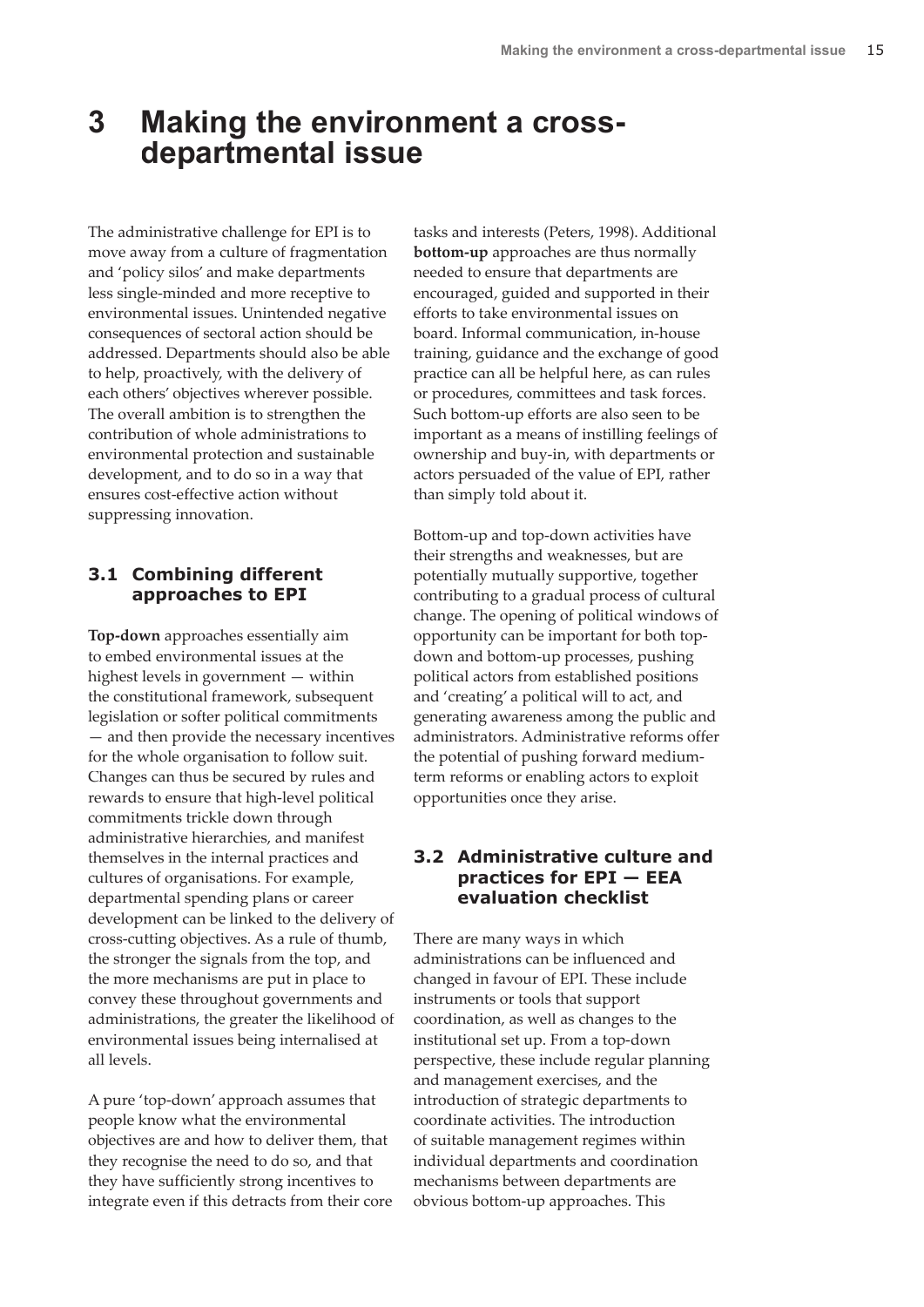combination of bottom-up and top-down is reflected in the EEA EPI evaluation framework which seeks answers to the following questions with a view to evaluating administrative culture and practices (EEA, 2005):

#### *Do regular planning, budgetary and audit exercises reflect EPI priorities?*

If there are pressures on a department's time and resources, and EPI is not considered to be the most essential part of a department's work, then it is likely to be downgraded, paid lip-service to or overlooked entirely. An administration's internal management planning and budgetary mechanisms can be used as a top-down tool to promote crosscutting objectives, including environmental objectives.

#### *Are environmental responsibilities reflected in internal management regimes?*

Adjusting institutional structures and allocating responsibilities, staff and financial resources of individual ministries are bottom-up ways of ensuring that the institutional set-up is appropriate for EPI. This includes allocating responsibility at all appropriate levels, securing environmental expertise within sectoral departments, or other means of building capacity and expertise. It is also important that sectoral expertise and capacity are present in environment departments. There is an option of restructuring governments, for example, by creating environment units or even reorganising existing ministries so that they are more focused on issues, such as rural development rather than agriculture.

### *Is there a strategic department/unit/ committee in charge of coordinating and guiding EPI across sectors?*

It is equally important for EPI to be overseen and receive support from strategic or similar units, endorsed at the highest levels. This can be done using top-down institutional arrangements, for example setting up interministry groups (ad hoc or permanent), commissions, task forces or working groups,

which involve all relevant actors (including from outside government). Such bodies can also usefully be linked to political actors, acting as a conductor between the political and administrative levels of government. They should address the multi-level nature of governance, as appropriate.

### *Are there mechanisms to ensure environment/sector coordination and communication, i.e. between departments and between levels of governance?*

Bottom-up instruments or tools can range from proactive formal or informal exchange of information, where communication and coordination takes place early on in policy process, and decisions are based on inter-ministerial agreement, to information being provided only on a 'need to know' basis, in order to ensure basic coherence and to avoid overt conflicts. Cross-cutting teams or working groups can support such coordination and communication (Boyle 1999). Such mechanisms do not of course ensure that environmental issues are given greater prominence, but should ensure that work is at least do not undermine each other. Instruments or tools are also needed to support coordination and communication between different levels of administrations involved in the policy cycle.

There is clearly a range of ways in which to respond positively to these four EPI question, depending on the complexity of the problem (Boyle, 1999) and the needs or specificities of the administration being assessed (see below). Moreover, some responses will be stronger than others, which may mean that several different measures have been introduced, and that these are suitable and rigorous in their design and implementation. As a general rule, the more difficult the coordination problems, the greater and more sophisticated and arguably also more top-down the coordination efforts needed to address them. As reflected in the next section, the choice of coordination efforts will also need to reflect the particular management culture and styles of the country in question.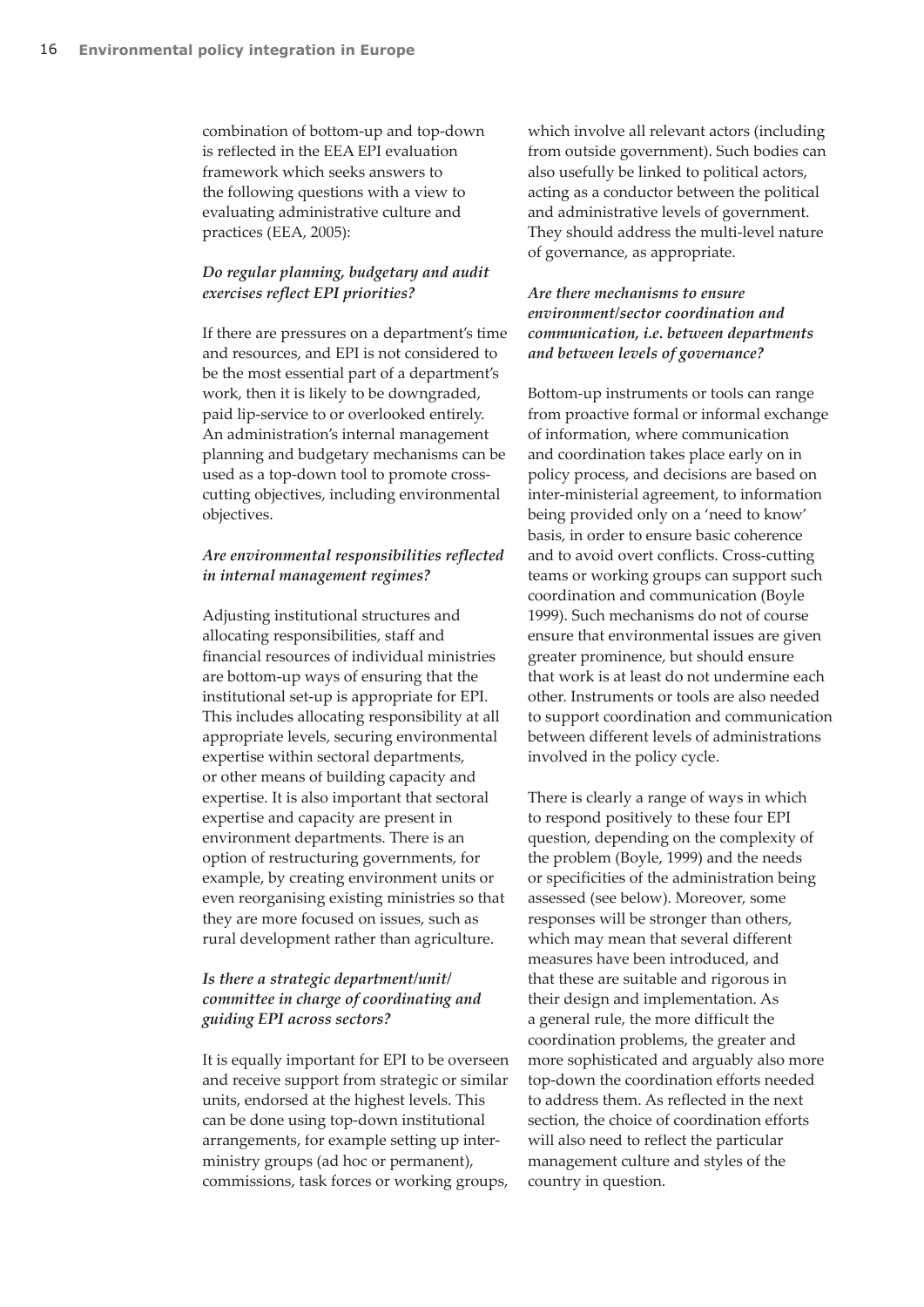| <b>Administrative</b><br>culture and<br>$practices -$<br>questions for EPI<br>evaluation                     | <b>Example of weak</b><br>EPI                                                                                                                                                                                   | <b>Example of</b><br>medium EPI                                                                                                                         | <b>Example of strong</b><br>EPT.                                                                                        |
|--------------------------------------------------------------------------------------------------------------|-----------------------------------------------------------------------------------------------------------------------------------------------------------------------------------------------------------------|---------------------------------------------------------------------------------------------------------------------------------------------------------|-------------------------------------------------------------------------------------------------------------------------|
| Do regular planning,<br>budgetary and<br>auditing exercises<br>reflect EPI priorities?                       | Environmental<br>objectives are set<br>out in the planning<br>processes, but only                                                                                                                               | Environmental<br>objectives are set<br>out in the planning<br>processes.                                                                                | Environmental<br>objectives are set<br>out in the planning<br>processes.                                                |
|                                                                                                              | in general terms and<br>not linked to specific<br>sectors.                                                                                                                                                      | Specific sectoral<br>contributions are<br>also identified.                                                                                              | Specific sectoral<br>contributions are<br>also identified.                                                              |
|                                                                                                              |                                                                                                                                                                                                                 |                                                                                                                                                         | <b>Budgetary</b><br>allocations are<br>made conditional<br>on setting<br>and delivering<br>environmental<br>objectives. |
| Are environmental<br>responsibilities<br>reflected in internal                                               | Responsibility for<br>EPI is made explicit<br>within sectoral                                                                                                                                                   | Overall responsibility<br>for EPI is assigned to<br>the PM and/or PM's                                                                                  | Overall responsibility<br>for EPI is assigned to<br>the PM and/or office.                                               |
| management<br>regimes?                                                                                       | departments.                                                                                                                                                                                                    | office.<br>Operational<br>responsibility is<br>assigned to other<br>appropriate levels.                                                                 | Operational<br>responsibility is<br>assigned to other<br>appropriate levels.                                            |
|                                                                                                              |                                                                                                                                                                                                                 |                                                                                                                                                         | Human and financial<br>resources are<br>allocated to EPI.                                                               |
| Is there a strategic<br>department/unit/<br>committee in charge<br>of coordinating and<br>guiding EPI across | EPI is overseen by<br>a unit/department<br>in the Environment<br>Ministry.                                                                                                                                      | EPI is overseen<br>by a strategic unit<br>situated in the<br>cabinet or executive<br>office.<br>An environmental<br>advisory council is<br>established. | EPI is overseen<br>by a strategic unit<br>situated in the<br>cabinet or executive<br>office. The unit has               |
| sectors?                                                                                                     |                                                                                                                                                                                                                 |                                                                                                                                                         | a permanent staff<br>and budget, and<br>proactively guides<br>and supports work<br>on EPI.                              |
|                                                                                                              |                                                                                                                                                                                                                 |                                                                                                                                                         | The advisory council<br>meets regularly, and<br>is listened to by the<br>Government.                                    |
| Are there<br>mechanisms to<br>ensure environment/                                                            | Communication<br>between<br>departments is on<br>'need to know' basis.<br>Coordination to<br>avoid explicit<br>conflicts.<br>Ad hoc<br>communication<br>and coordination<br>with other levels of<br>governance. | Proactive and<br>timely information<br>exchange.                                                                                                        | Proactive and<br>timely information<br>exchange.                                                                        |
| sector coordination<br>and communication,<br>i.e. between<br>departments and                                 |                                                                                                                                                                                                                 | Coordination to take<br>on board different<br>views.                                                                                                    | Collegiate decisions<br>on departmental<br>policies.                                                                    |
| between levels of<br>qovernance?                                                                             |                                                                                                                                                                                                                 | Mechanisms for<br>communication<br>and coordination<br>with some levels of<br>governance.                                                               | Systematic<br>coordination and<br>communication with<br>higher and lower<br>governance levels.                          |

#### **Table 1 Administrative culture and practices — examples of weak, medium and strong efforts for EPI**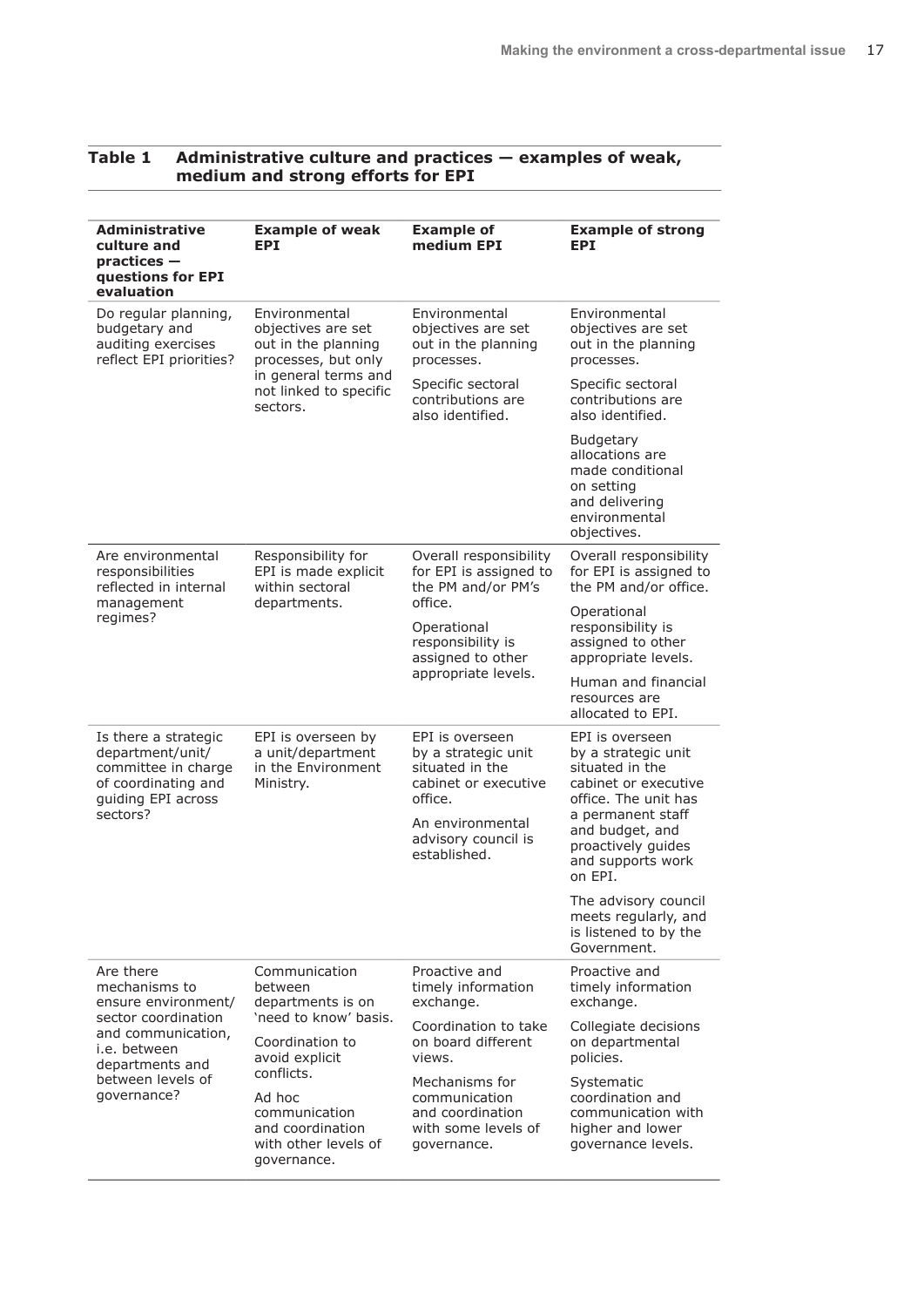## **4 The context for changing administrative culture and practice**

### **4.1 Differences in administrative cultures and traditions**

There are often large differences between national and sometimes also regional administrative cultures and management styles. These differences need to be considered when assessing progress towards EPI and searching for suitable ways forward. Public management styles in Europe can be broadly grouped as: southern European, German-speaking, Anglo-Saxon and Nordic (including the Netherlands). The Nordic countries and the Netherlands are considered to embody hybrid styles (Torres and Pina, 2004). In addition, there can be said to be a system of control/planning in the administrations of the countries of central and eastern Europe.

So-called *southern European* countries, here including France, Italy, Portugal, Spain and Belgium, are influenced by structures inherited from the French legal model built around administrative law and the ideals of 'due process' and 'equality of treatment'. This system is also referred to as 'Napoleonic' (Gyomarch, 1999). In this model, the institutionalisation of administrative law has resulted in a clear separation of political decision-making from administrative implementation and an emphasis on formal rules and organisational structure (Capano, 2003). The Napoleonic model is relatively legalistic and hierarchical. A key feature distinguishing it from the German-speaking model is the reliance on technical expertise within administrations, something which can work against EPI if it is used to prevent interference or 'meddling' from other interests.

Administrative practice in the *Germanspeaking* countries (Austria, Germany and Switzerland) is marked by a more dominant, overriding legalistic philosophy (Rechtsstaat) with constitutional protection

for tiers of government and civil servants, and giving judicial bodies an important role in circumscribing administrative practice (Hammerschmid and Meyer, 2003). Public administrations are there to apply the law rather than make policy, with comparatively little flexibility and discretion when implementing legal provisions (Knill, 1998). With regard to EPI, although lawyers may not be trained to 'negotiate' solutions across sectoral boundaries, they may be more likely to observe the law, including cross-cutting legal requirements such as those relating to environmental integration.

Within the *Anglo-Saxon* tradition (notably the UK), the role and position of the civil service is more subordinate than in the German-speaking countries. This does not mean that the civil service is unimportant in government policy-making, but it is not assigned a constitutional role, and tends to be subject to structural changes produced by the government of the day. The limited constitutional, legal and structural entrenchment reflects the conception of the administration as a flexible system which is subordinate and instrumental to political requirements and priorities (Knill, 1999). Despite close cooperation between political leaders and civil servants, the separation of politics and administration is prominent in the *Anglo-Saxon* governance tradition, and issues of politicisation or possible bureaucratic dominance of public policy have been the most salient. The British civil service is to a large extent based on a business-like management approach and is often staffed by generalists, who have the ability to move across the system, which increases opportunities for policy learning and cross-fertilisation, and increasing possibilities for furthering policy coordination.

The *Nordic* countries (Denmark, Finland, Iceland, Norway and Sweden), plus the Netherlands belong to a public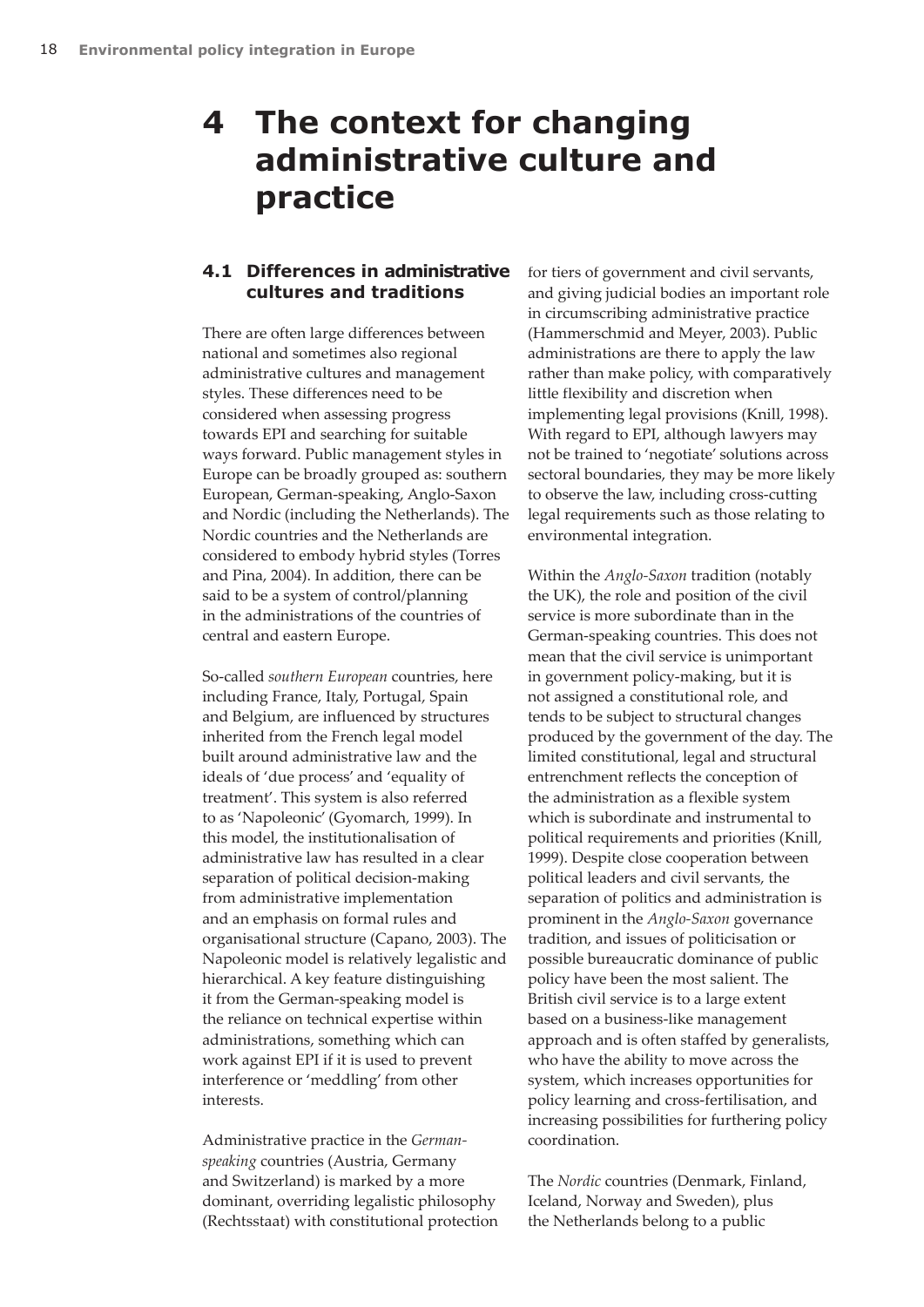administration model which can be described as consensual considering the tradition of negotiation and consultation (Torres, 2004). The civil services are characterised by relative homogeneity and equality, which has created a strong administrative culture based on close attention to political decision premises, and to professional considerations. This combination, which has changed relatively little over time, has fostered a great deal of public and political legitimacy in the civil service. A growing administrative specialisation has contributed to fragmentation in terms of tasks and values, but there have been relatively few conflicts in the system, mainly as a result of commonly-held cultural norms and values (Christensen, 1997). A potential disadvantage is the tendency towards stability and the lack of innovation this might entail. Another potential disadvantage is the lack of movement within administrations, for example in Norway (Peters, 1998).

Attempts by the countries of *central and eastern Europe* to adapt to more democratic forms of management, following the break-up of the former Soviet Union, have resulted in the emergence of another style of administration. Rather than relying on individual initiative, bureaucratic hierarchies and/or laws, administrations rely more heavily on external controls (Peters, 2000). Political and strategic decisions are taken within the party structure, not within the administrative structure. While reforms are under way, there is still a lack of cohesiveness and horizontal coordination within governments. This problem is also caused by a lack of vertical delegation, i.e. a lack of defined roles and mandates for officials within a ministry, which is partly a matter of mistrust (Synnerstrom, date unknown).

Within these groupings, the Nordic, German-speaking and Anglo-Saxon countries are frequently grouped among Europe's environmental leaders (see Liefferink & Andersen 1998). Even among countries where the environment has a relatively high political priority and which share similar management styles, the

approach to environmental policy and EPI can differ significantly. National regulatory styles can influence the general strategy for environmental reform that a country selects and may result in the use of a more operational and institutional approach to strategy development, but there is nothing to prevent a country that normally follows one administrative style from adopting environmental strategies more typical of another (Mol, 1999). Nevertheless, the most effective solutions are likely to be those that reflect national specificities. For example, in the more pragmatic Anglo-Saxon culture, where organisational coordination is not the central problem, explicit but 'soft' guidance and high-level political leadership may be the key to progress; in heavily rule-based countries, top-down legal provisions may be preferable to softer bottom-up or consensual approaches that may take a long time to penetrate departments, because of the hierarchical nature of the systems and the dominance of legalistic cultures.

## **4.2 EPI and 'New Public Management': Opportunity or challenge?**

In examining the extent to which administrations have internalised EPI issues, it is worth noting the public administration reforms introduced in most countries during the past 20 years. These aim at securing 'New Public Management' (NPM), which involves an increased focus on budgetary restraint and cuts, separation of politics from administration, decentralisation of policy delivery, performance measurement and strategic planning (Gruening, 1998).

Although said to be a worldwide phenomenon, the extent to which it has been taken up differs considerably (Lane, 2000). The Anglo-Saxon tradition has been more receptive to NPM reforms, compared with tradition in the German-speaking countries (Knill, 1999). Overall, the role of NPM in the EU has been modest, although NPM traits are now visible in the European Commission's internal management systems. There is also a common European assessment framework (CAF), which defines a number of shared European criteria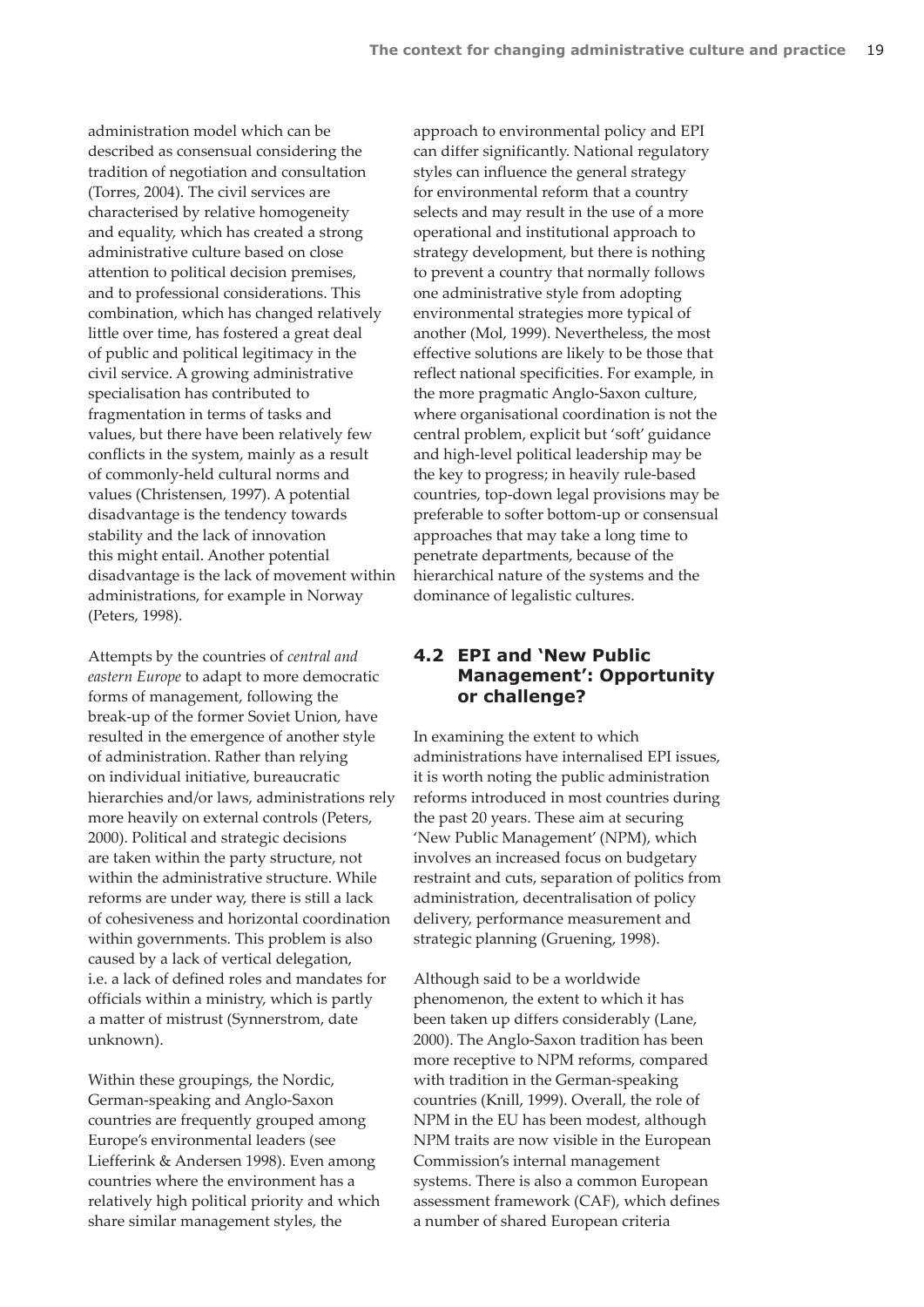such as leadership, strategy and planning, partnerships and resources, which should be taken into consideration when seeking to achieve administrative improvements (EIPA, 2002).

Despite its limited uptake in Europe, the general trend in the direction of NPM could prove to be important in the context of EPI. On the one hand, the emphasis on, for example, strategy and planning, and effective delivery of agreed objectives, could be exploited in favour of EPI. On the other hand, it is argued that by evaluating public service delivery on the basis of individual and departmental performance, the incentive to cooperate with other programmes in the interests of governments as a whole may be weakened (Peters, 1998). NPM reforms may thus create public management systems that are less well-equipped to adopt wholegovernment methods of policy formulation and implementation, reinforcing rather than diminishing the need for coordination.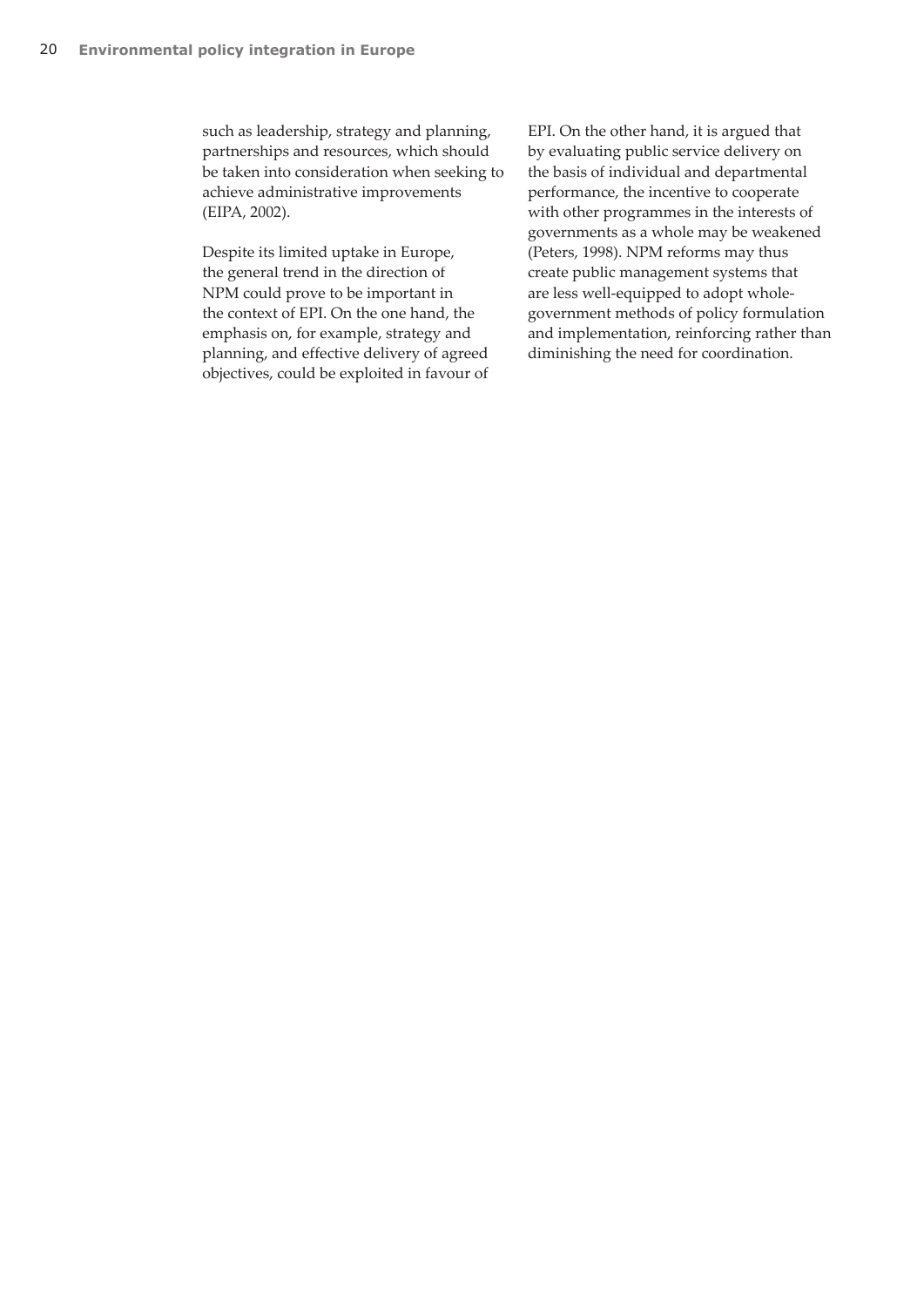## **5 Reviewing progress in Europe**

Despite the various administrative styles and challenges that face EPI in Europe, the existence of a good deal of environmental legislation and policies in many countries, as well as high-level endorsement of sustainable development strategies, provides a strong basis for strengthening administrative culture and practices for EPI.

Progress in getting administrations to adjust to the needs of EPI has been reviewed using the proposed EEA evaluation checklist to structure the analysis. The information and analysis relates to the EU-25, candidate and applicant countries, EECA and EFTA countries (see Box 3), with examples also drawn from non-European countries. The aim is to provide information on EPI practices that allows at least preliminary comparisons to be made between countries.

### **5.1 Do regular planning, budgetary and audit exercises reflect EPI priorities?**

Countries are only just beginning to explore the potential role of regular planning, budgetary and auditing processes in promoting EPI across administrations. Some examples are emerging, for example in the Netherlands, Norway and the UK. However not all efforts have been entirely successful. Even these few countries face considerable challenges in terms of making strategic planning and budgeting really work for EPI.

#### *5.1.1 Regular planning and budgetary processes for EPI*

Planning and expenditure priorities in Europe are established in many different ways, but the process tends to be led through bilateral negotiations between departments and the central finance ministry or, increasingly, through a more centrally-steered process that seeks to establish an overall budgetary ceiling based on the spending requirements of strategic policy priorities, or through a combination of these two. Whatever the process employed, budgetary planning in particular is highly political, in terms of both the overall level of spending and its allocation between departments.

In the EU-25 and the candidate countries, there has been some exploration of the potential for linking EPI efforts with regular planning and budgetary processes, as is done in the Netherlands and the UK. Even in these cases, UK experience suggests that further work will be needed if EPI is to be fully reflected in biannual budgeting and planning (see insert). Other EU countries (Ireland and Luxembourg) have identified the possibility of incorporating environmental considerations into such processes, but it appears that good intentions have not yet borne fruit. In Ireland, the Government's Strategic Management Initiative was, according to the Irish National Sustainable Development Strategy (NSDS), to play a role in delivering

#### **Box 3: Countries and country groupings included in the review**

**EU-15**: Austria, Belgium, Denmark, Finland, France, Germany, Greece, Ireland, Italy, Luxembourg, Netherlands, Portugal, Spain, Sweden, United Kingdom

**EU-10**: Cyprus, Czech Republic, Estonia, Hungary, Latvia, Lithuania, Malta, Poland, Slovakia, Slovenia

**Candidate countries/applicant countries**: Bulgaria, Romania, Turkey, Croatia, Former Yugoslav Republic of Macedonia (FYROM)

**EECCA** (Eastern Europe, the Caucasus and Central Asia): Belarus, Moldova, Russia, Ukraine

**EFTA** (European Free Trade Area): Norway, Switzerland and Iceland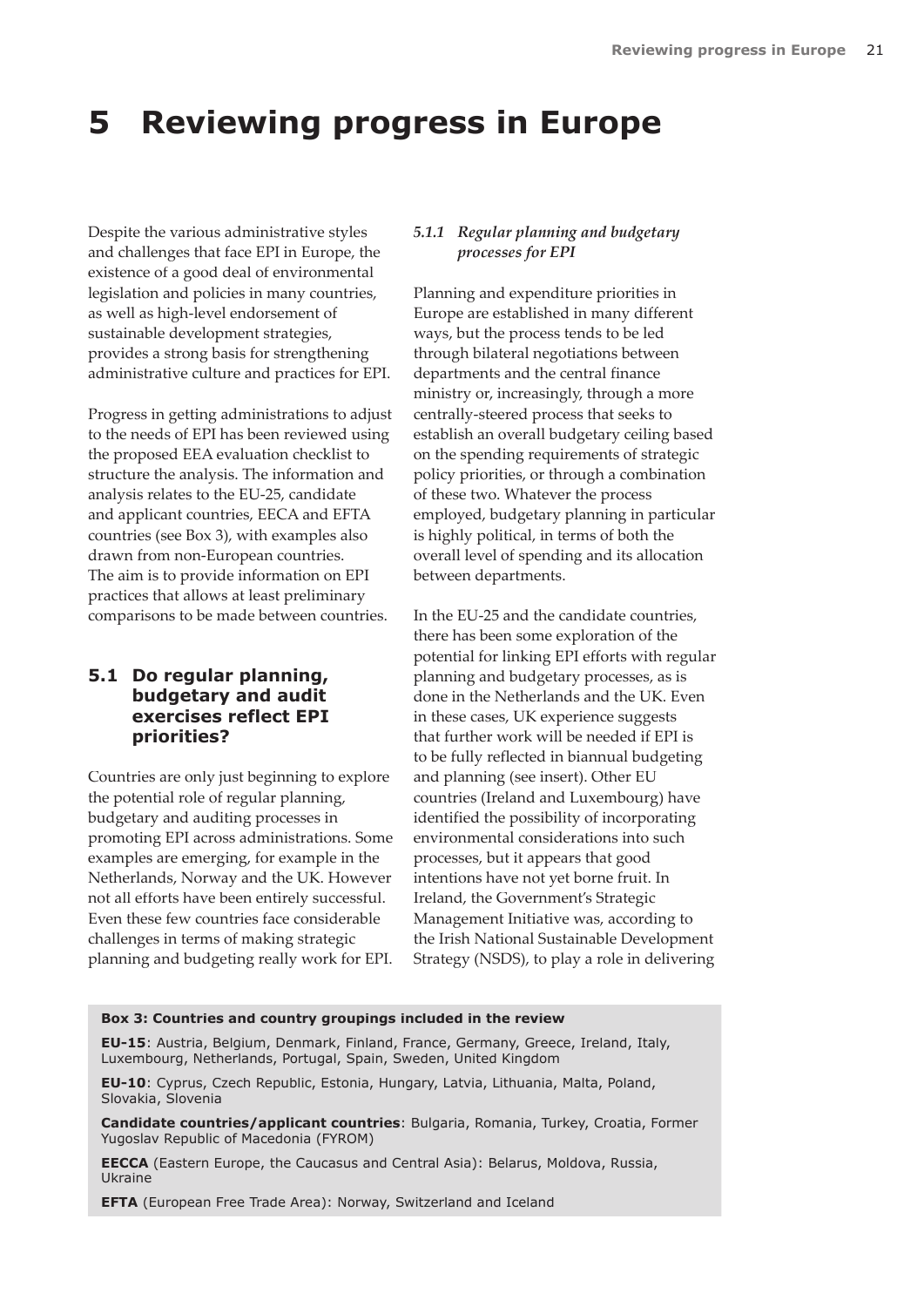that strategy (although not EPI as such), but this does not appear to have happened.

Developments in other EU countries are also noteworthy. In Denmark, despite a relatively early and promising link being made between budgets and the environment, this practice ceased following a change of government in 2001. Sweden, a Nordic country with strong political support for EPI, demonstrates the potential difficulties associated with new public management, in this case 'Objective Based Management' (see Section 5.1.3).

Outside the EU-25, the only evidence for explicit promotion of EPI through planning and budgetary processes is from Norway. Evidence of EPI being promoted in similar

ways in EECCA countries is difficult to identify and is thought to be limited.

At the EU level, some efforts were made in the 1990s, by the European Parliament and selected Commission departments, to use the budgetary process to integrate environmental considerations into key policy areas, notably regional development. One consequence was that provisions were inserted into the EU budget, making expenditure conditional on certain requirements being met. In addition to budgeting, the new multi-annual strategic policy planning processes introduced for both the Commission and Council offer significant potential to strengthen EPI at the EU level.

#### **Box 4: Using budgetary planning processes to promote EPI**

In the **Netherlands**, each government department, when preparing financial statements for the coming year, had to explain how it will take account of the different dimensions of sustainable development in preparing and implementing policy. This was a requirement for one year only and has since been abolished. The Netherlands has also introduced a budgeting and management approach focused on outcomes and output which involves all government agencies. As part of that reform, agencies will be evaluated every 3–4 years on a recurring basis, in addition to annual reporting of performance . These evaluations — used to integrate sustainable development (rather than EPI) criteria — could expand the scope of sustainable practices in government.

In **Norway**, all ministries must assess the expected environmental implications of their policy proposals and state these in their budgets. The Ministry of the Environment must be consulted in these preparations. The state budget also specifically addresses the environment through a chapter listing the environmentally-relevant expenditures of all ministries. The problem (as identified in the OECD 2001 Performance Review) seems to be that the precise nature of the public expenditure has been unclear since 'a considerable portion of environmental expenditure may actually be compensation for environmental damage'.

The **UK** Treasury biennial Spending Reviews set fixed three-year Departmental Expenditure Limits and, through Public Service Agreements (PSA), define the key improvements to be made using these resources. Successive Spending Reviews have targeted resources on the Government's priorities and have set ambitious targets for improvements in key public services. The 2004 Spending Review set new spending plans for 2006–2007 and 2007–2008. Departmental work programmes have to set out how and in which particular areas the three pillars of sustainable development impacts — social, environmental and economic — would need to be considered by the department in defining its priorities and developing proposals for inclusion in the departmental submission. These are then assessed to ensure that sustainable development principles underpin the spending review outcomes in terms of both the spending commitments made and the PSA targets set.

According to an evaluation of the process (SD Task Force, 2004), having sustainable development as a cross-cutting theme in spending reviews has been a necessary but not sufficient step towards integrating sustainable development more effectively into the UK Government's decision making. More work is needed if it is to continue to work as a crosscutting theme in spending reviews. Solutions include cross-cutting PSAs, shared PSAs and changes to budgetary arrangements.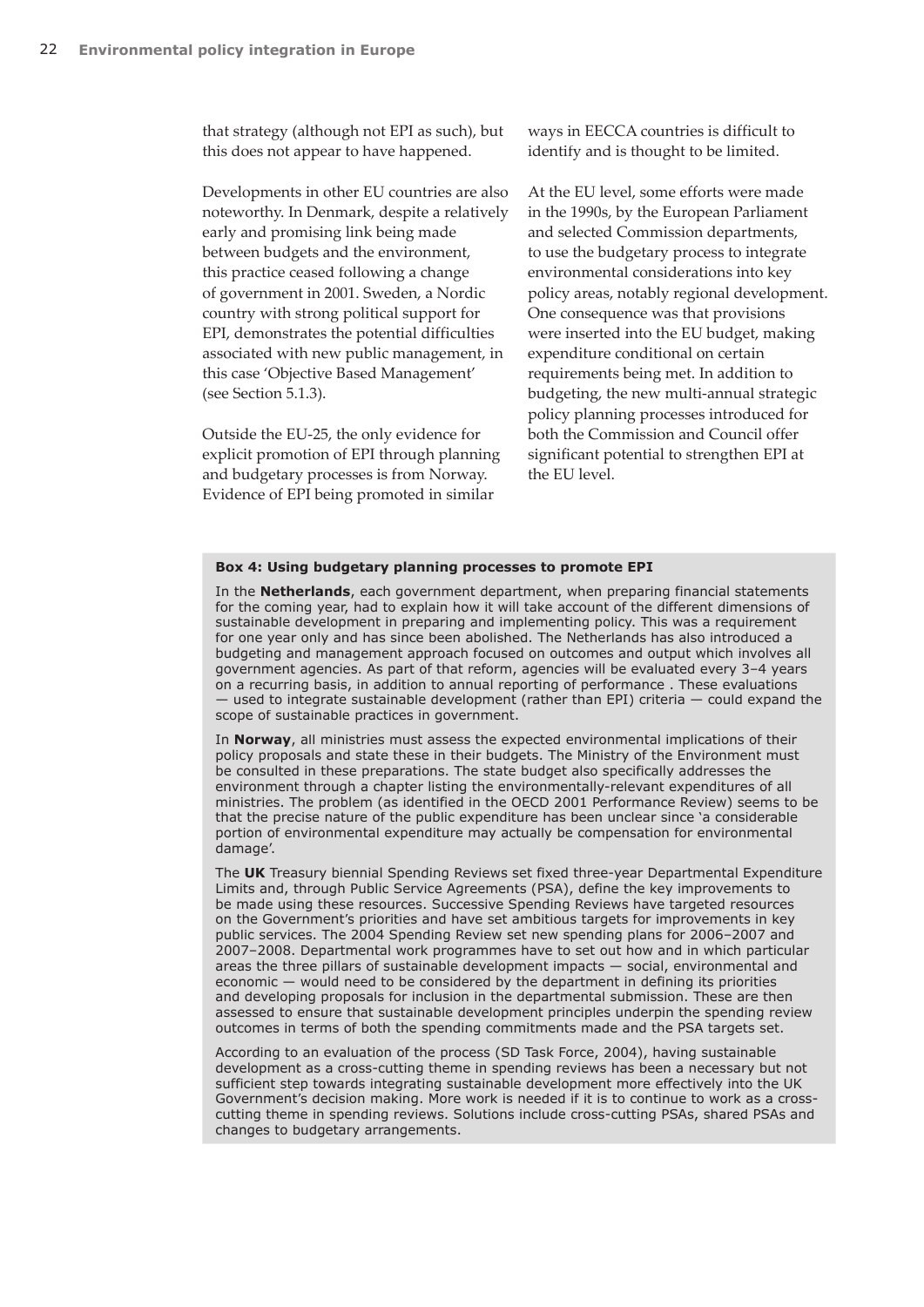#### **Box 5: EPI in the EU's budgetary mechanisms**

In terms of commitments, the EU's preliminary draft budget for 2005 (currently under negotiation between the Council and the European Parliament) amounts to Euro 117.2 thousand million. Human resources account for Euro 29.5 thousand million, or 25 % of the total.

Although spending departments in some Member States have been required to justify their annual bids in terms of how their proposed spending will contribute to sustainable development priorities, this has not been the case within the Commission. The annual Preliminary Draft Budget is drawn up in the framework of the Commission's Annual Policy Strategy (APS) and a Budget Circular drafted by DG Budget intended to reflect the strategic policy priorities in the APS. Taking forward the EU SDS or EPI has so far not featured explicitly in these documents. Since negotiations between DG Budget and individual spending DGs will use the Budgets Circular as a point of departure, environmental conditionality has not been applied — although in theory it could be, if EPI were reflected in the Commission's higher-level strategies. Similarly, the ex-post evaluation of past EU spending does not systematically include an assessment of its impact on the environment. The Secretariat-General has completed a thematic evaluation of the contribution of a range of EU policies to sustainable development, and it is possible that DGs will be recommended to give more attention to environmental impacts in their ex-post evaluations.

The practice of 'external conditionality'  $-$  where EU funding for Member States is made dependent on their full compliance with EU legislation or other conditions — has grown in recent years. However, its use is still limited. There are other mechanisms and procedures to enable the Commission to influence decentralised EU spending, including EU and national strategic programming, transparency and stakeholder participation, monitoring and control mechanisms, financial incentive systems, regular reporting and ex-ante, midterm and ex-post evaluation. These have normally been introduced for reasons other than EPI, but like the Commission's strategic budgeting, they offer opportunities for ensuring greater environmental conditionality.

The potential to strengthen the role of strategic processes for EPI will depend on each country's approach to management and budgeting, with the greatest scope clearly provided in the countries that place greatest emphasis on strategic management initiatives, including new public management (NPM). This also appears to be reflected in practice, with the Netherlands, Norway and the UK also ranking amongst those most affected by the NPM agenda.

While a shift towards NPM could be seen as favourable to EPI, NPM is not only an opportunity but also a potential threat to EPI, as Sweden's experience suggests. The more rigorous the strategic management initiative, the more difficult it may be for environmental or other horizontal objectives to be 'added on' subsequently.

#### *5.1.2 Auditing performance in relation to EPI*

Countries normally have auditing systems or institutions, although these are usually limited to evaluating the implementation of specific laws or budgets. In practice this means that audit systems will often be of

use to EPI only if legislation and budgets include specific environmental integration provisions.

An exception is the UK's Environmental Audit Committee (EAC) which was established in November 1997 to consider the contribution of policies and programmes of all government departments and non-departmental public bodies to environmental protection and sustainable development; and to audit performance against targets set by Ministers. The Committee undertakes annual reviews of the environmental implications of the UK Treasury's spending plans, both *ex-ante* and *ex-post*. It consist of fifteen backbench Members of Parliament and the Minister for the Environment (in practice ex-officio and non-attending). Apart from reviewing budget planning and implementation, the EAC has examined the Government's performance in integrating environmental considerations into government machinery, individual policies (climate change, energy, GMOs) and multilateral negotiations (at the EU, OECD and WTO). Strictly speaking, however, the EAC is not an administrative body, but a political one.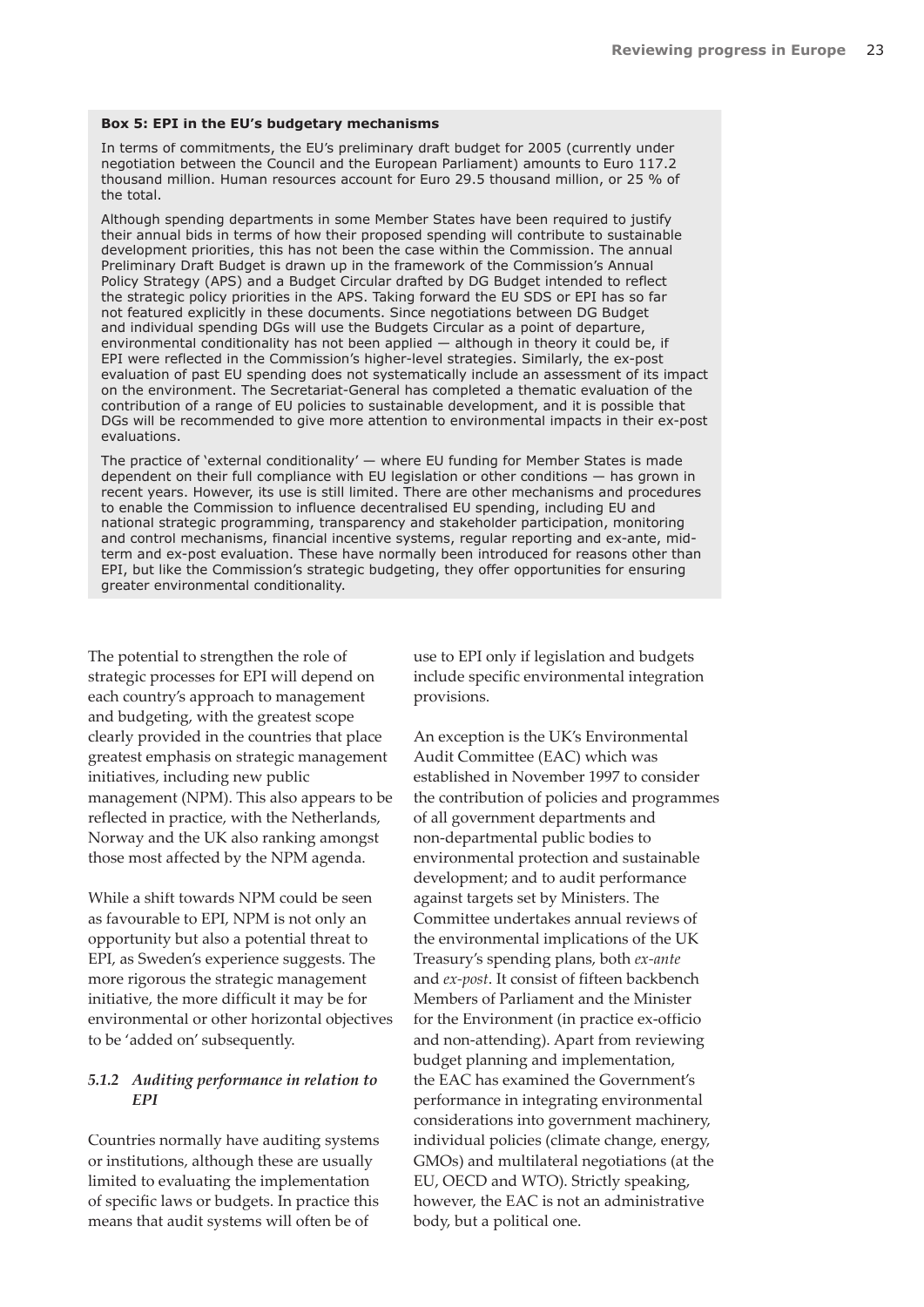In Canada, the Commissioner of the Environment and Sustainable Development (CESD) is situated in the Office of the Auditor General and plays a significant role in advancing the sustainable development agenda. The CESD audits the government's overall performance on the environment and sustainable development as well as the commitments included in departmental strategies, and reports to Parliament on overall progress towards stated objectives. The findings of the Commissioner's report have often led to direct responses by departments and agencies, and the recommendations have been influential in determining the content and rigour of each round of sustainable development strategies.

The ability to enforce EPI conditions that have been set depends on the availability of adequate resources at the Member State and Commission level. 'Deconcentrated' spending — such as that by the European Investment Bank — is likely to grow in future with the establishment of a new wave of regulatory EU agencies. A stronger evaluation culture could be developed within the Commission, so that more evaluations are undertaken and used in the Commission's annual budget process. The Commission has started systematic ex-post evaluation of policies as part of its shift towards activity-based management and budgeting, although it is too soon to establish whether this will be to the benefit of EPI.

The EU has a Court of Auditors which produces about 15 reports each year. Most focus on aspects of major EU spending, as the Court is obliged to have regard to the cost-effectiveness of undertaking particular investigations. Partly as a result, very few reports have focused on the environment or EPI. Exceptions include reports on the environmental dimension of expenditure under the Cohesion Fund, the Common Agricultural Policy and the ISPA and PHARE instruments. In addition, the European Parliament's Budgetary Control Committee ('COCOBU') — like the UK's EAC not an administrative body  $-$  is responsible for reviewing the Commission's spending in previous years, and giving a formal 'discharge' to the EU's budget.

Although part of its formal remit is to review the cost-effectiveness of expenditure programmes — an elastic concept — it has interpreted this narrowly, so that its role in practice has been restricted to financial audit.

#### *5.1.3 Case study — Sweden´s 'management by objectives' approach*

In Sweden, Management By Objectives (MBO) has been on the political agenda since the 1980s, where the governance system was developed by the Ministry of Public Administration and the National Audit Bureau. MBO is best known from private sector management, where it is intended to motivate stronger performance on the part of managers and employees through goal setting, participative decisionmaking and objective evaluation. Within the Swedish public sector, MBO is seen as a way for parliament and the government to keep a check on agencies by formulating long-term goals and objectives for a certain budget period. Public authorities must then report the results of their activities to the government.

Within the environmental arena, the Swedish government has formulated 15 national Environmental Quality Objectives (EQOs) with over 200 sub-goals and sectoral goals. All these objectives describe the state of the natural and cultural environment that is to be achieved. The introduction of MBO within environmental policy has had several advantages. The previously large number of environmental objectives has been given a clearer structure, and a responsible agency has been identified for each objective or sub-goal. Monitoring, including the use of indicators, has been given a secure foundation. It has also been possible to start a systematic analysis of the relationships between environmental objectives and other welfare objectives of government such as industrial growth, regional development, agricultural and forestry development, and consumer satisfaction.

At the same time, however, introducing MBO into the environmental arena has run into several problems. The environmental goal structure, although more transparent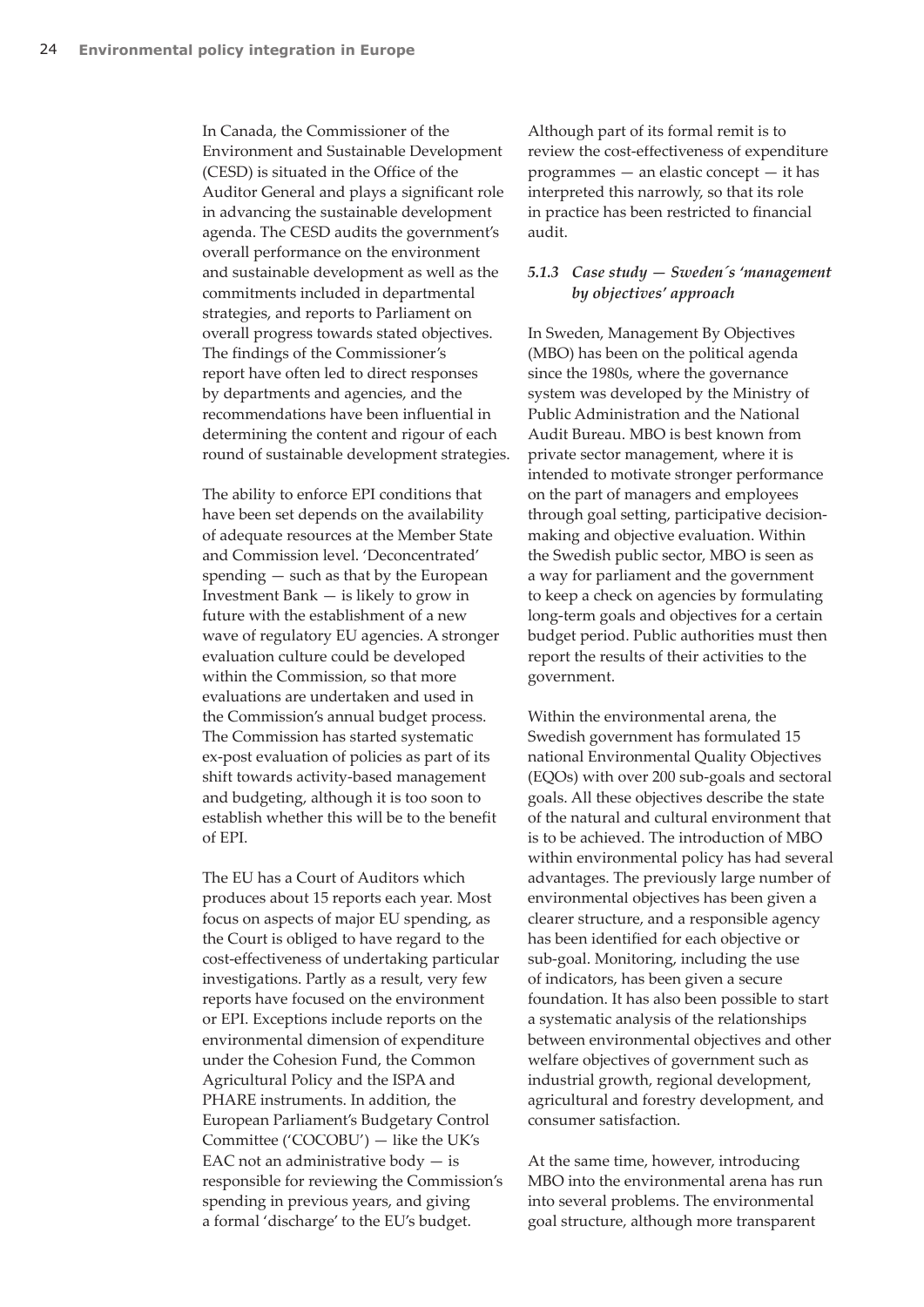than before, is criticised for being opaque since some objectives concern emission levels, others the use of natural resources, others states of the environment, and some human health. Another factor is the continuing decentralisation of the Swedish administration, which includes allowing county boards and local authorities to decide and implement their own environmental goals. Local and regional goals may therefore not 'add up' to national EQOs. This means that there is no consistent overall environmental goal structure, which is a problem when trying to identify and analyse the potential conflicts and synergies between the various governmental objectives. Moreover, it can result in weakening the political control over government activities, which makes it more difficult to specify separate objectives for different operations. This can obscure the distinction between the politicians who set objectives and the civil servants who realise them. Unless politicians openly declare which objectives are most important, civil servants at various levels are obliged to deal with conflicts between objectives by deciding whether their own production objectives or environmental objectives should come first (Wandén, 2003).

The conclusion is that MBO has given some impetus to EPI by identifying the environmental objectives and assigning a responsible agency to each of them. However, the fact that all sectoral departments and agencies have to include environmental considerations in their activities does not by itself make the goal structure clear or eliminate conflicts between environmental and other welfare objectives. The Environmental Protection Agency has retained overall responsibility for environmental research and monitoring, but does not have the power to interfere in the decisions of other agencies. A related problem is that environmental objectives are not attached to a budget, as MBO foresees. Sectoral agencies have to fund their environmental work from their own budgets, which do not normally include funds earmarked for environmental purposes (Wandén, 2003). Although several environmental objectives are within reach, more work on environmental coordination (or integration) remains to be done.

### **5.2 Are environmental responsibilities reflected in internal management regimes?**

There are various ways  $-$  explicit or implicit — in which EPI can be internalised within management systems. In practice, there is currently no evidence of a systematic embedding of EPI within management systems, apart from the introduction of EMAS or similar approaches that could, potentially, address the allocation of responsibilities, structural arrangements and resources.

#### *5.2.1 Appropriate allocation of responsibility*

It is difficult to establish whether countries have allocated responsibility for EPI 'appropriately', i.e. across departments and hierarchical levels. The establishment of strategic management bodies (see below) provides some indication of senior management levels being engaged in EPI or sustainable development issues, but the allocation of day-to-day responsibilities is not self-evident in most countries examined.

It is perhaps easier to assess whether EPI is seen to be a sectoral issue at all, or whether, as in the case of EECCA countries, EPI or sustainable development activities are seen for many practical purposes to be the preserve of environment ministries alone. In FYROM, for example, although the development of a sustainable development strategy has wider ministerial involvement, the managerial role of the environment ministry can act as a stimulus for continued action, but can also result in problems of sectoral uptake. A similar situation exists in some of the EU-25 countries, in practice if not in theory. In Malta, for example, the environment is often still viewed as an obligation only of the Malta Environment and Planning Authority and other environmental agencies such as the Malta Resources Agency.

Within the EU institutions, responsibility for EPI has been identified in most Commission DGs and other services. However, responsibility is frequently vested in Heads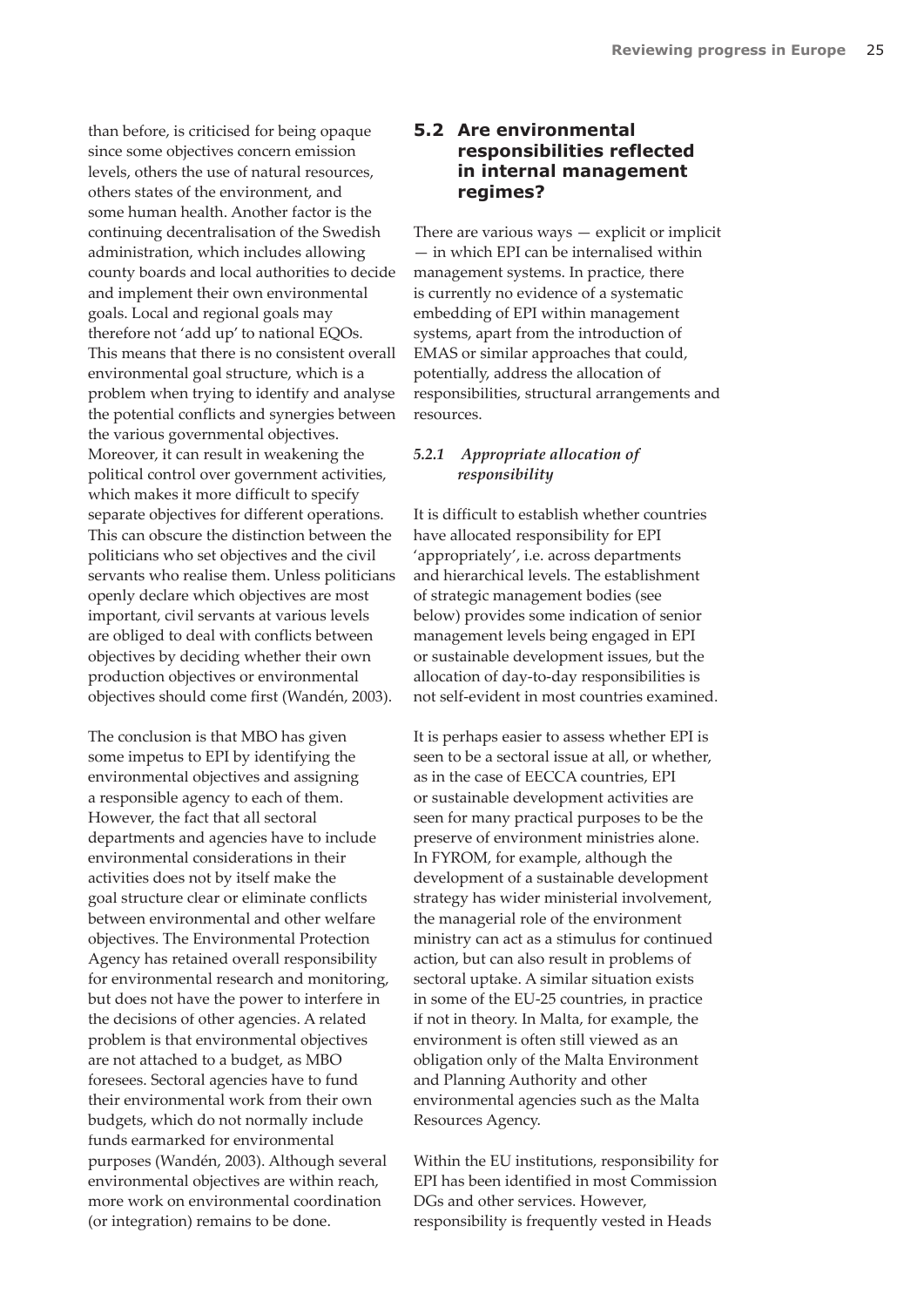of Unit and their staff, with little evidence of more senior officials acting continuously as 'board room champions' for EPI. It is not clear whether explicit EPI responsibilities are allocated to sectoral staff in the Council and Parliament secretariats.

#### *5.2.2 Structural arrangements*

As regards the basic structure of administrations, all the countries covered in this report have a national Ministry or Department that is the main body for handling environmental policy, the only exception being Bosnia-Herzegovina, where competence is at the entity level.

The countries of central and eastern Europe had a history of 'integrated' approaches to policy development in that the socialist centrally-planned systems tended to consider different sectoral issues 'in the round' as plans were produced and policies developed. However, these generally failed to integrate environmental objectives. The institutions responsible for environmental protection rarely had sufficient status to have any impact on economic sectors, such as industry and agriculture, which had high political priority. Indeed in the early 1990s the establishment of separate Ministries of Environment, where these did not exist, helped to raise the profile of the environment and such 'separation' can be seen as the first step towards integration.

Overall, the institutional structure and authority of ´environmental´ ministries differ considerably between countries, with three main ways of dividing responsibility for different environmental issues between ministries:

• A Ministry of Environment in charge of all environmental affairs (the dominant model in most European countries).

- Environmental responsibilities included within 'multi-functional' ministries, the Ministry having responsibility for several policy areas including the environment. For example Austria has a 'Federal Ministry of Agriculture, Forestry, Environment and Water Management' and Cyprus a 'Ministry of Agriculture, Natural Resources and Environment'. Planning responsibilities are most commonly brought together with the environment (for example in Croatia and Slovenia), but other examples include food safety and rural affairs (for example the UK).
- Environmental portfolios split between two or more ministries — in the Netherlands, for example, the Ministry of Agriculture, Nature and Food Quality covers nature management and rural development, and most other issues related to environmental protection are dealt with by the Ministry for Housing, Planning and Environment. In a number of countries, for example FYROM, health ministries are responsible for policies for the protection of drinking and bathing waters.

Federal countries represent a particular challenge for structural integration. Responsibility for environmental administration may be devolved to varying degrees to the sub-national level, whose administrations need environmental departments to ensure implementation and coordination with other relevant authorities. Responsibility for other policy areas may vary. This can, therefore, present a challenge for EPI where there is a variety of national/ federal responsibilities for different policy areas.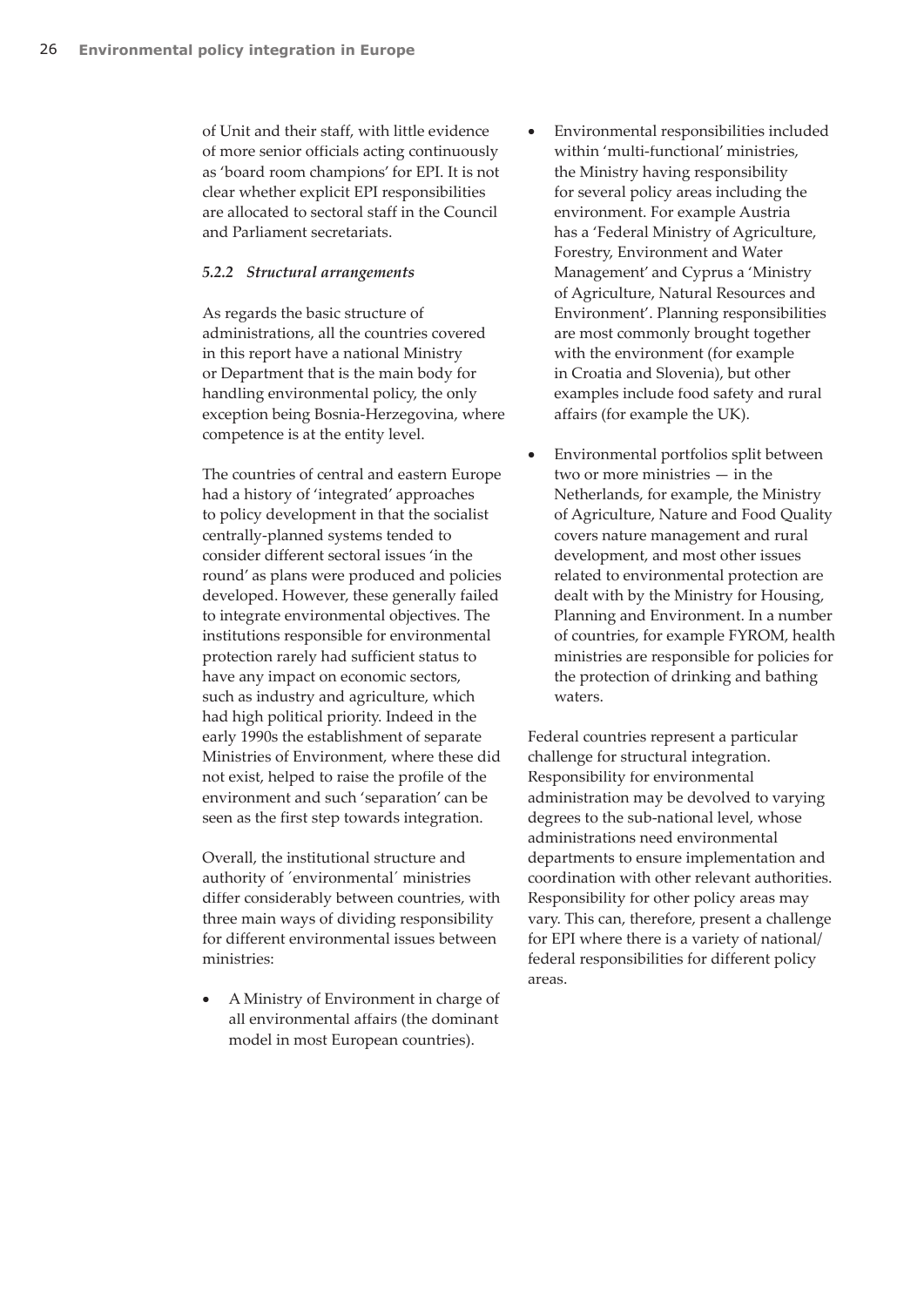#### **Box 6: Restructuring environmental ministries**

Having a Ministry of the Environment responsible for the full range of environmental affairs may reflect a government's high priority for environmental issues and allow a clear environmental message to be conveyed. Specialised skills and experience with dealing with environment-related issues are often developed in such ministries. However, physical separation from other ministries may make it more difficult to inform sectoral thinking and approaches, due to difficulties in terms of formal and informal coordination and communication. Unless handled carefully, separation can also generate 'turf wars', particularly as environmental issues increasingly impinge on sectoral decisions, and vice versa.

Having the environment as a part of a 'multi-functional' ministry has the advantage that it is easier for environmental issues to be put on the agenda in that particular area (for example urban planning or agricultural policy). Informal and formal communication and coordination can be increased and appreciation of environmental issues improved. This could also be the case if responsibility for the environment is shared between ministries. A disadvantage may be that it inherently limits the scope of environment activities, since the lack of 'independence' may mean that environmental concerns are relegated to second place when there are conflicts with other functions of the 'host' ministry. Also, if responsibility for environmental policy is split between two or more ministries, there may be problems of coordination and cooperation.

#### *5.2.3 Human and financial resources for EPI*

EPI potentially demands additional and usually different human resources, both in sectoral and environmental departments, although it is difficult to identify the exact level of resources needed.

There is evidence of pressure on human and financial resources, particularly where there are general pressures to reduce overall government expenditure. In Germany, the innovative role of the Federal Chancellery's office in overseeing implementation of the SDS (rather than EPI) appears to be constrained by resources (Swanson *et al.*, 2004).

The ability of environment ministries to cope with sectoral dossiers and negotiations can also be significant in terms of constraining EPI. Many environmental administrations in the EU-10 and candidate countries are 'stretched' with regard to resources (for example for implementation of the EU environmental *acquis*), thus making resources available for EPI may pose potential severe challenges for budgetary allocation.

At the EU level, many Commission departments have dedicated EPI staff, often within environment or sustainable development units. This is partly a reflection of an earlier initiative to create integration correspondents in each department. While

resources have undoubtedly increased in the past five years, there is often scope to further increase the number and expertise of staff to cope with burgeoning EPI-related demands.

Training and capacity-building associated with the Commission's new extended impact assessment procedure could make a significant contribution. The new procedure is expected to result in increased numbers of environmental experts being recruited to sectoral departments, although this may not be enough to compensate for the increase in human resources diverted to impact assessments and related consultation procedures.

#### *5.2.4 Environmental management systems for EPI*

Although appropriate responsibility for EPI, structural arrangements, and human and financial resources could be introduced separately within ministries and administrations, they could be brought together by a registration under the EU´s Environmental Management and Audit System (EMAS) or a similar environmental management system. This is particularly so given the need for EMAS-registered bodies to ensure that their outputs, including policies, gradually improve in environmental terms. However, it cannot be taken for granted that a ministry's internal management system is suitable for EPI purely on the basis of EMAS registration.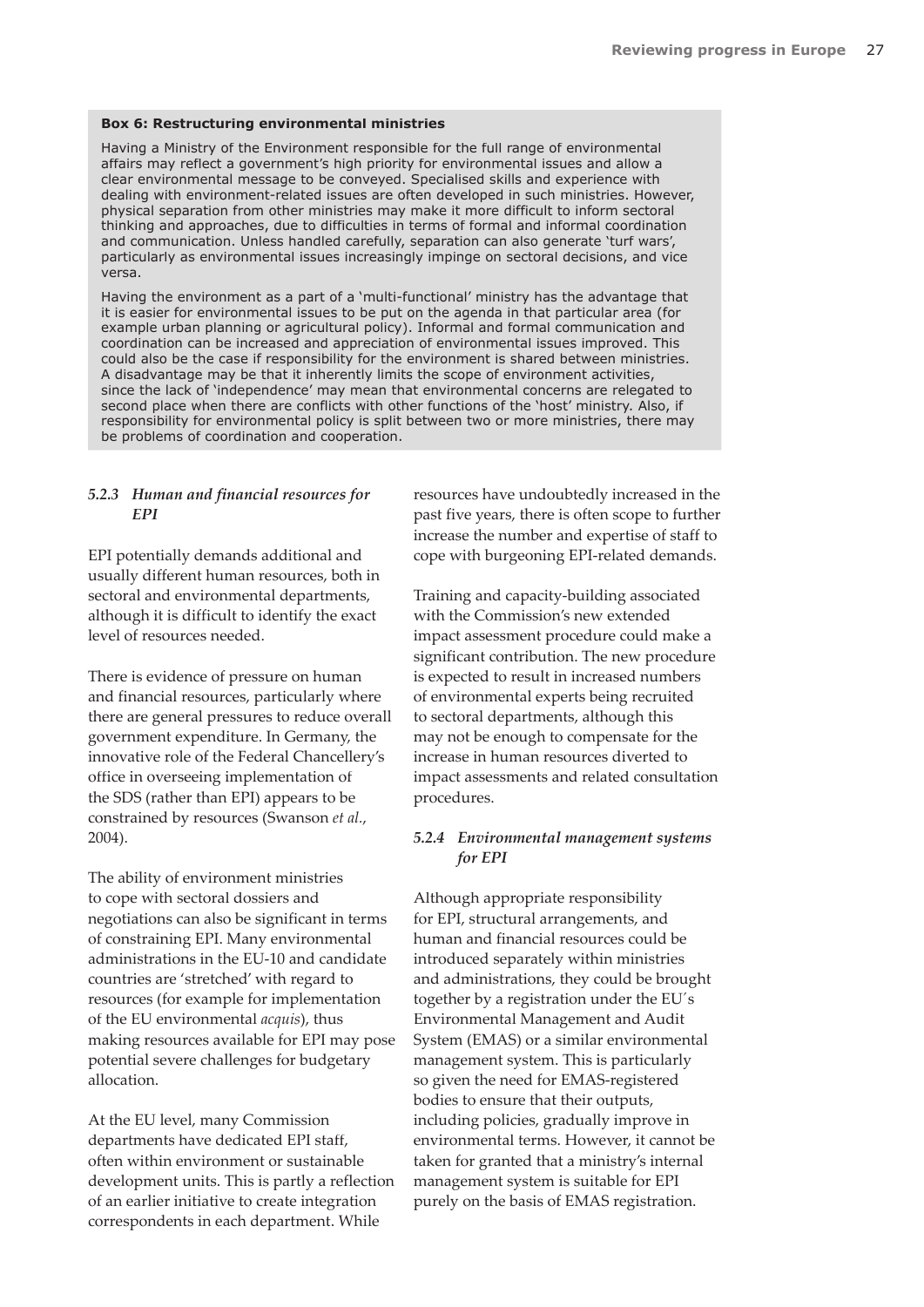In Sweden, the government has introduced management systems for ministries and agencies, now adopted by all ministries and more than 230 agencies. These cover direct environmental impacts (for example of procurement) and indirect impacts resulting from training and funding (OECD 2004).

In Switzerland, the core sectors of the Federal administration (60 federal departments) are charged with implementing an environmental management system called 'Resource and Environmental Management in the Federal Administration' (RUMBA) in accordance with the Federal Council resolution of 15 March 1999. RUMBA requires assessments of the direct and indirect environmental impacts of offices, office equipment and official journeys in each organisational unit, the aim being to achieve a steady reduction in such impacts. The procedure is also applied to products, services, ordinances and administrative orders.

So far only three national-level organisations have registered for EMAS. These are the Austrian Federal Ministry of Agriculture, Forestry, Environment and Water Management, the Austrian Federal Environment Agency and the Danish Environmental Protection Agency. However, at the lower (regional) administration level there are many registrations in Italy, Germany, and Austria (EMAS Helpdesk, 2004). Several EU institutions or agencies have also embarked on and/or completed the EMAS certification process.

## **5.3 Is there a strategic department/unit/ committee in charge of coordinating and guiding EPI across sectors?**

#### *5.3.1 Strategic bodies coordinating EPI across departments*

As set out in Table 2, EU Member States and EFTA countries have in many cases introduced new high-level and cross-cutting departments, units or committees to oversee and promote EPI across the government.

Many of these bodies were in fact created in order to prepare or implement national sustainable development strategies or similar frameworks. These bodies normally involve administrative levels and, in some of the most promising cases, also engage ministers and heads of state or government. Examples include Slovakia's Government Council for sustainable development which brings together the prime minister, other relevant ministers and central bodies, as well as heads of regional authorities and nongovernmental actors.

Bodies such as this can act as a powerful conduit between the political and administrative layers of government. Despite the number of bodies now in place and their potential, it is not always evident that they have meaningful highlevel engagement or play a strategic role in pushing forward EPI. Instead, the role of these bodies is frequently to follow or report in a rather neutral way. They also tend to be focused on sustainable development issues, rather than EPI.

Of the countries covered by this report, the UK has the most 'built-up' set of SD-specific units or bodies, some of which focus on coordination within the administration. A cross-government SD unit is located in the Department for Environment, Food and Rural Affairs. It promotes the SD strategy, providing guidance and an integrated policy appraisal tool. There is also an SD Task Force which includes ministers and is chaired by the Secretary of State for the Environment, which reviews the SDS. In addition, a Cabinet sub-committee considers the impact of policies on SD and ways of improving performance of departments in contributing to SD. The sub-committee is made up of 19 Ministers appointed from every Government Department (16 Central Departments plus 3 from the Scottish, Welsh and Northern Ireland Offices) and chaired by the Environment Minister. According to the OECD (2002), despite these mechanisms, work remains to be done to achieve the integration of sustainability concerns into policy, especially beyond the central government level.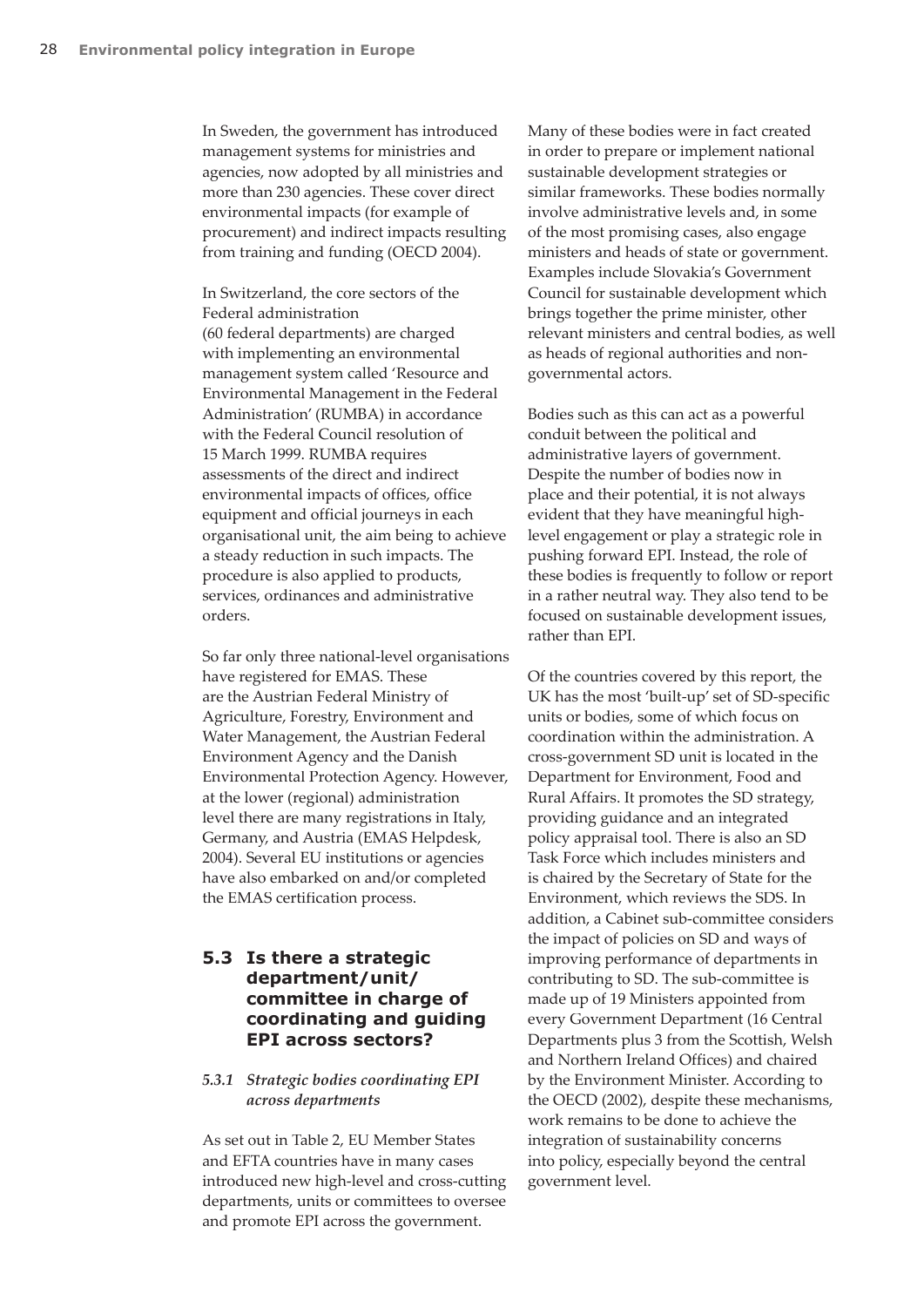In most cases, the focus of these high level bodies is on SD rather than EPI. In the UK, apart from the UK Parliamentary Environmental Audit Committee that assesses the Government's performance in integrating environment into policies and decision-making, the focus is on SD. Germany's so-called 'Green Cabinet' is also focused on SD issues.

In contrast to national developments in the EU and EFTA, EU-level progress in this area is relatively limited. The General Affairs and External Relations Council has been given a coordination role for the EU Cardiff integration process but this has consisted of little more than the development of a roadmap setting out relevant policy issues where the environment is relevant. There is no cross-sectoral Council group that oversees work. Within the Commission, a unit in DG Environment has acted as a driver for EPI, boosted by ad hoc initiatives of sympathetic six-monthly Council Presidencies. None of these bodies has provided active guidance or support for EPI, although DG Environment is considering options for doing so (European Commission, 2004).

The EECCA countries show little evidence of dedicated units being established to oversee and guide EPI, with this work being left to environment ministries. Where SDSs have been identified there is wider governmental engagement in overseeing implementation. For example, in Belarus the Cabinet oversees the SDS.

#### *5.3.2 Advisory councils*

In addition to purely strategic bodies, there was a proliferation of environmental and SD advisory councils in Europe during the

1990s, although the earliest initiatives for advisory councils date back to the 1960s and 1970s (Macrory & Niestroy 2004). Typically established by governments to follow-up national sustainable development strategies, they involve a combination of governmental and non-governmental experts.

Membership of the councils varies considerably, some taking the form of stakeholder councils and others acting more as scientific/expert councils (see Annex B). Their main role is to build consensus among the stakeholders and communicate environment/SD issues to the public, whereas the expert councils focus on assessing government policies and making recommendations for new policies. All councils are expected to deliver independent advice to their governments, although some are more independent than others. Their anchor within the national administrations and relationship with heads of state or government is also variable. A recent review suggests that the more expert and independent type of councils are preferable to those which are government-led and more representative (Niestroy, 2004).

The only EU-25 and EFTA countries that do not have EPI or SD advisory councils are Denmark, Greece, Iceland, Italy, Lithuania, the Netherlands, Spain and Switzerland. Most of those that do exist are concerned with SD issues. It is not evident whether similar councils exist in EECCA countries. There is currently no EU-level environmental advisory council.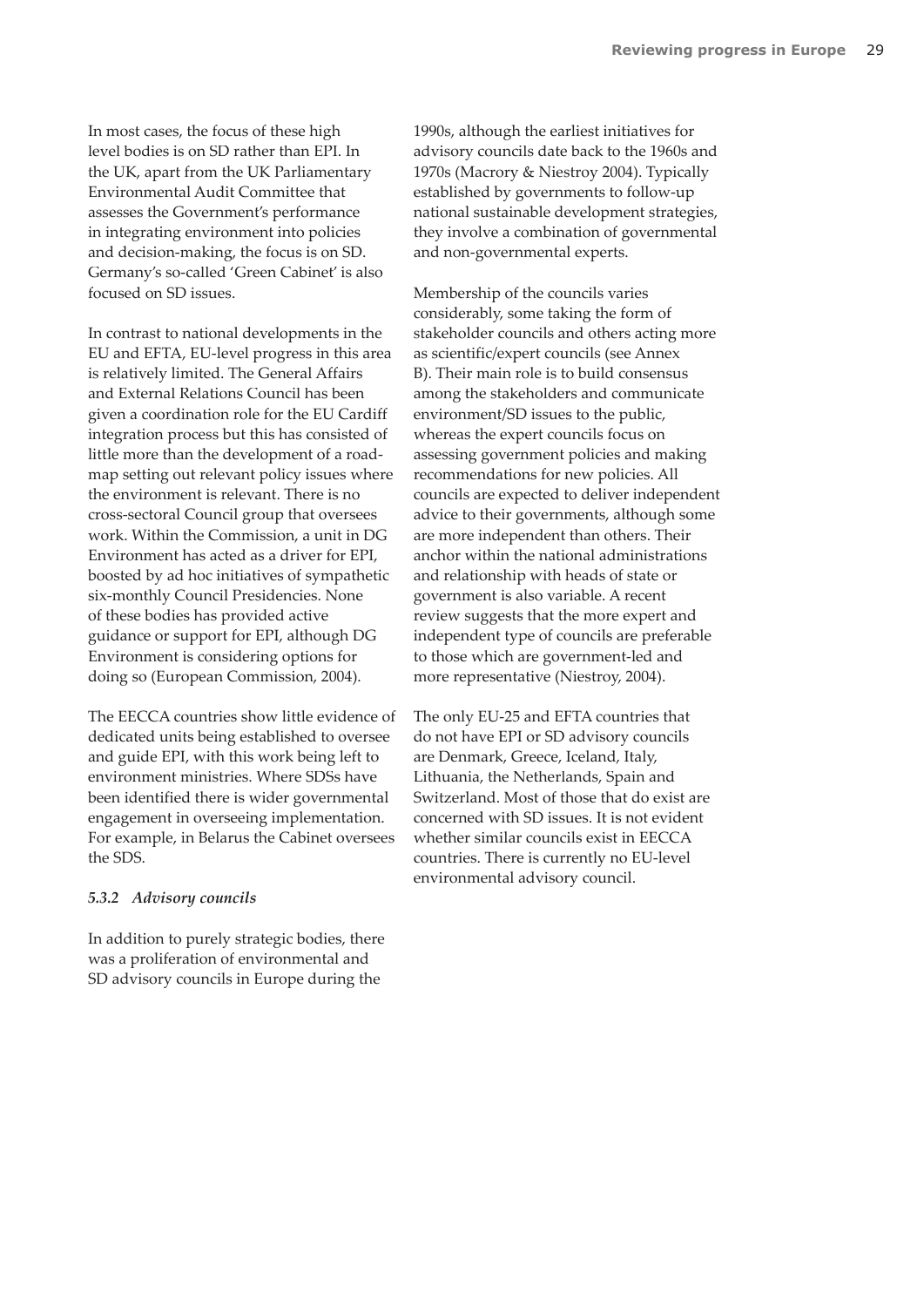## **Table 2 Strategic units or other bodies to guide and support EPI (EU-15, EU and EFTA)**

|         | <b>Strategic unit or body for EPI</b>                                                                                                                                                                                                                                                                                                                                                                                                                                                                                                                                                                                                                                                                                                                                                                                                 | Weak, medium<br>or strong EPI |
|---------|---------------------------------------------------------------------------------------------------------------------------------------------------------------------------------------------------------------------------------------------------------------------------------------------------------------------------------------------------------------------------------------------------------------------------------------------------------------------------------------------------------------------------------------------------------------------------------------------------------------------------------------------------------------------------------------------------------------------------------------------------------------------------------------------------------------------------------------|-------------------------------|
| $EU-15$ |                                                                                                                                                                                                                                                                                                                                                                                                                                                                                                                                                                                                                                                                                                                                                                                                                                       |                               |
| Austria | In 2000, a standing committee of SD (not EPI) coordinators<br>was set up, representing the nine Länder governments and<br>the federal level. This is a policy coordination mechanism.<br>The standing committee's mandate is to support coordination<br>and implementation of SD policies. It is assumed that EPI is<br>ensured through the SD process.                                                                                                                                                                                                                                                                                                                                                                                                                                                                               | Weak/medium                   |
| Belgium | The Interdepartmental Committee for SD (ICSD) is<br>responsible for drafting the Federal Plans for SD, and for<br>coordinating and overseeing its follow-up, using annual<br>reports. The ICSD includes representatives of all the Federal<br>Ministers and Regional Governments, and is headed by the<br>Minister for the Environment, Consumer Affairs and SD. The<br>Task Force for SD supports the preparation of the SD Plan.<br>A new body, the POD-DO, is involved in the preparation of<br>SD policies in the Federal Plan, provides expertise for the<br>Ministerial departments, and coordinates the implementation<br>of the plan. The POD-DO appears to have the most explicit<br>role in terms of guidance and coordination of implementation<br>activities for the SDS. There are national and regional SD<br>Councils. | Weak/medium                   |
| Denmark | There is no strategic unit or other governmental body to<br>quide and support EPI. There is no advisory council.                                                                                                                                                                                                                                                                                                                                                                                                                                                                                                                                                                                                                                                                                                                      | Weak                          |
| Finland | The Finnish National Commission for SD is chaired by the PM<br>and co-chaired by the Environment Minister. The Commission<br>includes other ministers, as well as representatives of<br>different sectors of society. A sub-committee guided the<br>2003 evaluation of the NSDS. This Commission also acts as<br>an advisory council.                                                                                                                                                                                                                                                                                                                                                                                                                                                                                                 | Medium/strong                 |
| France  | The Inter-ministerial Committee for Environment (CIEN)<br>- chaired by the Environment Minister by delegation from<br>the PM, including representatives of all State ministries and<br>secretariats. CIEN adopts programmes relating to integration<br>and examines, notably, coherence of different ministerial<br>actions with environment. There is also an Inter-ministerial<br>committee for SD (CIDD), the Environment and Territorial<br>Development Ministry (MATE) responsible for elaborating<br>the SD strategy and the Inter-ministerial Committee for the<br>management and Development of the Territory (CIADT).<br>A National Commission for SD has also been established,<br>which acts as an advisory council.                                                                                                       | Medium                        |
| Germany | The State Secretaries' Committee for SD (Green Cabinet)<br>is chaired by the Federal Chancellery. The Green Cabinet is<br>responsible for interdepartmental management of the SD<br>process and regularly reports to the Federal Cabinet. There<br>is a Council for SD, plus advisory councils on environment,<br>global change and land stewardship.                                                                                                                                                                                                                                                                                                                                                                                                                                                                                 | Strong                        |
| Greece  | EPI and SD activities are led by the Ministry for the<br>Environment, Planning and Public Works. There was an inter-<br>ministerial coordinating committee in which the Ministries for<br>Economics and Finance, Development, Agriculture, Transport<br>and Merchant Marine were represented This Committee was<br>involved in the NSDS and WSSD preparations. There is no<br>advisory council in Greece.                                                                                                                                                                                                                                                                                                                                                                                                                             | Weak                          |
| Ireland | The Green Network of Government Departments<br>promotes policy coordination and a consistent approach to<br>environmental management across government departments<br>with environmental functions or where policies impact on<br>the environment. The COMHAR is Ireland's equivalent of an<br>advisory council.                                                                                                                                                                                                                                                                                                                                                                                                                                                                                                                      | Weak                          |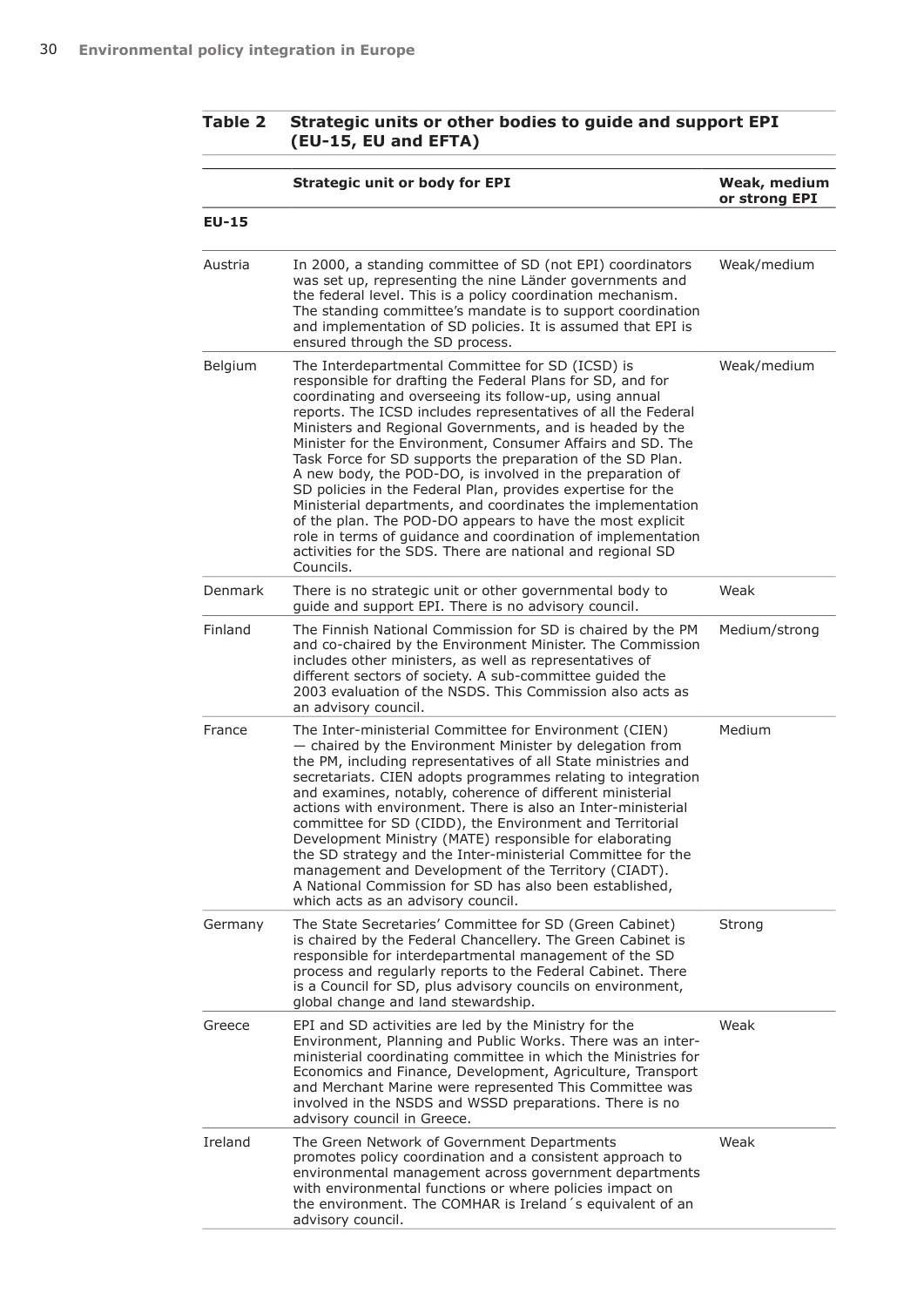|          | <b>Strategic unit or body for EPI</b>                                                                                                                                                                                                                                                                                                                                                                                                                                                                                              | Weak, medium<br>or strong EPI |
|----------|------------------------------------------------------------------------------------------------------------------------------------------------------------------------------------------------------------------------------------------------------------------------------------------------------------------------------------------------------------------------------------------------------------------------------------------------------------------------------------------------------------------------------------|-------------------------------|
| Italy    | The Inter-ministerial Committee for Economic Planning<br>(ICEP) identified structures and bodies to ensure monitoring<br>of the implementation of the NSDS, with a Technical Board<br>to the ICEP Commission for SD chaired by the Under-<br>Secretary of the State for the Environment & Territory, and<br>comprising the Under-Secretaries of State for Public Works,<br>Transport, Industry and Energy, and Regional Affairs. ICEP<br>produces annual assessment reports relating to the NSDS.<br>There is no advisory council. | Weak/medium                   |
|          | Luxembourg The Interdepartmental Commission on SD is responsible for<br>drafting the national SD plan and the national reports. It<br>also acts as the guardian of EPI. The ICSD is composed of<br>representatives from different ministries, as well as inviting<br>experts on an ad hoc basis. The ICSD acts as a coordination<br>body. There is an advisory institution - the Supreme Council<br>for SD.                                                                                                                        | Medium                        |
|          | Netherlands An inter-ministerial steering group guided the NSDS<br>development process, under the guidance of the Prime<br>Minister. Several Ministries and NGOs are involved in this<br>and the NEPP. Responsibility for coordinating implementation<br>of the Action Programme lies with the Ministry of Housing<br>Spatial Planning and the Environment. There is a sub-council<br>of the cabinet for environment and spatial issues, which is<br>chaired by the Prime Minister. There is no environmental<br>advisory council. | Medium                        |
| Portugal | The 2002 Framework SD Strategy was developed through<br>intergovernmental cooperation, using existing inter-<br>ministerial coordination structures, namely the inter-<br>ministerial Commission for Community Affairs. A special<br>Commission established in the PM's office was responsible<br>for political coordination of the 2002 Framework. There is<br>no specific strategic body now in place to follow and oversee<br>EPI in a general and on an ongoing basis. There is an<br>advisory council.                        | Weak                          |
| Spain    | An Inter-ministerial Commission for the Coordination of the<br>NSDS has lead political responsibility for the development<br>of the NSDS. The Commission leads coordination of the<br>12 Ministry Departments. It has been proposed that after<br>approval of the Spanish NSDS, a Specific Forum for SD be<br>introduced. Coordination is to be supported by a 'Permanent<br>Observatory' consisting of an analysis unit and a variable<br>panel of experts. There is no advisory council.                                         | Weak                          |
| Sweden   | At the end of 2003, a secretariat was established for SD at<br>the PM's office, with responsibility for SD. There is a Swedish<br>Environmental Advisory Council.                                                                                                                                                                                                                                                                                                                                                                  | Weak/medium                   |
| UK       | There is an SD Unit $-$ a cross-government unit located<br>within the Department for Environment, Food and Rural<br>Affairs, and an SD Task Force - including ministers and<br>chaired by the Secretary of State for the Environment, which<br>reviews the SDS. The SD Unit promotes the SD strategy,<br>providing guidance and integrated policy appraisal tool.<br>There is an environmental advisory council $-$ the Royal<br>Commission on Environmental Pollution.                                                            | Medium                        |
| EU       |                                                                                                                                                                                                                                                                                                                                                                                                                                                                                                                                    |                               |
|          | There is no dedicated body to support and guide EPI from a<br>strategic perspective. There is no EU-level advisory council.                                                                                                                                                                                                                                                                                                                                                                                                        | Weak                          |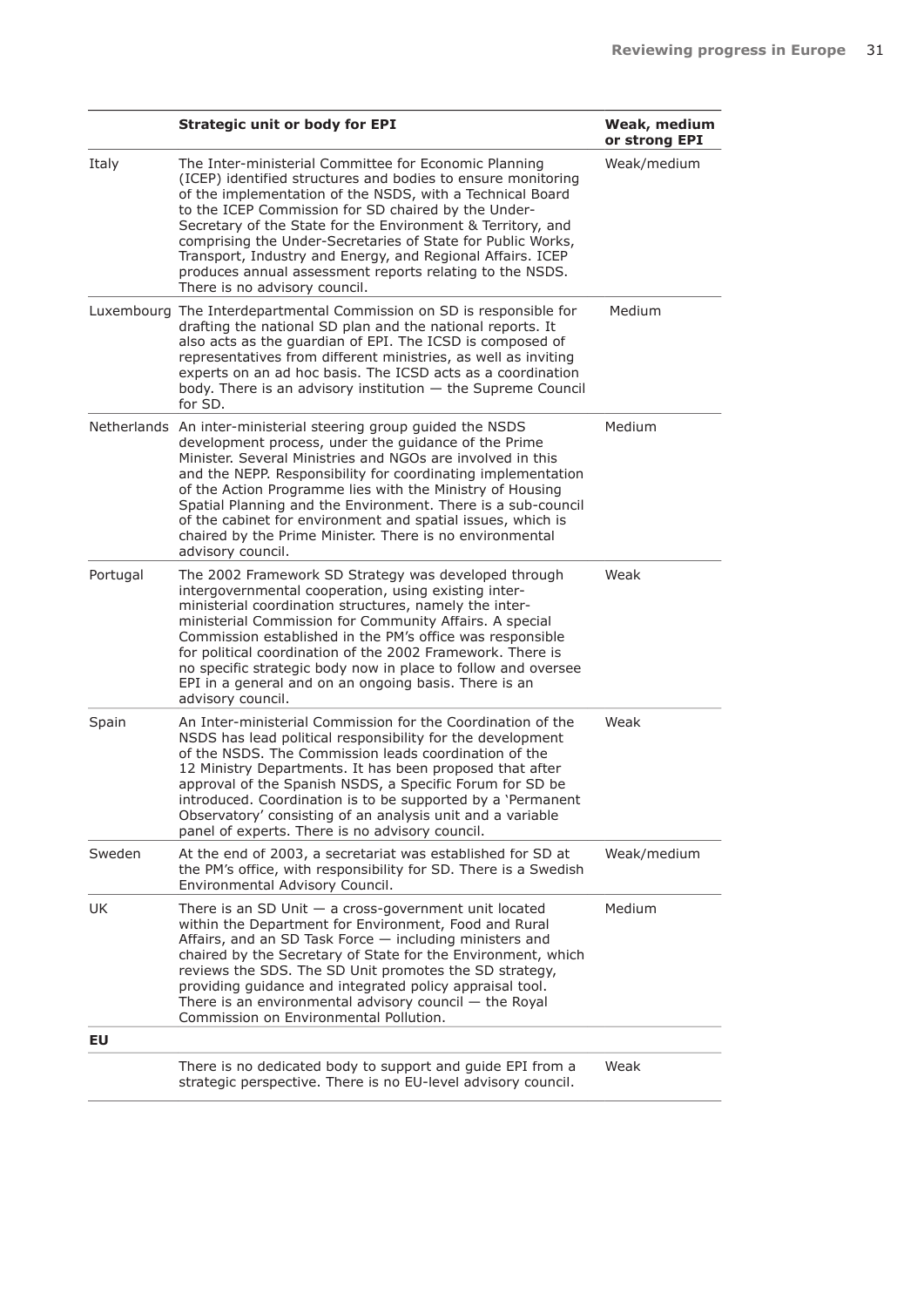|                | <b>Strategic unit or body for EPI</b>                                                                                                                                                                                                                                                                                                                                                                                                                                                                                                                                                                                                     | Weak, medium<br>or strong EPI |
|----------------|-------------------------------------------------------------------------------------------------------------------------------------------------------------------------------------------------------------------------------------------------------------------------------------------------------------------------------------------------------------------------------------------------------------------------------------------------------------------------------------------------------------------------------------------------------------------------------------------------------------------------------------------|-------------------------------|
| <b>EFTA</b>    |                                                                                                                                                                                                                                                                                                                                                                                                                                                                                                                                                                                                                                           |                               |
| <b>Iceland</b> | There is an inte-rministerial committee on sustainable<br>development, led by the Ministry for the Environment, with<br>representatives from the Ministries of Finance, Industry,<br>Agriculture, Transport, Fisheries and Foreign Affairs, and<br>from the Prime Minister's office. In addition, there are inter-<br>ministerial coordinating bodies on climate affairs. There is no<br>advisory council.                                                                                                                                                                                                                                | Weak/medium                   |
| Norway         | The National Committee for International Environmental<br>Issues (NCIES) is chaired by the Ministry of Environment,<br>and includes the Office of the PM, a number of ministries,<br>private and non-governmental actors. The NCIES functions<br>as a discussion forum, advisory council and cross-sectoral<br>coordination body. There is also a Committee on Sustainable<br>Development which includes the Association of Local<br>Councils, the Directors General of major trade unions and<br>business associations, and the Norwegian Society for the<br>Conservation of Nature, the country's largest conservation<br>organisation. | Medium/strong                 |
| Switzerland    | The 2002 SDS was created within the IDARio<br>(Interdepartmental Rio Committee) framework. IDARio is a<br>directorate-level interdepartmental committee. It includes<br>representatives from federal agencies whose mandate is<br>related to sustainable development. It was established to<br>oversee follow-up activities to Rio. There is no advisory<br>council.                                                                                                                                                                                                                                                                      | Weak/medium                   |

#### *5.3.3 Case study — the Netherlands' approach to EPI and SD*

In the Netherlands, there has not been a strong tradition of integrating sustainable development into the policy process. However, the Government is working in other ways to promote SD and EPI. In particular, the 2001 fourth National Environmental Policy Plan (NEP4) introduced the concepts of transitions and transition management, which are being applied to the four major areas of policy: energy, biodiversity, agriculture and mobility (VROM, 2001).

Transition management 'tries to combine long-term envisioning, multi-actor interaction and short-term actions based on innovation' (Loorbach, 2002). In this way the long-term visions function as a framework for formulating shortterm objectives and evaluating existing policies. Transition management is a soft approach to planning policy, which aims to achieve structural change gradually, without too much destructive friction in the form of social resistance (Rotmans *et al.,* 2001).

Central to transition management is the generation of public support through stakeholder involvement in the formulation of images and visions (the 'transition arena'), where participants come to a mutual understanding of the transition problem. The transition visions provide the basis for thinking about transition pathways and intermediate goals. The transition process also involves a number of experiments, where new technology is tried out at the local level and new regulations, financial arrangements and cooperation are attempted. In this way transition management is to a large extent influenced by a 'learning-by-doing' approach, which should eventually also include regular monitoring and evaluation (Lorbach, 2002; Rotmans *et al.*, 2000; and Kemp and Loorbach, 2003).

Transition management should result in pro-active strategies with a broad stakeholder ownership which also generate more coherence in public policy. However, while the initial focus may not be on integrating environmental issues within management systems, the success of transition management will depend on administrations actually taking environmental issues on board.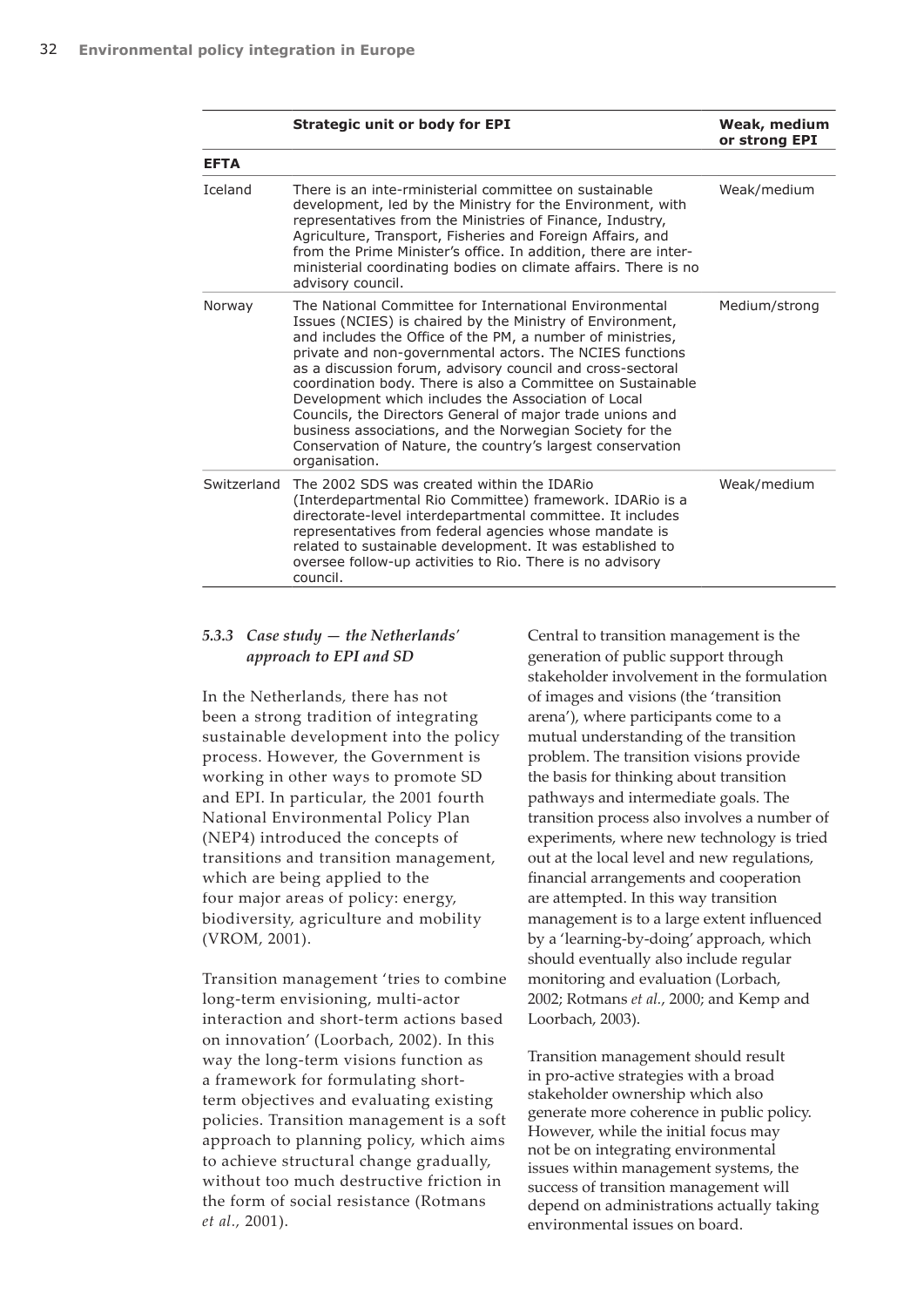## **5.4 Are there mechanisms to ensure environment/ sector coordination and communication, i.e. between departments and between levels of governance?**

### *5.4.1 Coordination and communication between departments*

Coordination and communication between departments can be more or less formal, and involve environmentspecific as well as general arrangements or procedures. Assessing the extent or quality of coordination and communication is rather difficult, although some patterns are evident. It is also important to note that coordination and communication is frequently also underpinned not by structures but by action plans, such as Slovakia's Action Plans for Transport and the Environment and for Health and the Environment, impact assessments and external consultation mechanisms.

Ad hoc and issue-specific working groups or commissions are routinely established in many EU countries, for example in Austria, Germany and Portugal, and are increasingly common within the European Commission. A number of countries have also created more permanent EPI coordination or communication networks between public agencies or ministries, focusing specifically on EPI or SD-related issues. For example, in Sweden the Environmental Protection Agency coordinates a network which collects experiences on best practice as well as problems and evaluation issues. Similarly, Finland has a network secretariat within the Ministry of Environment, which has a number of contact persons in other ministries. Ireland also has a green network of government departments.

In Bulgaria a number of measures have been undertaken in recent years to improve interinstitutional cooperation on sustainable development and environmental policy integration at the national level, including:

• cooperation agreements;

- participation of representatives of other ministries in permanent commissions and councils with the Ministry of Environment and Water and vice versa;
- adoption of development programmes and plans by the Council of Ministers in the environmental field specifying the different institutional responsibilities, performance monitoring and reporting.

Environment-specific coordination and communication is normally additional to mainstream consultation exercises invoked during the legislative or policy process. In Norway all government documents must be circulated to all relevant ministries for comment, and issues affecting several ministries are often handled by inter-ministerial committees such as the 'Green Tax Commission'.

At the EU level, the Commission's interservice consultation procedures require that all departments have an opportunity to comment on all official Commission documents. In practice, while interservice consultation provides a minimum standard, it can be used in a perfunctory and even obstructive way. Where communication and coordination works relatively well, for example between DG Environment and DG Agriculture, personal relations and informal contacts are noted as being the most critical elements.

Within the Commission and elsewhere, the quality of coordination and communication — general or environment-specific — appears to depend on a combination of administrative styles, cultures and personal relationships. In Norway, among the consensual countries that prioritise environmental issues, much coordination happens informally simply by 'picking up the telephone'. In other countries, relationships and cultures may not be as conducive to EPI. The rotation of civil servants between ministries — common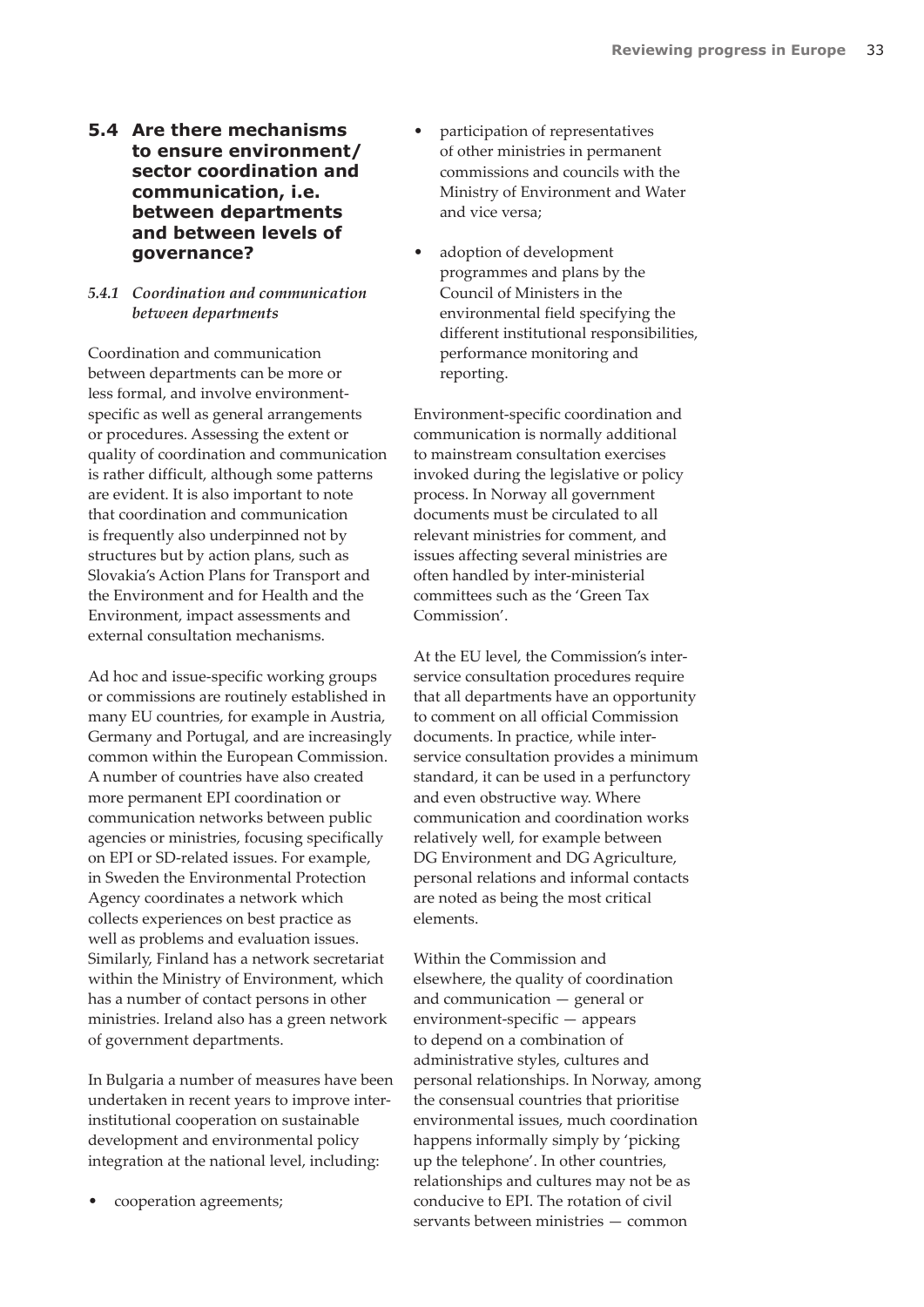practice in the  $UK - can$  offer a means of strengthening relationships and enhancing coordination and communication. Meaningful communication and coordination is also more likely if all actors see the benefits of EPI.

#### *5.4.2 Coordination and communication between levels of governance*

Coordination and communication between different levels of governance poses an additional if different set of challenges, particularly for federal countries. In the EU-10 as well as the candidate countries, there is considerable communication upwards. This has been seen through the various coordinating mechanisms either from the environment ministries themselves or through SD Commissions, etc.

At the EU level, the EU's Green Diplomacy Initiative is among the most notable in this regard. This is aimed at promoting the integration of the environment into external relations through the creation of an informal network of environment experts within foreign ministries, the so-called Green Diplomacy Network. The aim is to

improve coherence and synergies among the different EU programmes and stronger coordination between the different bilateral and multilateral levels. The actual impacts/ influence of this network is, however, still to be seen, with the first report to be published in 2005.

Communication and coordination downwards varies, with Scandinavian countries considered to be relatively strong in this regard (Niestroy, 2004). Clearly this presents more of a challenge in larger countries such as Poland, which have decentralised decision-making. It is not really an issue in Malta. Such communication is often easier where regional/local decision-making can be part of the structure of an environment ministry (for example the Baltic States) as opposed to separate regional authorities (Spain, Germany, Austria, Czech Republic or Poland). Often the formal method is to include regional bodies in SD (rather than EPI) bodies. Some examples of structures being established in Europe are given below, involving in particular the German-speaking countries.

#### **Box 7: Some examples of coordination and communication structures being established in Europe**

Austria has established a standing committee of SD coordinators, representing the nine Länder governments and the federal level. This is a policy coordination mechanism, which also serves as a strategic body to oversee progress in implementing the SDS.

The Bulgarian National Council on Regional Sustainable Development (NCRSD) is an advisory body to the Council of Ministers. The NCRSD includes several other key ministers, the regional governors of the nine administrative regions of Bulgaria and the president of the National association of the municipalities.

Germany has a working group between the federal and Land environment ministries, established in 2001 to exchange experiences in implementing the SDS and coordinate activities. In practice, it appears to serve more of an orientation function, as well as identifying good practice, indicators for SD appraisal, etc.

In Sweden, counties are allowed to formulate their own environmental quality objectives. An Environmental Objectives Council coordinates the regional application of the objectives and informs the Government of progress. Within the Council, there is funding for monitoring and reporting to the international level.

The Swiss Federal Council promotes aspects of EPI and the implementation of the SDS, providing some coordination for the Cantons. However, Cantons are autonomous, so national/local coordination issues have great political sensitivity.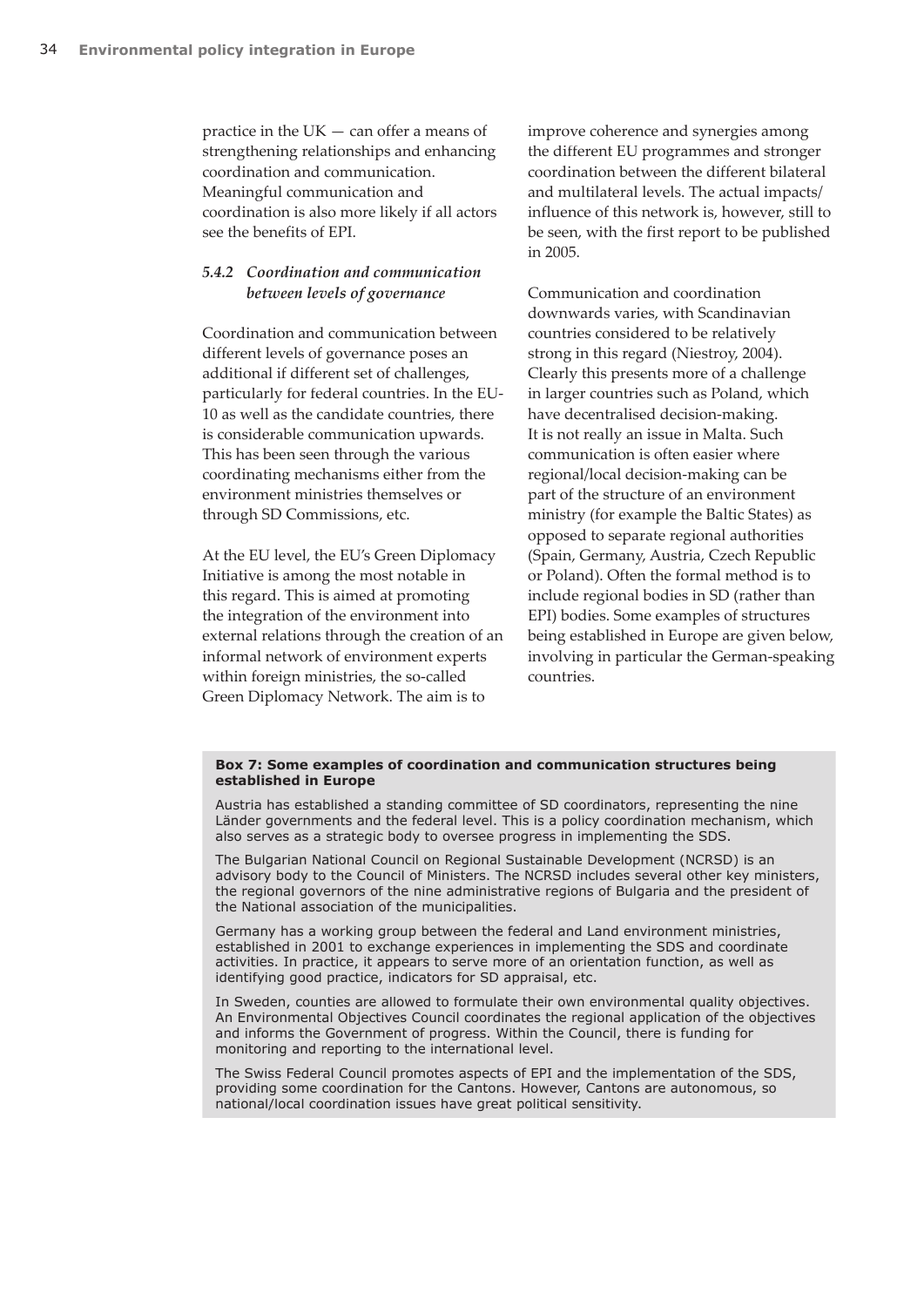Among the EECCA countries, there are a few examples of downward communication, where national planning involves regions/ local governments. However, a specific system for downward EPI communication is not readily identifiable.

There is much potential for more concerted coordination between EU and national levels on EPI, using benchmarking, peer review and policy learning. The particular benefits of the EU's 'Open Method of Coordination' is receiving particular attention (Jordan *et al.*, in press).

#### *5.4.3 Case study — cross-sectoral coordination in Germany*

In Germany, strategic, inter-departmental approaches to policy-making are rather weak and there is generally a lack of horizontal administrative structures and coordination mechanisms to aid the process of EPI, though some key 'horizontal' bodies, most notably the Green Cabinet, have been established. Instead the German approach to EPI has focused more on progress in critical areas, such as climate change, allowing detailed discussions on specifics.

In the field of climate and energy policy, Germany can in some ways be said to be a European front-runner both in terms of cross-sectoral coordination at the national level and vertical involvement from the regional and local levels. The German National Climate Protection Programme was adopted in 2000 and is administrated by the Federal Environmental Ministry. The Programme lists 64 concrete measures for climate protection, which include ecological tax reform and promotion of cogeneration (BMU, 2000). As part of the programme, the new Renewable Energy Sources Act (EEG) entered into force in August 2004, which aims to provide a legal framework for renewables in order to increase their share of total electricity supply (BMU, 2004).

Political commitment to the formulation and implementation of ambitious goals in the

Programme has been at a high level, and it requires all ministries to achieve individual greenhouse gas emission reduction targets. The Federal Government has set up an interministerial working group, which reports to the Federal Ministry for the Environment, Nature Conservation and Nuclear Safety and allocates responsibilities to the relevant ministries (BMU, 2000). There has also been a strong stakeholder involvement in the Programme, with industry committing to voluntary reduction targets, and at the regional and local level more than 500 local communities have developed climate change strategies (OECD, 2001).

Climate change policy in Germany is exceptional in terms of its policy networks, which comprises NGOs, government units/departments, research units/institutes, and interest groups from business, labour unions, foundations, and corporations. While the network is divided in environmental and economic interests, it does not appear fragmented, and data demonstrates that levels of conflict are low and cooperation and information exchange is not divided along conflict lines. Moreover all groups have access to the policy-making process, even though the distribution of resources is not well balanced (Jost and Jacob, 2003).

Despite the potential offered by Germany's issue-oriented approach, climate protection is not a total success story. Expected cutbacks in subsidies for coal mining have been watered down, and a stronger support for co-generation has been successfully blocked by the energy industry (Swanson *et al*., 2004). This means that the Climate Action programme is a good example of a policy programme which is coordinated across sectors and involves relevant stakeholders but is only integrated in the absence of opposition from vested interests. Another potential down-side of focusing heavily on specific issues is that, while a small number of high-profile issues may benefit, others may be overlooked.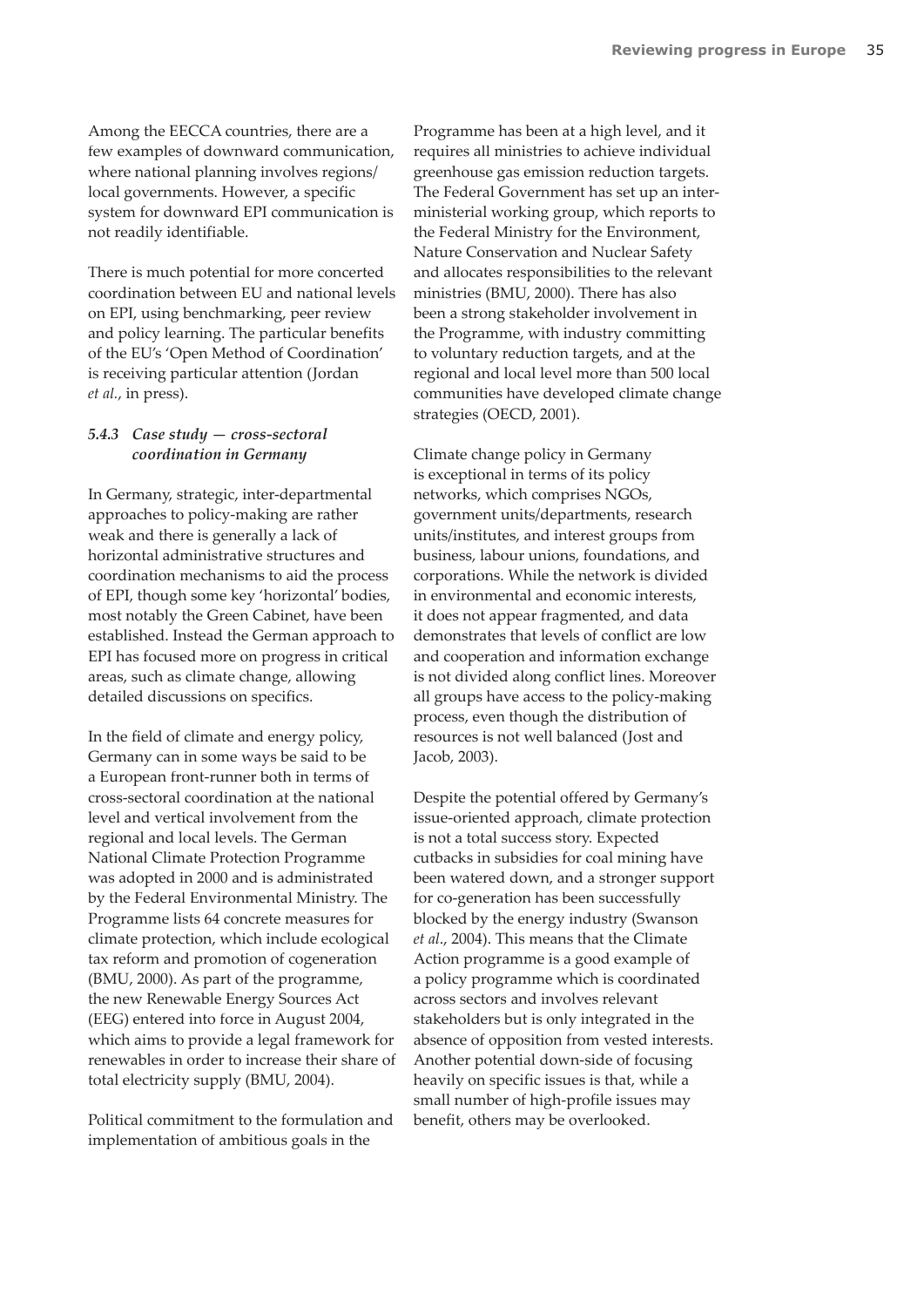## **6 Learning from experience**

### **6.1 Key lessons emerging from Europe**

Earlier EPI efforts — where they were in evidence — consisted of soft bottom-up approaches, with environment departments/ ministries trying to persuade others of the value and importance of EPI. Increasingly this has been complemented by high-level political and/or constitutional commitments that have now been widely articulated and set out, in particular in national sustainable development strategies and environmental action plans. These commitments pave the way for changes in administrative practice and political decisions. In practice, the development of national environmental or SD strategies has been followed by or associated with the creation of new initiatives and/or bodies. It is arguable, however, that the preoccupation with strategies has also deflected attention from tougher decisions, both regarding administrations and actual policy change.

A small but growing body of initiatives is now emerging, however, aimed at getting the relatively strong legal and political commitments to EPI reflected in European administrations. Various mechanisms are being employed in efforts to embed environmental thinking in government departments, activities and mindsets, and in the process also engaging politicians and external stakeholders. Many European countries can demonstrate some attempts to secure improvements in administrative practices in support of EPI, although not surprisingly, the use of different mechanisms is uneven.

In relation to the four questions of the EEA evaluation checklist, the most explicit progress is apparently being made by a small group of EU and EFTA countries, notably some Anglo-Saxon, Nordic (including the Netherlands) and Germanspeaking countries, as follows.

The lead countries in terms of **strategic planning, budgeting and auditing** are among those that have moved towards new public management approaches that favour budgetary rigour, strategic planning and performance evaluation (UK, Norway, the Netherlands), in support of EPI or SD. The UK stands out, however, for its unique approach to environmental audit (though involving a political body), something that other countries and the European Parliament could learn from. But these are not the only countries moving into the realm of New Public Management and, as Sweden demonstrates, it is both an opportunity and a necessity for EPI to be embedded more widely in strategic processes.

The picture that emerges in relation to EPI being reflected in **internal management systems** is much less clear. Here, it is easier to identify countries that are performing less well, particularly but not only the EECCA countries, where EPI is still regarded as the preserve of environment ministries. As regards structural arrangements for EPI, countries seem to be or are moving towards a situation where environment units exist in sectoral departments, and where the environment is increasingly brought together with other issues to make 'multifunctional' ministries. The implications of this, and the fact that responsibilities for environment and sectoral policies are often distributed unevenly between EU, national and regional levels, deserves further consideration. What is clear is that any structural arrangements can undermine or weaken environmental authorities, and dilute expertise. In this context it is important to note that, in the EU-10 and candidate countries, but also in some EU-15 countries, resources and expertise are being increasingly stretched, something that is not always sufficiently recognised during times of budgetary cut-backs.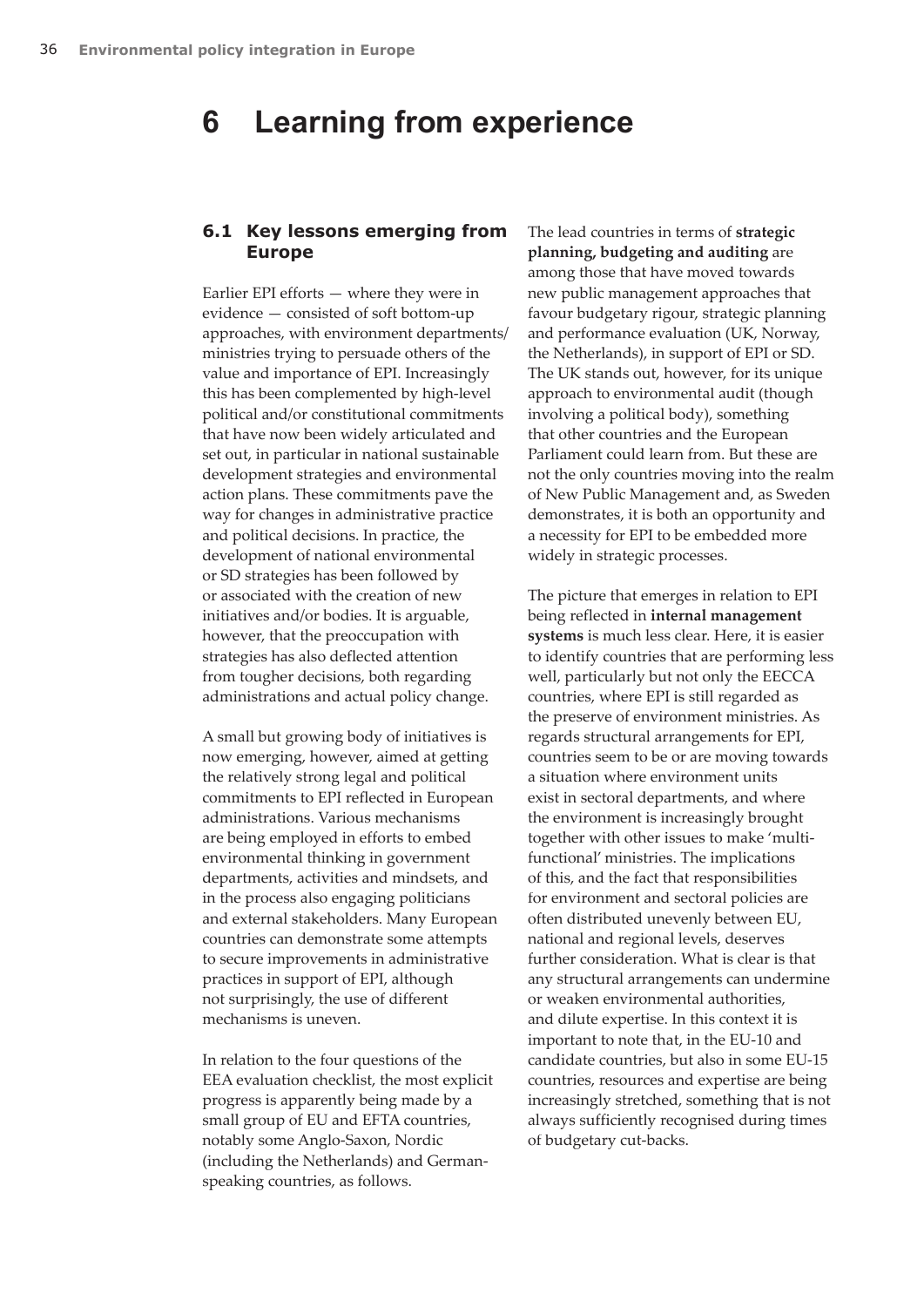The most visible changes that have taken place relate to the setting up of **strategic bodies to promote, guide and support SD and, to a lesser extent, EPI**. These include internal and external advisory bodies. Here, the UK, followed by Germany and Finland stand out as the most promising although it is not always clear what these bodies achieve in practice. Southern countries and the EU are noteworthy for being amongst the 'laggards', with the mismatch between EU commitment and strategic governance arrangements being particularly stark.

#### The issue of **coordination and**

**communication** between departments and levels of governance is increasingly critical, in relation to both EU and national governance. It is also an area where the state of play and progress are difficult to assess, even if some patterns are apparent. The establishment of ad hoc or issuespecific communication and coordination mechanisms, for example, appears to be quite widespread, including in the Germanspeaking, southern and central European countries. Permanent networks have also been set up and complement standard consultation mechanisms. However, what is most important and also most difficult to construct rapidly, is *good quality* communication and coordination.

There is still a long way to go before all or most European countries would score highly against all four of the EEA evaluation criteria, with work rather piecemeal and practices apparently not yet firmly institutionalised. Even in countries demonstrating the most overt efforts to support EPI it is sobering to note that existing arrangements appear not to be reaching their full potential, and the impacts of these efforts are not clear cut.

EPI must be a continuing process, not something that is simply 'achieved'. Success depends on a mixture of political commitment, structures, processes and even personalities, so that the challenge is likely to be continuous. Moreover, progress is not always linear. Despite the fact that most countries have experienced general improvements, some countries such as Denmark, which has historically

been an environmental frontrunner, abolished its environmental assessment of the budget after its general elections in 2001. The fact that EPI is an ongoing process also underlines the importance of changing not only current practices but also administrative cultures for EPI, with a view to institutionalising EPI and protecting it from sudden changes, in so far as this does not undermine democratic principles. Administrations ensure that policy goals continue to be respected, long after politicians have moved onto other issues, which is all the more problematic for challenges like EPI which generally have a low political profile over the longer term.

In drawing lessons from the analysis, two important points should be noted:

- The most obvious developments covered in this report are those explicitly labelled as 'EPI' initiatives, which are frequently also the most top-down in nature. The result is that progress in countries where EPI has been less of an explicit policy, and where bottom-up initiatives are used to secure integration, may be relatively poorly reflected. This has important implications, particularly for the countries whose administrative cultures and traditions may better suit bottom-up approaches.cooperation agreements.
- For the developments that are most explicit, both in terms of institution building and the introduction of instruments or tools for improving coordination, most are concerned with SD rather than EPI. SD cannot be achieved without EPI, but the two are fundamentally different. In practice, a focus on the more nebulous concept of SD may be insufficient to ensure that environmentally issues are fully reflected in policies.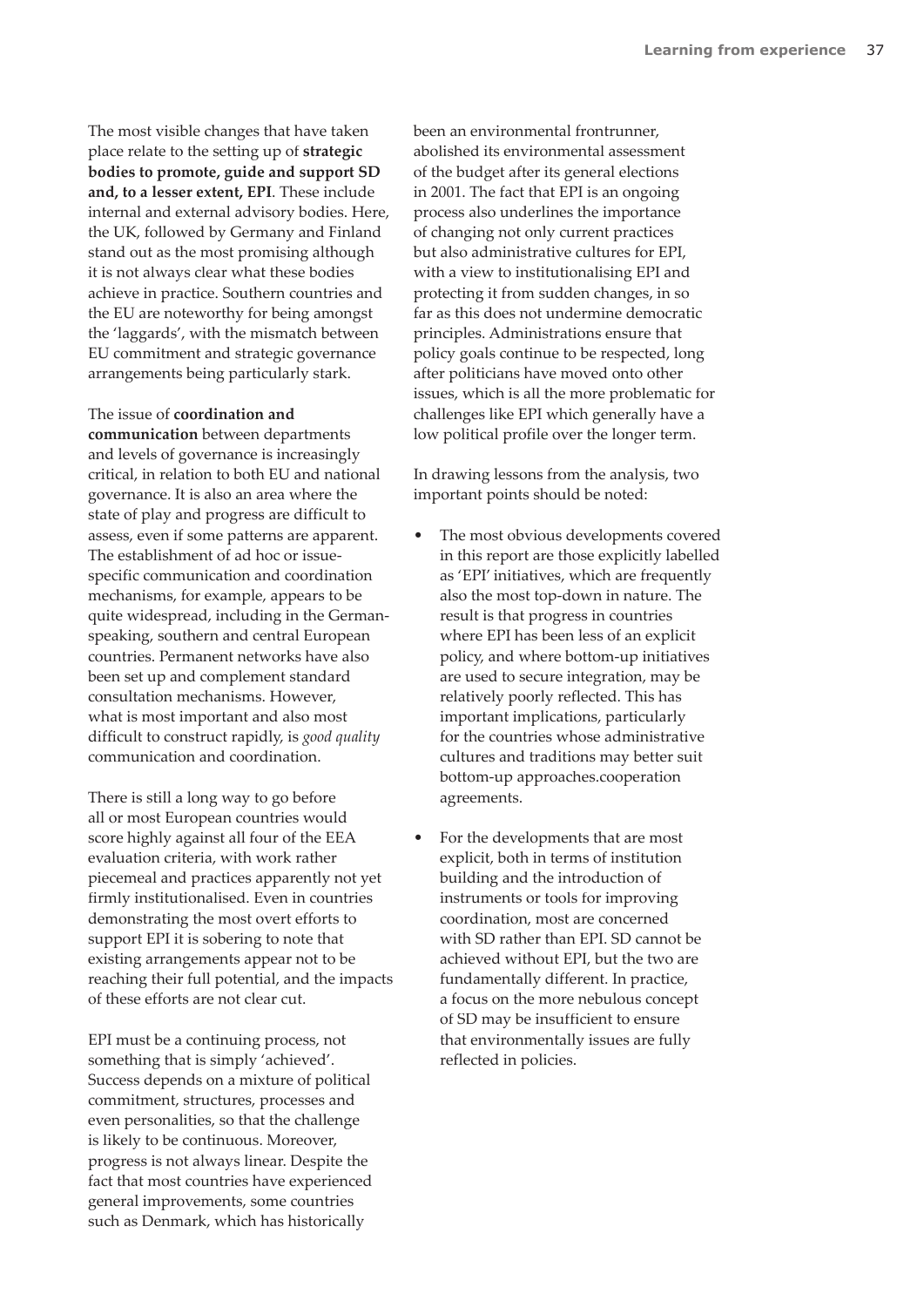## **6.2 Challenges for future evaluation of EPI**

The fundamental challenge for the evaluation of EPI is assessment of both the existence of EPI arrangements and their outcomes, that is whether particular administrative bureaucratic procedures are effective in supporting EPI at the policy development and policy implementation levels. The mere existence of mechanisms is clearly not indicative of their effectiveness. Without knowing the effectiveness of a particular mechanism, it is difficult to define suitable combinations of EPI mechanisms. In terms of applying the EPI evaluation framework criteria, a number of points emerge that require further consideration, before the criteria can be applied more widely to evaluate effectiveness.

At a basic level, there is a need for accessible information to support the use of the evaluation framework, particularly as regards the quality of structures, processes or other EPI-related developments and their impacts. There is information on administrative culture and practices for EPI, but this tends to focus on developments in a relatively small number of countries and/or a small number of issues, and on SD rather than EPI. The information used in this report has been complemented by interviews with and short questionnaires completed by some national officials, which has allowed more concrete measures to be identified and/or confirmed, but these have been of limited use in supporting additional qualitative analysis. The limited resources available for preparing this report have been a major constraint.

#### **Box 8: Information on administrative practices for EPI**

The literature used in this report can be divided into three main categories — country or EU/OECD-wide reports on environmental performance, issue-specific evaluation reports and other 'independent' reports on environmental policy integration, governance and administrative culture. While together these provide a rich source of information, only a few include in-depth information relevant to (though insufficient for) the four evaluation criteria. The reports also cover a sub-set of countries and sectors.

#### *Country, EU or OECD wide reports*

The OECD environmental performance reviews provide in-depth information and evaluation of developments in relation to institutional issues, but many reports are rather out of date. Several other OECD reports examine administrative issues and practices in greater detail, but generally focus on sustainable development governance in small groups of 'lead' countries. The Commission's review of national SDSs focused less on administrations and the extent to which EPI is reflected in day-to-day working practices — it was linked specifically (not surprisingly) to initiatives related to the SDSs.

#### *Evaluations of specific initiatives*

Other official documents contain evaluations of specific mechanisms, such as reports from the UK Environmental Audit Committee. These ensure that more detailed and fundamental questions regarding the effectiveness of different measures are addressed, but they are not complemented by similar reports examining other initiatives in the same or in different countries.

#### *Independent reports and studies*

An IISD report 'National Strategies for Sustainable Development: Challenges, Approaches and Innovations' (Swanson *et al.,* 2004) provides a structured and comparative analysis of SDSs and related developments in 19 countries, though only a few European countries are included. Nevertheless, this does cover many of the key questions addressed by the proposed evaluation framework.

Other papers include 'The Role of Environment and Sustainable Development Advisory' (Macrory & Niestroy, 2004). This provides an up-to-date, one-off review of existing councils in the EU countries, but does not attempt to evaluate their influence or effectiveness. With regard to EPI in administrations, Jordan *et al*. (2005) provide detailed information about a few countries (UK and the Netherlands) as well as EU level information, and Jacob and Volkery *et al.* (2004) looks at how administrative change can be promoted through various avenues using different approaches.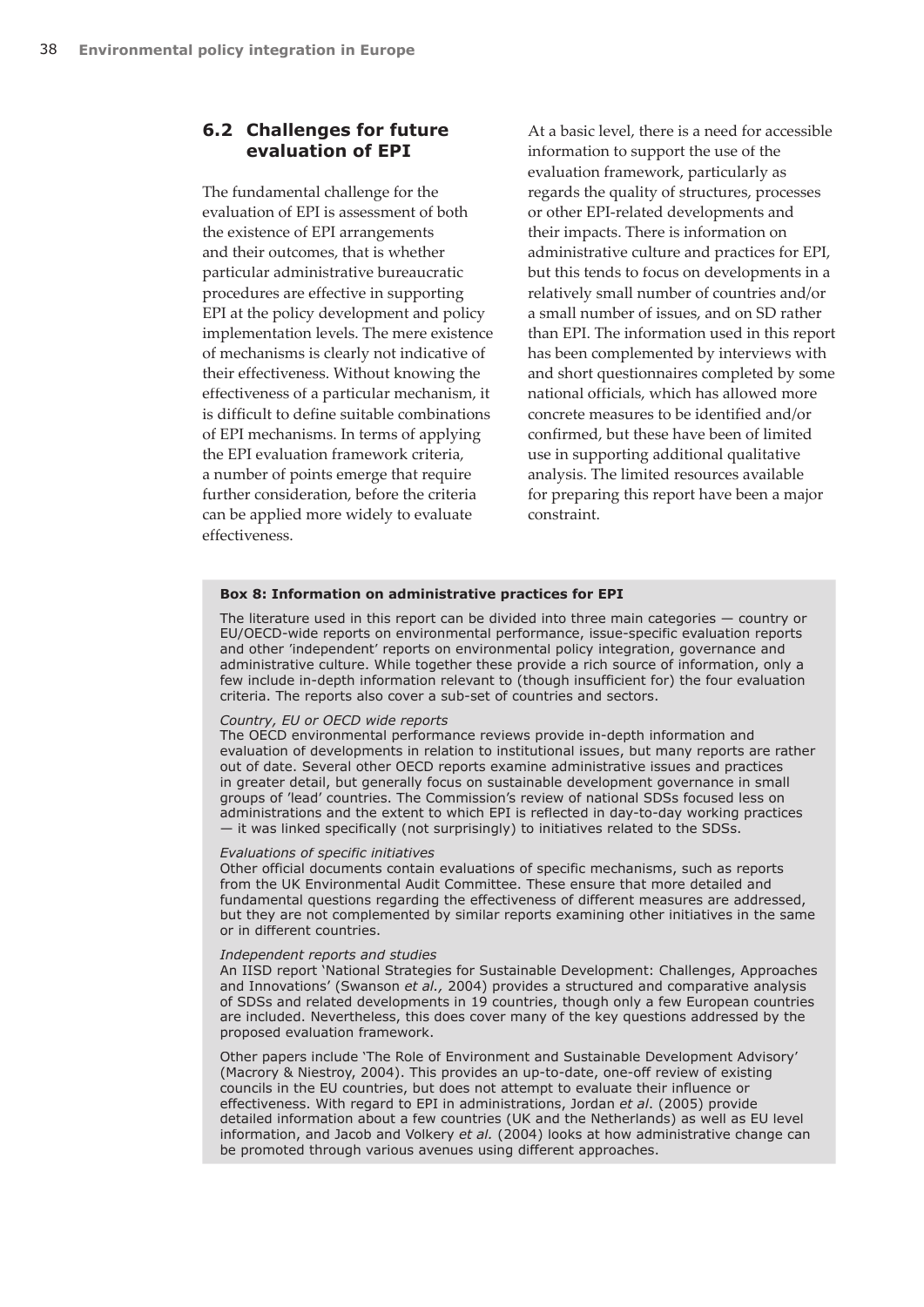Particular areas where information was difficult to obtain related to EPI internal management systems, notably the allocation of responsibility, the existence of appropriate structures, and human and financial resources. Analysis of coordination and communication mechanisms, both vertical and horizontal, is also difficult given current information sources. Further thought is needed on how to approach these issues, not least to ensure that evaluations are not skewed in favour of more concrete and topdown initiatives.

Overall, the current framework does not make it possible to assess overall progress — or lack of it in terms of embedding environmental considerations within national administrative systems. There is also a tendency to focus on EPI as a series of concrete structural changes, rather than a practice and culture change. The information deficit creates the possibility of a few practices, ie those most labelled as related to EPI and those of a more directorial (and thus explicit) top-down nature, being held up as good examples, without there being any real appreciation of the more 'hidden' bottom-up initiatives. To address

this potential for the evaluation framework to focus overly on certain types of approaches or initiatives, future EPI analysis could be approached from a different angle, first identifying policies that have been secured, and then examining the extent to which administrative cultures and practice have been a help or a hindrance.

Despite these provisos, there is certainly scope to apply the proposed evaluation framework, for example by asking countries or experts in countries to apply the framework themselves and then to use this as the basis for a Europe-wide assessment. The framework could thus be used for drawing lessons from countries, for benchmarking, and to inform 'soft coordination'. Another approach is simply to use the framework to identify the more concrete developments, recognising that this may tend to generate a skewed picture. Nevertheless, building up a systematic picture of EPI developments of this type should be achievable. Further, more detailed and qualitative evaluations could be undertaken on a case study basis, allowing proper in-depth assessment of more fundamental and subtle changes.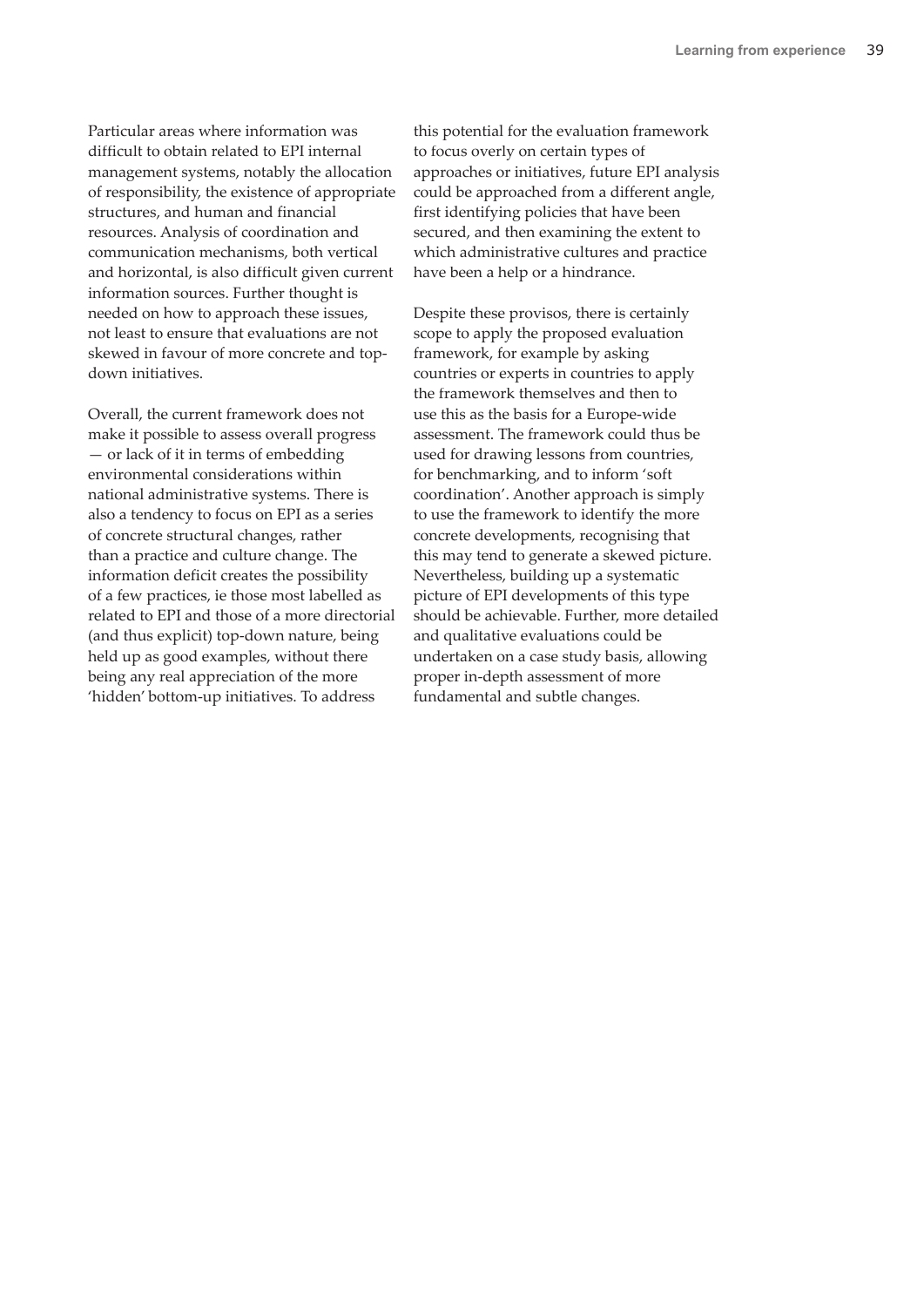## **7 References**

BMU (2000) Germany's National Climate Protection Programme — Summary. Bundesministerium für Umwelt, Naturschutz und Reaktorsicherheit. Accessed at http://www.bmu.de/files/climateprotection.pdf

BMU (2004) Renewable Energy Sources Act enters into force. Bundesministerium für Umwelt, Naturschutz und Reaktorsicherheit. Accessed at http://www.bmu.de/en/1024/js/news/pressrelease231/

Boyle, R. (1999) The Management of Cross-Cutting Issues. Committee for Public Management Research Discussion Paper 8. Institute of Public Administration, Dublin. Accessed at http://www.cmodservices.gov.ie/cpmr/Publications/Paper8.doc

Capano, G. (2003) Administrative traditions and policy change: When policy paradigms matter. The case of the Italian administrative reform during the 1990s, in Public Administration Vol. 81, No 4 (781–801).

Christensen, T. (1997) The development and current features of the Norwegian civil service system, paper prepared for presentation at Civil Service Systems in Comparative Perspective. Indiana University, USA, 5–8 April, 1997

EEA (2005) Environmental Policy Integration in Europe: state-of-play and an evaluation framework, technical report No 2/2005. European Environment Agency, Copenhagen.

EIPA (2002) Improving an organisation through self-assessment: the Common Assessment Framework (CAF). European Institute of Public Administration, Maastricht.

EMAS Helpdesk (2004) http://europa.eu.int/comm/environment/emas/tools/contacts/ helpdesk\_en.htm

European Commission (2004) Commission Working Document on Integrating Environmental Considerations into other policy areas — a stocktaking of the Cardiff process. 01.06.2004, COM(2004)394.

Gruening, G. (1998) Origin and theoretical basis of the New Public Management, draft for the 1998 IPMN conference in Salem/Oregon.

Guyomarch, A. (1999) 'Public service', 'public management' and the modernisation of French public administration in Public Administration. Vol. 77, No 1 (171–193).

Hammerschmid, G. and Meyer, R. (2003) Current initiatives and central actors in the Austrian administrative reform process, paper for the EGPA Annual Conference Oeiras (Portugal) from 3–6 September 2003.

Jacob, K. and Volkery, A. (2004) Institutions and Instruments for Government Self-Regulation: Environmental Policy Integration in a Cross-Country Perspective. Journal of Comparative Policy Analysis, Frank Cass, Vol. 6, No 3: 291–309.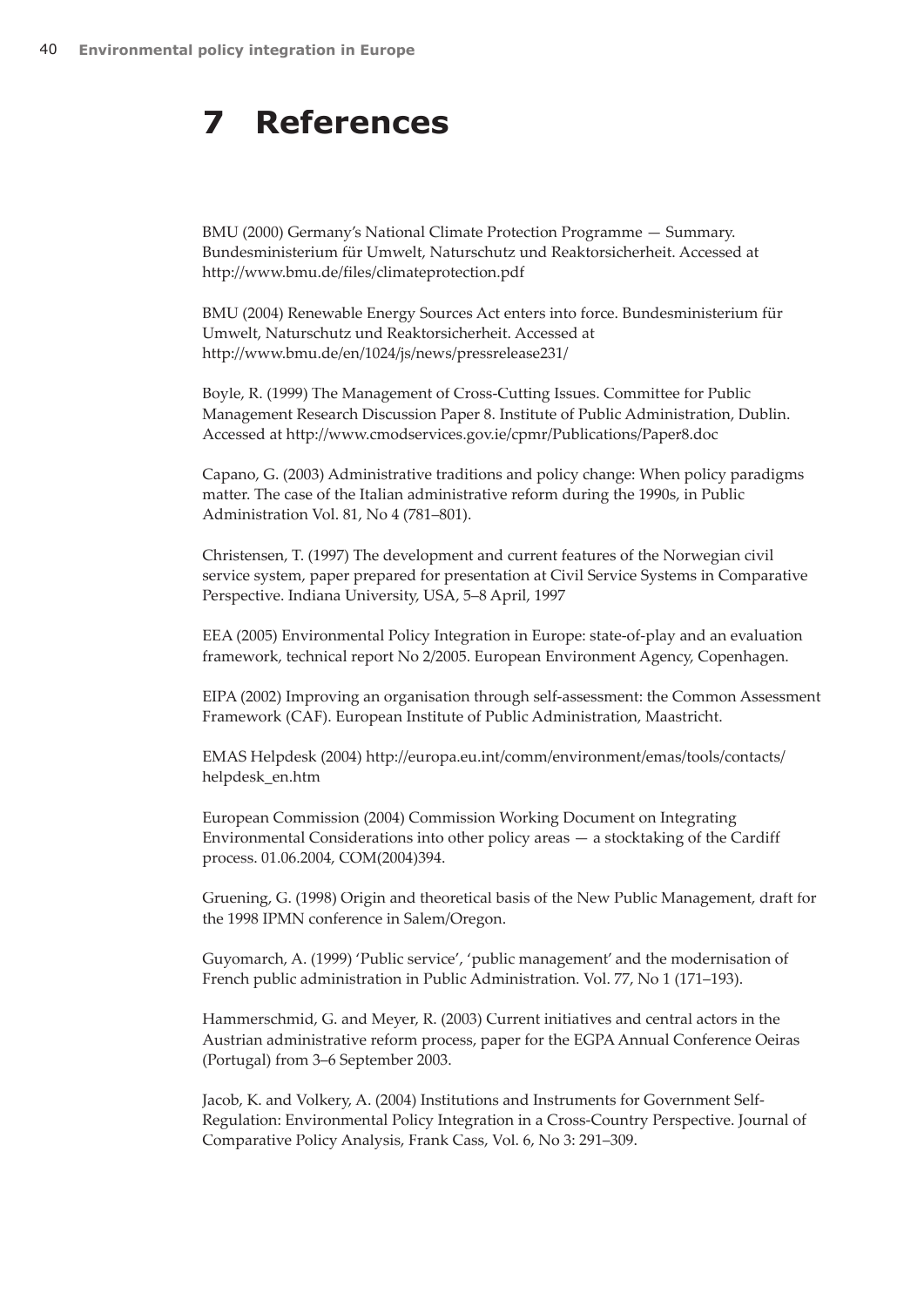Jordan, A. Schout, A. and Zito, A. (2004) Coordinating European Union Environmental Policy: shifting from passive to active coordination? CSERGE Working Paper EDM 2004–05. Centre for Social and Economic Research on the Global Environment, University of East Anglia, UK.

Jordan, A. Schout, A. Unfried, M. and Zito, A. (2005) Environmental Policy: struggling to address a multilevel coordination deficit? In: Kassim, H. A. Menon and B.G. Peters (eds) Coordinating the European Union. Rowman and Littlefield, Lanham, USA.

Jordan, A. and Schout, A. (in press) The Coordination of the European Union: Exploring the Capacities for Networked Governance. Oxford University Press: Oxford.

Jost, G.F. and Jakob, K. (2003) The Climate Change Policy-Network in Germany. Environmental Policy Research Centre. Berlin.

Kemp, R. and Loorbach, D. (2003) Governance for Sustainability through Transition Management. Paper for EAEPE 2003 Conference, November 7–10, 2003, Maastricht, the Netherlands.

Knill, C. (1998) European Policies: the impact of national administrative traditions, in Journal of Public Policy, Vol. 18, No 1 (1–28).

Knill, C. (1999) Explaining Cross-National Variance in Administrative Reform: Autonomous versus Instrumental Bureaucracies, in Journal of Public Policy, Vol. 19, No 2 (113–139).

Lane, J.-E. (2000) The New Public Management, Routledge, London.

Liefferink, D. and Andersen, M.S. (1998) Strategies of the 'green' member states in EU environmental policy-making, in Journal of European Public Policy, Vol. 5, No 2, (254–270).

Loorbach, D. (2002) Transition Management: Governance for Sustainability. Paper for the Conference Governance and Sustainability — New challenges for the state, business and civil society. Berlin, 30 September–1 October 2002.

Macrory, R. and Niestroy, I. (2004) Emerging Transnational Policy Networks: The European Environmental Advisory Councils, in Green Giants? Environmental Policies of the United States and the European Union, edited by NJ Vig & MG Faure, MIT Press, Cambridge, Massachusetts.

Mol, A.P.J. (1999) Ecological Modernisation and the Environmental Transition of Europe: Between National Variations and Common Denominators, in Journal of Environmental Policy & Planning. Vol. 1 (167–181).

Niestroy, I. (2004) Sustaining Sustainability — A benchmark study on national strategies towards sustainable development and the impact of councils in nine EU member states. Lemma, Utrecht.

OECD (2001) Environmental Performance Reviews — Germany. Organisation for Economic Development Cooperation, Paris.

OECD (2002) Environmental Performance Reviews —United Kingdom. Organisation for Economic Development Cooperation, Paris.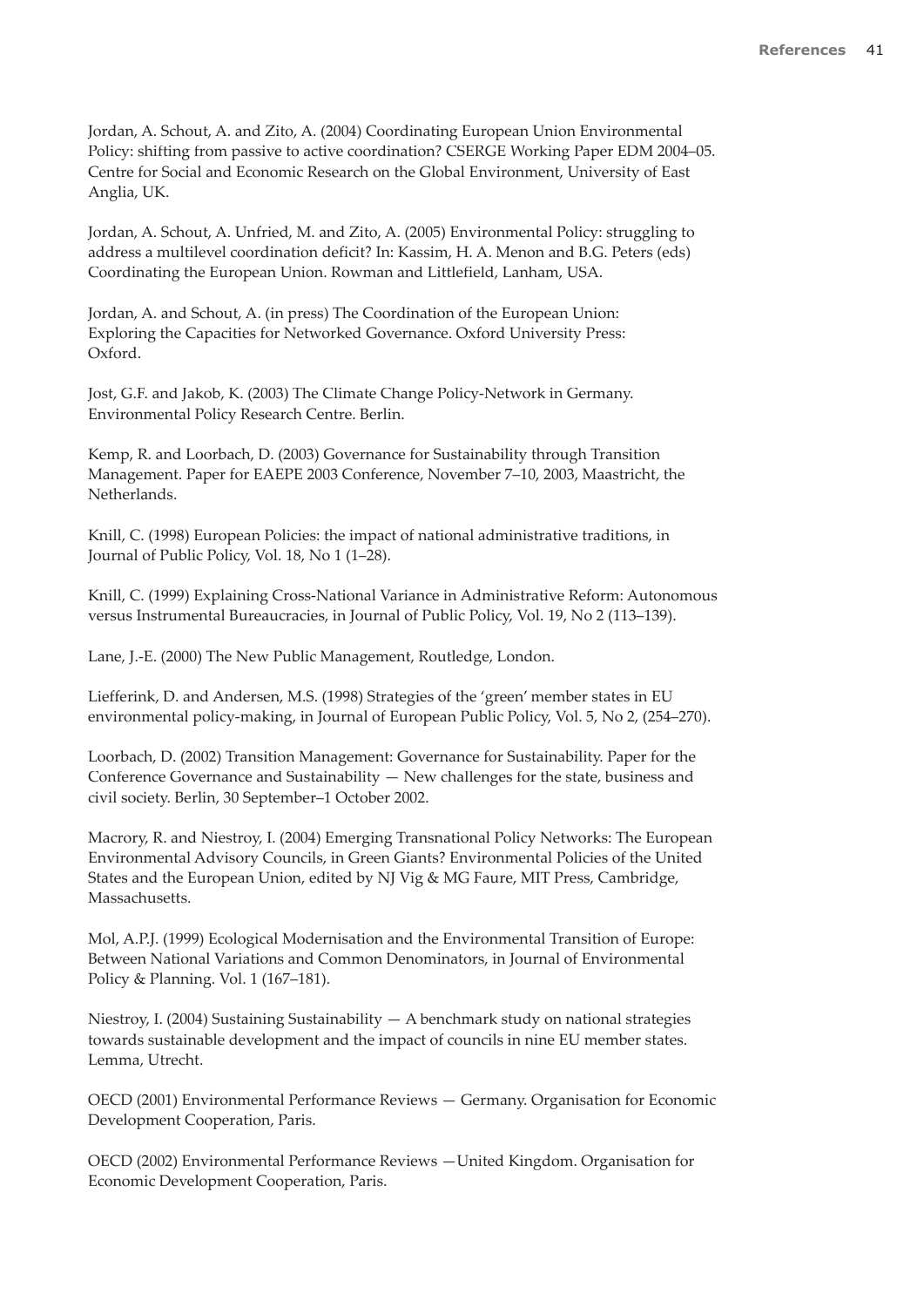OECD (2004) Environmental Performance Reviews — Sweden. Organisation for Economic Development Cooperation, Paris.

Peters G B (1998) Managing Horizontal Government: the politics of coordination, Research Paper No 21. Canadian Centre for Management Development, Canada.

Peters, B. G. (2000) Politics of Bureaucracy. Routledge. Florence, USA.

Rotmans, J., Kemp, R. and van Asselt, M.B.A. (2001) More Evolution than Revolution, in Foresight Vol. 03, No 1, February 2001.

SD Task Force (2004) SDTF6 0715-1: Sustainable development and the Spending Review. Sustainable Development Task Force, Department for Environment, Food and Rural Affairs, UK.

Swanson, D. Pinter, L. Bregha, F. Volkery, A. and Jacob, K. (2004) National Strategies for Sustainable Development: Challenges, Approaches and Innovations in Strategic and Coordinated Action. International Institute for Sustainable Development; Stratos Inc.; Environmental Policy Research Centre of the Freie Universität Berlin; and Deutsche Gesellschaft für Technische Zusammenarbeit.

Synnerstrom, S. (Undated) Professionalism in Public Service Management: The Making of Highly Qualified, Efficient and Effective Public Managers.

Torres, L. (2004) Trajectories in public administration reforms in European Continental countries in Australian Journal of Public Administration Vol. 63, No 3 (99–112). September 2004.

Torres, L. and Pina, V. (2004) 'Reshaping public administrations: The Spanish experience compared to the UK' in Public Administration Vol. 82, No 2 (445–464).

VROM (2001) Where there is a will, there is a world. Fourth National Environmental Policy Plan. The Netherlands.

Wandén, S. (2003) Society, Systems and Environmental Objectives, Naturvårdsverket report 5272, Sweden. Accessed at www.naturvardsverket.se/bokhandeln.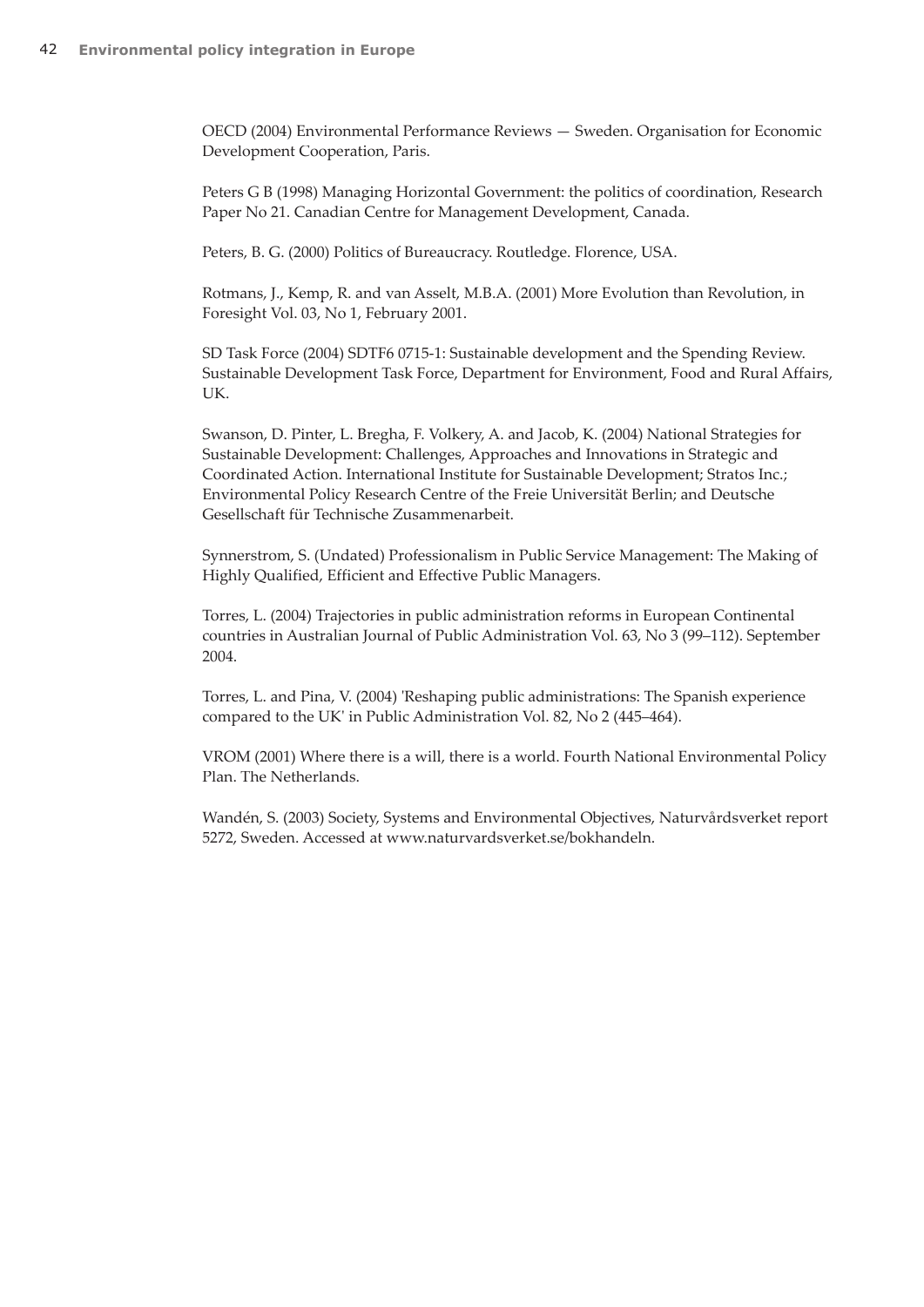# **Annex A. EEA framework for evaluating EPI**

### **A checklist for evaluating sectoral and cross-sectoral EPI**

| <b>Context for EPI</b>                                                                | Cross-sectoral                                                                                                                                       | <b>Sector specific</b>                                                                                                                                  |
|---------------------------------------------------------------------------------------|------------------------------------------------------------------------------------------------------------------------------------------------------|---------------------------------------------------------------------------------------------------------------------------------------------------------|
| 1 Trends in drivers,<br>pressures, changes<br>in state of the<br>environment, impacts | 1a What are the main economic<br>and social driving factors facing<br>the administration?                                                            | 1a What are the trends in the<br>sector's main economic and<br>social driving factors?                                                                  |
|                                                                                       | 1b What are the magnitudes and<br>trends of the socio-economic<br>impacts?                                                                           | 1b What are the magnitudes<br>and trend of the sector's socio-<br>economic impacts?                                                                     |
|                                                                                       | 1c Is society becoming more<br>eco-efficient, i.e. decoupling its<br>economic activities and outputs<br>from environmental pressures<br>and impacts? | 1c Is the sector becoming more<br>eco-efficient, i.e. decoupling its<br>economic activities and outputs<br>from environmental pressures<br>and impacts? |
|                                                                                       | 1d Is progress being made<br>towards key overarching SD/<br>environmental targets and<br>objectives?                                                 | 1d Is the sector contributing<br>appropriately to key overarching<br>SD/ environmental targets and<br>objectives?                                       |
|                                                                                       |                                                                                                                                                      | 1e Is the sector on track to<br>reaching its own environmental<br>targets and objectives?                                                               |
| <b>EPI</b> categories                                                                 | Cross-sectoral                                                                                                                                       | <b>Sector specific</b>                                                                                                                                  |
| 2 Political<br>commitment &<br>strategic vision                                       | 2a Is there a high-level (i.e.<br>constitutional/legal) requirement<br>for EPI in general?                                                           | 2a Is there a high-level (i.e.<br>constitutional/legal) requirement<br>for EPI in the sector?                                                           |
|                                                                                       | 2b Is there an overarching EPI<br>or SD strategy, endorsed and<br>reviewed by the Prime Minister<br>or President?                                    | 2b Is the sector included in an<br>overarching strategy for EPI and/<br>or for sustainable development?                                                 |
|                                                                                       |                                                                                                                                                      | 2c Does the sector have its own<br>EPI or sustainable development<br>strategy?                                                                          |
|                                                                                       | 2c Is there political leadership<br>for EPI and/or sustainable<br>development?                                                                       | 2d Is there political leadership<br>for EPI in the sector?                                                                                              |
| 3 Administrative<br>culture and practices                                             | 3a Do the administration's<br>regular planning, budgetary<br>and audit exercises reflect EPI<br>priorities?                                          | 3a Does the sector<br>administration's mission<br>statement reflect environmental<br>values?                                                            |
|                                                                                       | 3b Are environmental<br>responsibilities reflected in<br>the administration's internal<br>management regime?                                         | 3b Are environmental<br>responsibilities reflected in the<br>sector administration's internal<br>management regime?                                     |
|                                                                                       | 3c Is there a strategic<br>department/unit/committee<br>in charge of coordinating and<br>guiding EPI across sectors?                                 | 3c Are there cooperation<br>mechanisms between the sector<br>and environmental authorities?                                                             |
|                                                                                       | 3d Are there mechanisms for<br>cooperation with higher or lower<br>levels of governance?                                                             | 3d Are there mechanisms for<br>cooperation with higher or lower<br>levels of governance?                                                                |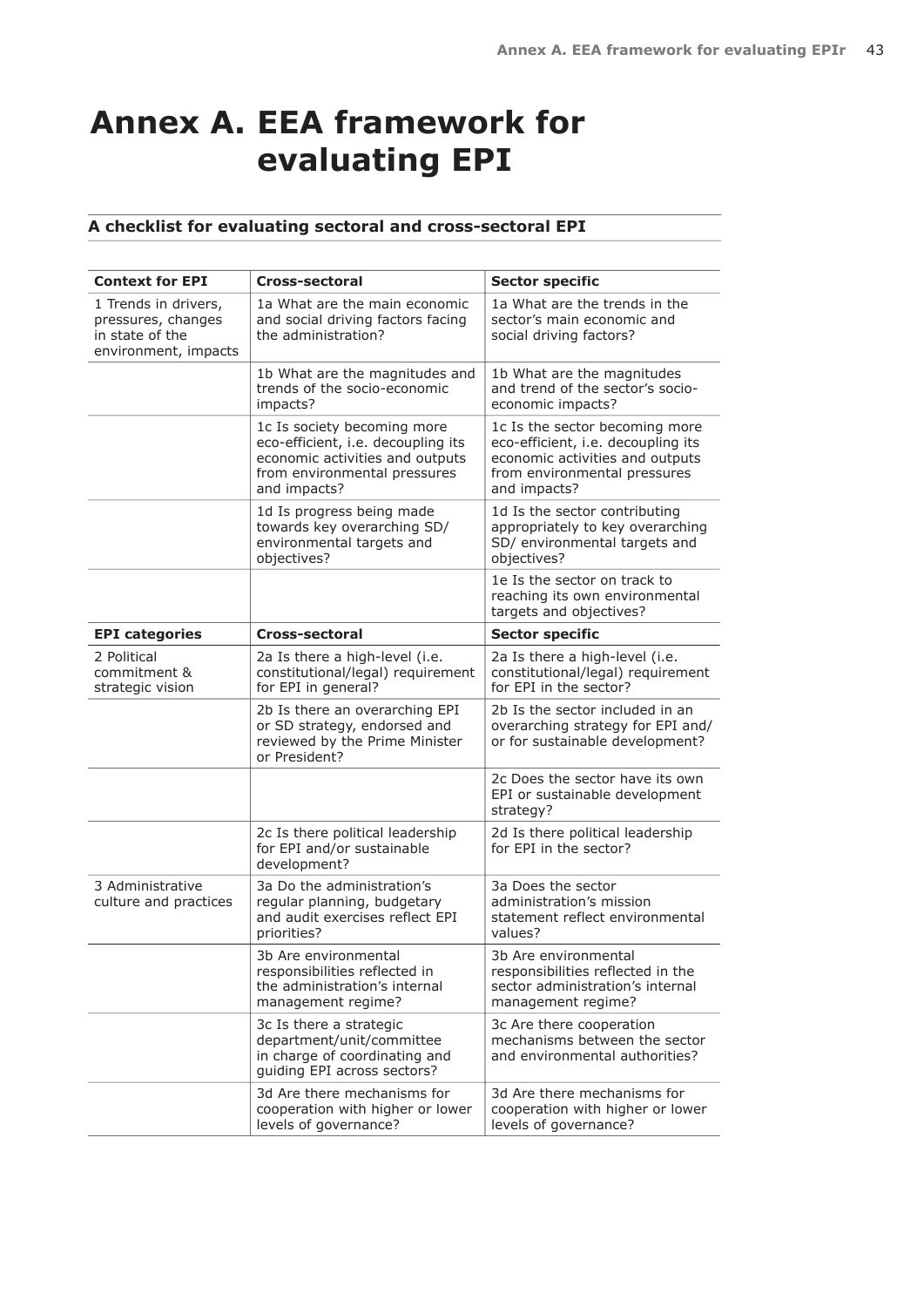| <b>Context for EPI</b>                                                        | <b>Cross-sectoral</b>                                                                                                                                                  | <b>Sector specific</b>                                                                                                                                                                          |
|-------------------------------------------------------------------------------|------------------------------------------------------------------------------------------------------------------------------------------------------------------------|-------------------------------------------------------------------------------------------------------------------------------------------------------------------------------------------------|
| 4 Assessments<br>& consultation to<br>underpin policy design<br>and decisions | 4a Does the sector have<br>a process for ex-ante<br>environmental assessment<br>of its proposed policies or<br>programmes?                                             | 4a Does the sector have<br>a process for ex-ante<br>environmental assessment<br>of its proposed policies or<br>programmes?                                                                      |
|                                                                               | 4b Are environmental authorities<br>and stakeholders engaged in<br>mechanisms for consultation<br>and participation in the sector's<br>policy-making process?          | 4b Are environmental authorities<br>and stakeholders engaged in<br>mechanisms for consultation<br>and participation in the sector's<br>policy-making process?<br>[coordinate with sector paper] |
|                                                                               | 4c Is environmental information<br>available for and used to inform<br>policy-making?                                                                                  | 4c Is environmental information<br>available for and used to inform<br>policy-making?                                                                                                           |
| 5 Use of policy<br>instruments to deliver<br>EPI                              | 5a Do market-based mechanisms<br>support environmental objectives<br>(e.g. by removing damaging<br>subsidies or introducing<br>measures to 'get the prices<br>right')? | 5a Do the sector's financial<br>assistance programmes support<br>environmental objectives<br>(e.g. by introducing positive<br>incentives or removing damaging<br>subsidies)?                    |
|                                                                               | 5b Is spatial planning used<br>to integrate sectoral and<br>environmental issues?                                                                                      | 5b Are other market-based<br>instruments (e.g. taxes<br>and emissions trading)<br>used to internalise external<br>environmental costs?                                                          |
|                                                                               | 5c Are environmental<br>management instruments used<br>for EPI, e.g. EMAS,<br>EIA/SEA, eco-labelling, access to<br>information/participation/justice?                  | 5c Are there technical or<br>other standards to promote<br>environmental objectives in the<br>sector?                                                                                           |
|                                                                               | 5d Are other instruments used to<br>promote EPI?                                                                                                                       | 5d Are other instruments used to<br>promote EPI?                                                                                                                                                |
| 6 Monitoring and<br>learning from<br>experience                               | 6a Is progress towards sectoral<br>and cross-sectoral EPI objectives<br>and targets regularly monitored?                                                               | 6a Is the sector's progress<br>towards its EPI objectives and<br>targets regularly monitored?                                                                                                   |
|                                                                               | 6b Is there a systematic<br>evaluation of the effectiveness of<br>the policies that have been put<br>in place?                                                         | 6b Is there a systematic<br>evaluation of the effectiveness of<br>the policies that have been put<br>in place?                                                                                  |
|                                                                               | 6c Are there mechanisms for<br>exchanging good practice?                                                                                                               | 6c Are there mechanisms for<br>exchanging good practice?                                                                                                                                        |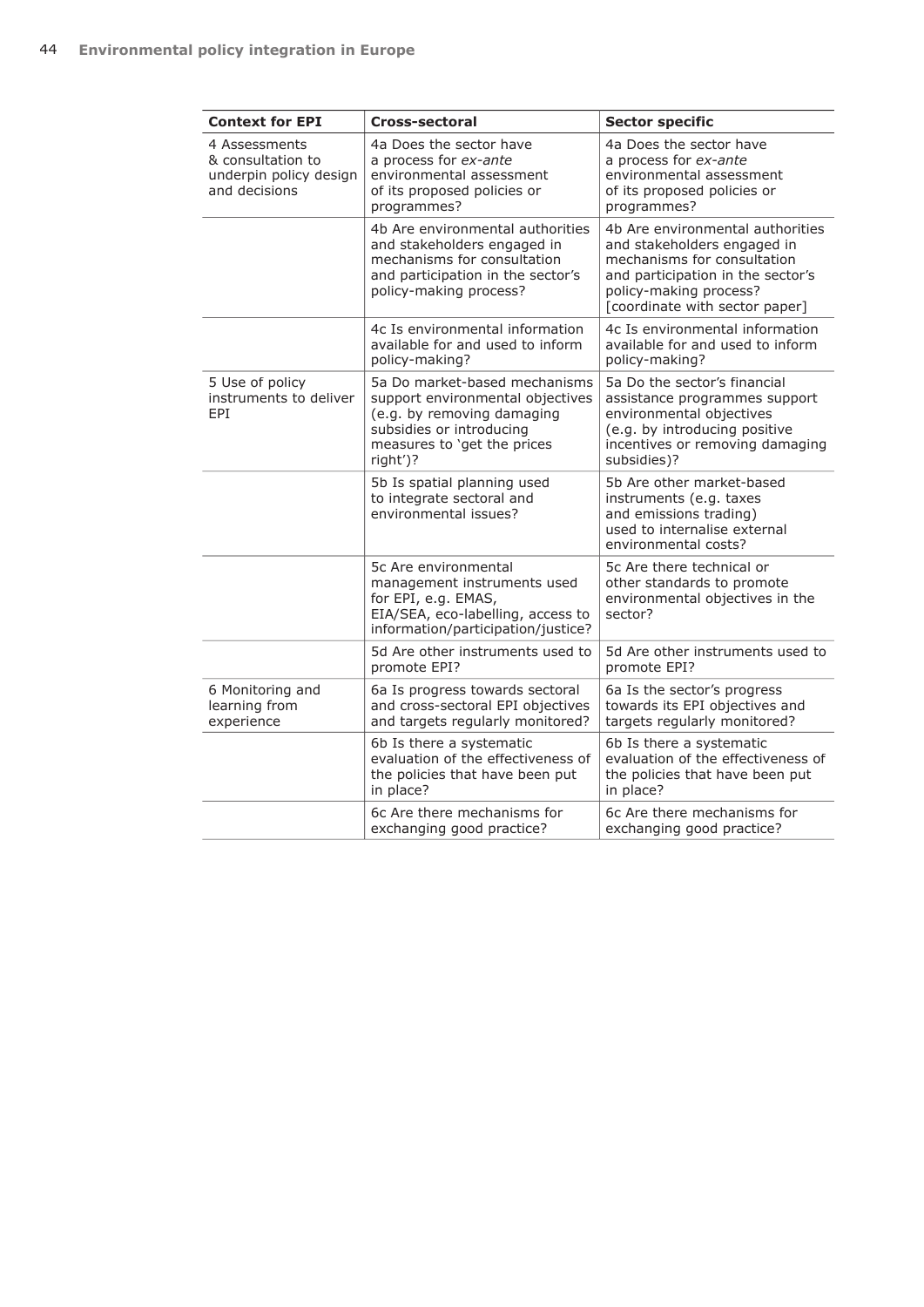## **Annex B. Environment and/or sustainable development advisory councils (EU-25)**

| <b>EU Member</b><br><b>State</b> | <b>Environmental</b><br><b>Advisory Council</b>                                                                                                               | <b>Purpose of the</b><br><b>Advisory Council</b>                                                                                                                                                                                                                                                                                                                      | <b>Membership and</b><br>link to Government<br>(ministers/Head of<br>Government) and/<br>or administrations<br>(ministries)                                                                                                                                                                                                                                     |
|----------------------------------|---------------------------------------------------------------------------------------------------------------------------------------------------------------|-----------------------------------------------------------------------------------------------------------------------------------------------------------------------------------------------------------------------------------------------------------------------------------------------------------------------------------------------------------------------|-----------------------------------------------------------------------------------------------------------------------------------------------------------------------------------------------------------------------------------------------------------------------------------------------------------------------------------------------------------------|
| Austria                          | Council for SD                                                                                                                                                | A forum for dialogue on<br>various aspects of the<br>international dimension<br>of SD.                                                                                                                                                                                                                                                                                | Representatives of<br>all ministries, local<br>governments, business,<br>science, major groups,<br>NGOs.                                                                                                                                                                                                                                                        |
| Belgium                          | Federal Council for SD<br>Also environment<br>councils for the Brussels<br>region and Flanders,<br>and an SD Council for<br>the Walloon region                | An advisory body that<br>advises the Belgian<br>federal authorities<br>about the federal<br>policy on sustainable<br>development. Also acts<br>as a forum to encourage<br>the sustainable<br>development debate, for<br>instance by means of<br>organising symposia.                                                                                                  | NGOs, business and<br>industry, trade unions,<br>federation of employers,<br>regional ministers,<br>scientific community,<br>etc.                                                                                                                                                                                                                               |
| Finland                          | National Commission<br>on SD<br>Also Council for Natural<br>Resources                                                                                         | The SD Commission<br>acts as a forum where<br>different stakeholders<br>present their ideas<br>and programmes<br>and engage in a<br>broad debate about<br>sustainability. The task<br>of the Commission<br>has been to promote<br>and coordinate the<br>implementation<br>of sustainable<br>development in Finland.                                                   | Chaired by the PM<br>and vice-chaired by<br>the Minister of the<br>Environment, Other<br>minister members as<br>well as representatives<br>from the Parliament,<br>public administration<br>including local<br>authorities, business<br>and industry, labour<br>unions, NGOs, interest<br>groups representing<br>different sectors of<br>society and the media. |
| France                           | National Commission on<br>SD (CFSD)                                                                                                                           | The CFSD is an<br>independent<br>consultative body,<br>under the auspices<br>of the Ministry of the<br>Environment, set up by<br>the Prime Minister.                                                                                                                                                                                                                  | The CFSD has<br>representatives from<br>local authorities,<br>business, trade<br>unions, environmental<br>protection, social and<br>consumer associations,<br>and experts.                                                                                                                                                                                      |
| Germany                          | Council for SD (RNE)<br>Also advisory councils<br>on environment (SRU)<br>and on global change<br>(WBGU) as well as<br>Council for Land-<br>stewardship (DRL) | The RNE advises the<br><b>Federal Government</b><br>on its policy for SD<br>and, by presenting<br>proposals for targets<br>and indicators, seeks<br>to contribute towards<br>the advancement of<br>the strategy of SD and<br>to propose projects<br>designed to realise<br>the strategy. Also<br>aims to foster social<br>dialogue on the issue of<br>sustainability. | 19 public figures<br>including the Chairman<br>of the DRL and the<br>RNE and the Chair of<br>the Association for<br>Environmental and<br>Nature Conservation<br>in Germany (BUND).<br>Representatives from<br>the trade union,<br>business groups,<br>consumer associations<br>etc.                                                                             |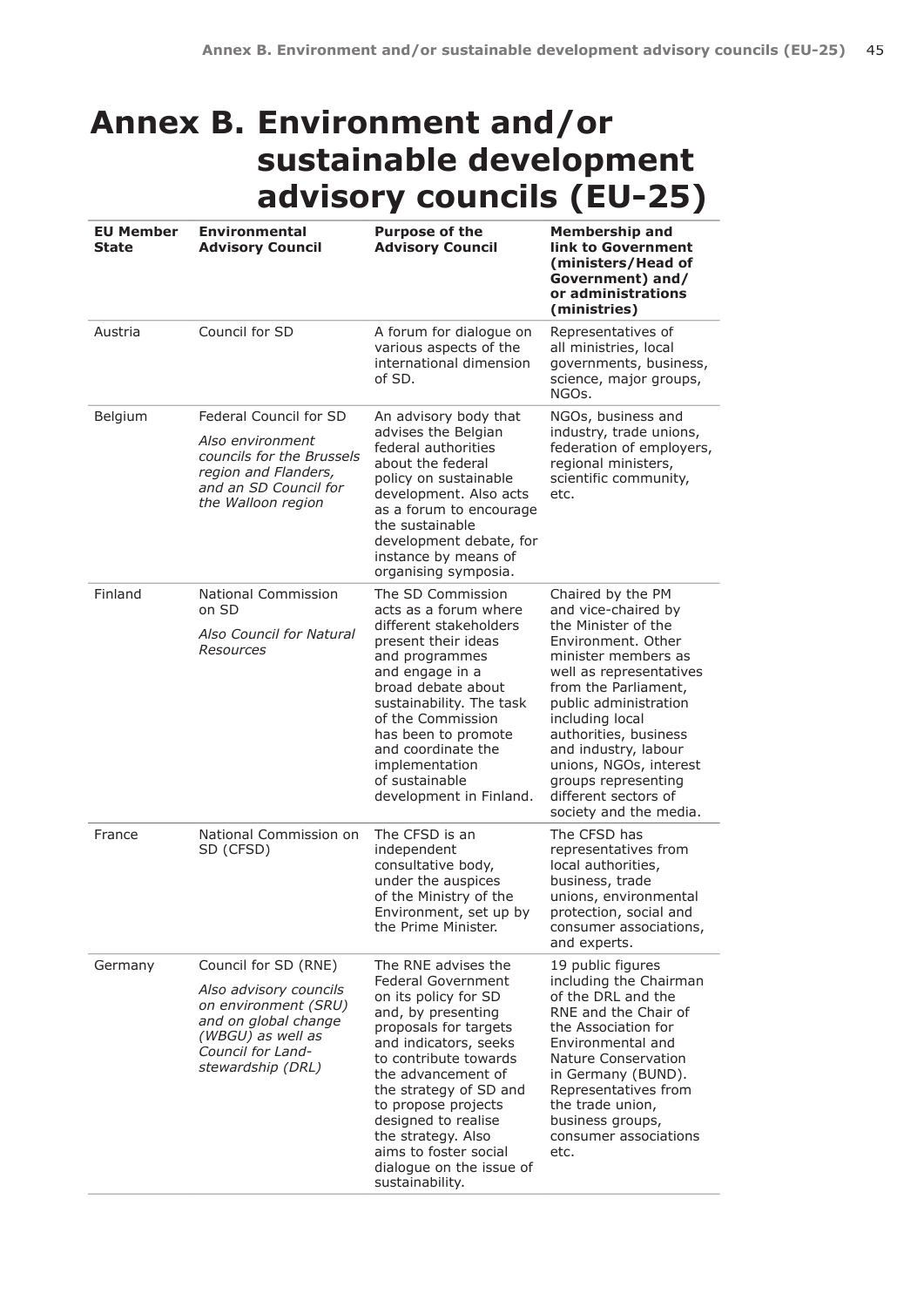| <b>EU Member</b><br><b>State</b> | <b>Environmental</b><br><b>Advisory Council</b>                                                                                                                                                                                                                                                            | <b>Purpose of the</b><br><b>Advisory Council</b>                                                                                                                                                                                                                 | <b>Membership and</b><br>link to Government<br>(ministers/Head of<br>Government) and/<br>or administrations<br>(ministries)                                                                                                                                                |
|----------------------------------|------------------------------------------------------------------------------------------------------------------------------------------------------------------------------------------------------------------------------------------------------------------------------------------------------------|------------------------------------------------------------------------------------------------------------------------------------------------------------------------------------------------------------------------------------------------------------------|----------------------------------------------------------------------------------------------------------------------------------------------------------------------------------------------------------------------------------------------------------------------------|
| Ireland                          | Comhar $-$ the<br><b>National Sustainable</b><br>Development<br>Partnership<br>Also Heritage Council                                                                                                                                                                                                       | A forum for consultation<br>and dialogue. Comhar<br>plays an advisory<br>role, evaluates<br>progress, devises<br>suitable mechanisms<br>and advises on their<br>implementation.                                                                                  | 25 members from the<br>state/public sector,<br>economic sectors,<br>environmental NGOs,<br>social/community NGOs<br>and the professional/<br>academic sector.                                                                                                              |
| Luxembourg                       | Supreme Council for SD                                                                                                                                                                                                                                                                                     | An advisory institution.                                                                                                                                                                                                                                         | Various governmental<br>and non-governmental<br>bodies.                                                                                                                                                                                                                    |
| Netherlands                      | No SD Council, but<br>Social and Economic<br>Council (SER), Scientific<br><b>Council on Government</b><br>Policy; Advisory Council<br>for Research on Spatial<br>Planning, Nature and<br>Environment (RMNO);<br>Council for Rural Area;<br>Council for Housing,<br>Spatial Planning and the<br>Environment | SER has been very<br>influential, RMNO<br>advises on the content<br>and organisation<br>of research on<br>environmental issues<br>on the mid to long<br>term; spatial planning,<br>nature conservation and<br>landscape conservation<br>issues included.         | Researchers, policy-<br>makers and users of<br>research (consultants,<br>trade and industry<br>and agencies using<br>the research in their<br>work). The RMNO has<br>nine members of staff<br>working for the Council<br>and manning the<br>secretariat.                   |
| Portugal                         | National Council on<br>Environment and SD                                                                                                                                                                                                                                                                  | An independent<br>advisory body to the<br>Government members<br>in charge of the<br>environment, public<br>entities and NGOs.<br>It is also a forum<br>for the formulation<br>and implementation<br>of environmental<br>and sustainable<br>development policies. | The Council has 36<br>members (designated<br>by central and regional<br>governments and<br>more than two-thirds<br>designated by civil<br>society, including NGO,<br>local communities,<br>universities, business<br>and trade unions), plus<br>its Chairman.              |
| Spain                            | No national advisory<br>council. A regional<br><b>Advisory Council for SD</b><br>of Catalonia                                                                                                                                                                                                              | CADS advises the<br>Government of<br>Catalonia on general<br>guidelines of politics<br>affecting sustainable<br>development and makes<br>proposals of actions to<br>arrange and to improve<br>the environment.                                                   | Although the Council<br>is attached to the<br>Ministry of Presidency<br>of the Catalan<br>Government, there<br>is no governmental<br>representative or<br>Parliament member.<br>The Council president is<br>the rector of the Open<br>University of Catalonia<br>$(UOC)$ . |
| Sweden                           | Environmental Advisory<br>Council                                                                                                                                                                                                                                                                          | The Swedish<br><b>Environmental Advisory</b><br>Council advises the<br>Government on<br>environmental issues<br>and serves as a<br>platform for discussion<br>on environmental<br>policies and sustainable<br>development.                                       | 24 members mainly<br>from the scientific<br>community. Chaired<br>by the Minister for the<br>Environment.                                                                                                                                                                  |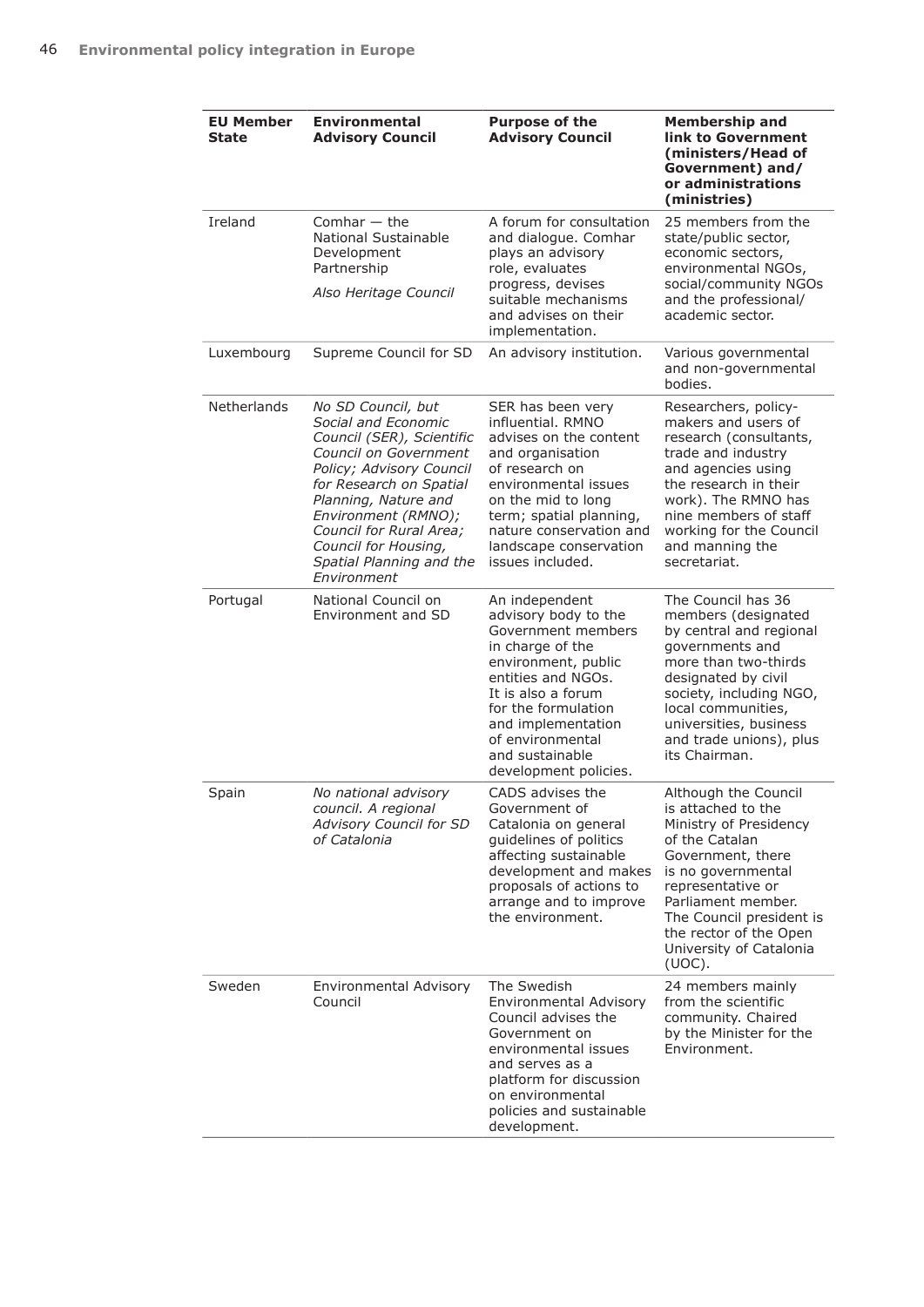| <b>EU Member</b><br><b>State</b> | Environmental<br><b>Advisory Council</b>                                     | <b>Purpose of the</b><br><b>Advisory Council</b>                                                                                                                                                                                                                                                                                                                                                                        | <b>Membership and</b><br>link to Government<br>(ministers/Head of<br>Government) and/<br>or administrations<br>(ministries)                                                                                                                                                                                                                                   |
|----------------------------------|------------------------------------------------------------------------------|-------------------------------------------------------------------------------------------------------------------------------------------------------------------------------------------------------------------------------------------------------------------------------------------------------------------------------------------------------------------------------------------------------------------------|---------------------------------------------------------------------------------------------------------------------------------------------------------------------------------------------------------------------------------------------------------------------------------------------------------------------------------------------------------------|
| UK                               | SD Commission. Also a<br>Royal Commission on<br><b>Environment Pollution</b> | SD Commission reports<br>to the Prime Minister<br>and First Ministers<br>from the devolved<br>administrations,<br>advocating SD across<br>sectors, reviewing<br>progress and building<br>consensus on actions<br>needed.                                                                                                                                                                                                | 20 Commissioners<br>from commerce, youth<br>work, academia, trade<br>unions, politics and<br>government, non-profit,<br>and grassroots action<br>groups.                                                                                                                                                                                                      |
| <b>EU-10</b>                     |                                                                              |                                                                                                                                                                                                                                                                                                                                                                                                                         |                                                                                                                                                                                                                                                                                                                                                               |
| Czech<br>Republic                | Advisory Council for SD                                                      | The Council initiates<br>and supports<br>strategic dimensions<br>in governmental<br>practice and provides<br>coordination, monitoring<br>and evaluation of the<br>implementation of<br>strategic aspects.                                                                                                                                                                                                               | The Council is chaired<br>by the Deputy PM and<br>includes ministers,<br>and representatives<br>from central and local<br>authorities, social<br>partners, NGOs and<br>academics.                                                                                                                                                                             |
| Cyprus                           | Council for the<br>Environment                                               | The Councils advises<br>the Minister and<br>through him, the<br>Council of Ministers,<br>on environment<br>and sustainable<br>development issues.                                                                                                                                                                                                                                                                       |                                                                                                                                                                                                                                                                                                                                                               |
| Estonia                          | Commission for SD                                                            | According to the<br>given mandate the<br><b>Estonian Commission</b><br>on Sustainable<br>Development is<br>functioning as an<br>advisory body to<br>the Government.<br>The priority areas<br>are: Elaboration and<br>implementation of<br>the Estonian Strategy<br>on Sustainable<br>Development and<br>implementation of the<br>Regional Sustainable<br>Development Strategy<br>- Baltic Agenda 21<br>$-$ action plan. | Members are appointed<br>by the institutional<br>affiliation (Government,<br>Parliament, Academia,<br>NGOs, Business,<br>Government<br>institutions) and<br>approved by the<br>Government. The<br>ECSD operates under<br>the leadership of the<br>PM and the Minister<br>of the Environment<br>and the Minister of<br>Economic Affairs and<br>Communications. |
| Hungary                          | National Council on the<br>Environment                                       | The Council is a<br>statutory independent<br>advisory body to the<br>Hungarian Government.                                                                                                                                                                                                                                                                                                                              | 21 representatives<br>of major stakeholder<br>groups in environmental<br>matters, such as<br>industry, academia<br>and the environmental<br>movement.                                                                                                                                                                                                         |
| Latvia                           | Council of National<br>Economy                                               |                                                                                                                                                                                                                                                                                                                                                                                                                         | Chaired by the<br>Government                                                                                                                                                                                                                                                                                                                                  |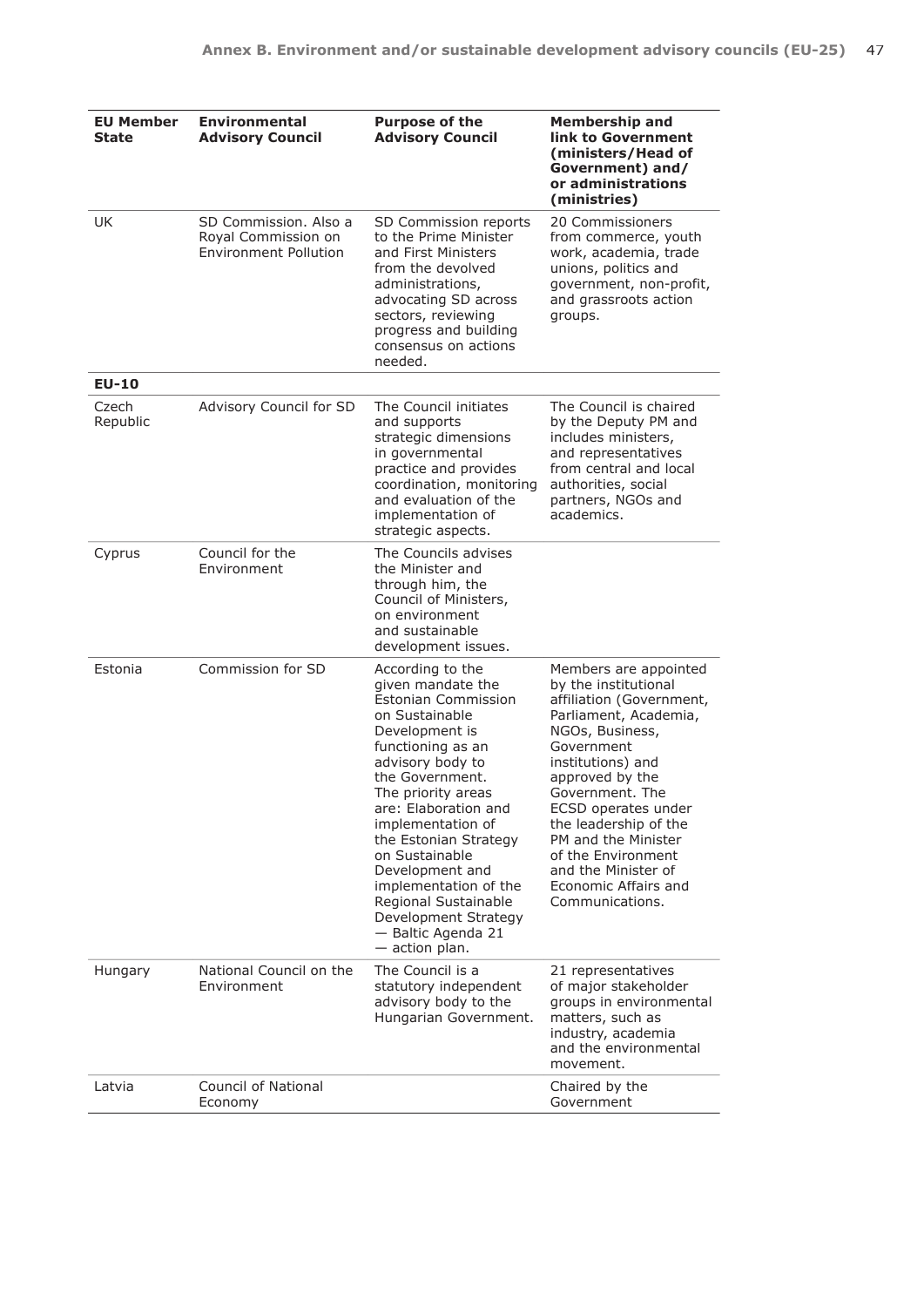| <b>EU Member</b><br>State | <b>Environmental</b><br><b>Advisory Council</b>                                      | <b>Purpose of the</b><br><b>Advisory Council</b>                                                                                                                                                                                                                                                                                                                                                                                                                                                | <b>Membership and</b><br>link to Government<br>(ministers/Head of<br>Government) and/<br>or administrations<br>(ministries)                                                        |
|---------------------------|--------------------------------------------------------------------------------------|-------------------------------------------------------------------------------------------------------------------------------------------------------------------------------------------------------------------------------------------------------------------------------------------------------------------------------------------------------------------------------------------------------------------------------------------------------------------------------------------------|------------------------------------------------------------------------------------------------------------------------------------------------------------------------------------|
| Malta                     | National Commission<br>for SD                                                        | The NCSD's main<br>remit is to advocate<br>national sustainable<br>development across<br>all sectors and identify<br>relevant processes or<br>policies which may be<br>undermining sustainable<br>development, and to<br>propose alternative<br>processes or policies<br>to the Government for<br>adoption.                                                                                                                                                                                     | Chaired by the<br>Government.                                                                                                                                                      |
| Poland                    | State Environmental<br>Council<br>Also State Council for<br><b>Nature Protection</b> | Advisory duties<br>to the Minister of<br>Environment on<br>country-wide and local<br>conflicts, consulting<br>environmental<br>legislation, serving<br>other ad hoc activities<br>on own initiative or<br>requested by the<br>Minister. The council is<br>an independent expert<br>body.                                                                                                                                                                                                        | 25 scientists are<br>members. The number<br>was limited to 30 in<br>2001.                                                                                                          |
| Slovakia                  | Government Council for<br>SD                                                         | This is acts as<br>an advisory and<br>coordinating body.<br>Specific tasks include<br>coordinating activities<br>of particular ministries,<br>assessing inter-linkages<br>of various strategies,<br>concepts, etc.,<br>discussing outcomes of<br>impacts assessments of<br>strategic developments<br>and legislative<br>proposals that may<br>have environmental<br>implications, evaluating<br>SD indicators and<br>Agenda 21 reports, and<br>coordinating activities<br>regarding the UN CSD. | Chaired by the deputy<br>Prime Minister. Other<br>members include<br>ministers, heads of<br>central government<br>departments and<br>regional authorities,<br>scientists and NGOs. |
| Slovenia                  | Council for<br>Environmental<br>Protection (CEPRS)                                   | The Council operates<br>independently. The<br>objective of the Council<br>is to monitor the quality<br>and the protection of<br>the environment in<br>Slovenia and ensure the<br>connection and inclusion<br>of Slovenia in global<br>environmental actions<br>elsewhere.                                                                                                                                                                                                                       | The members of Council<br>are all experts and<br>researchers in various<br>fields of science.                                                                                      |

**Source:** Adapted from Macrory & Niestroy, 2004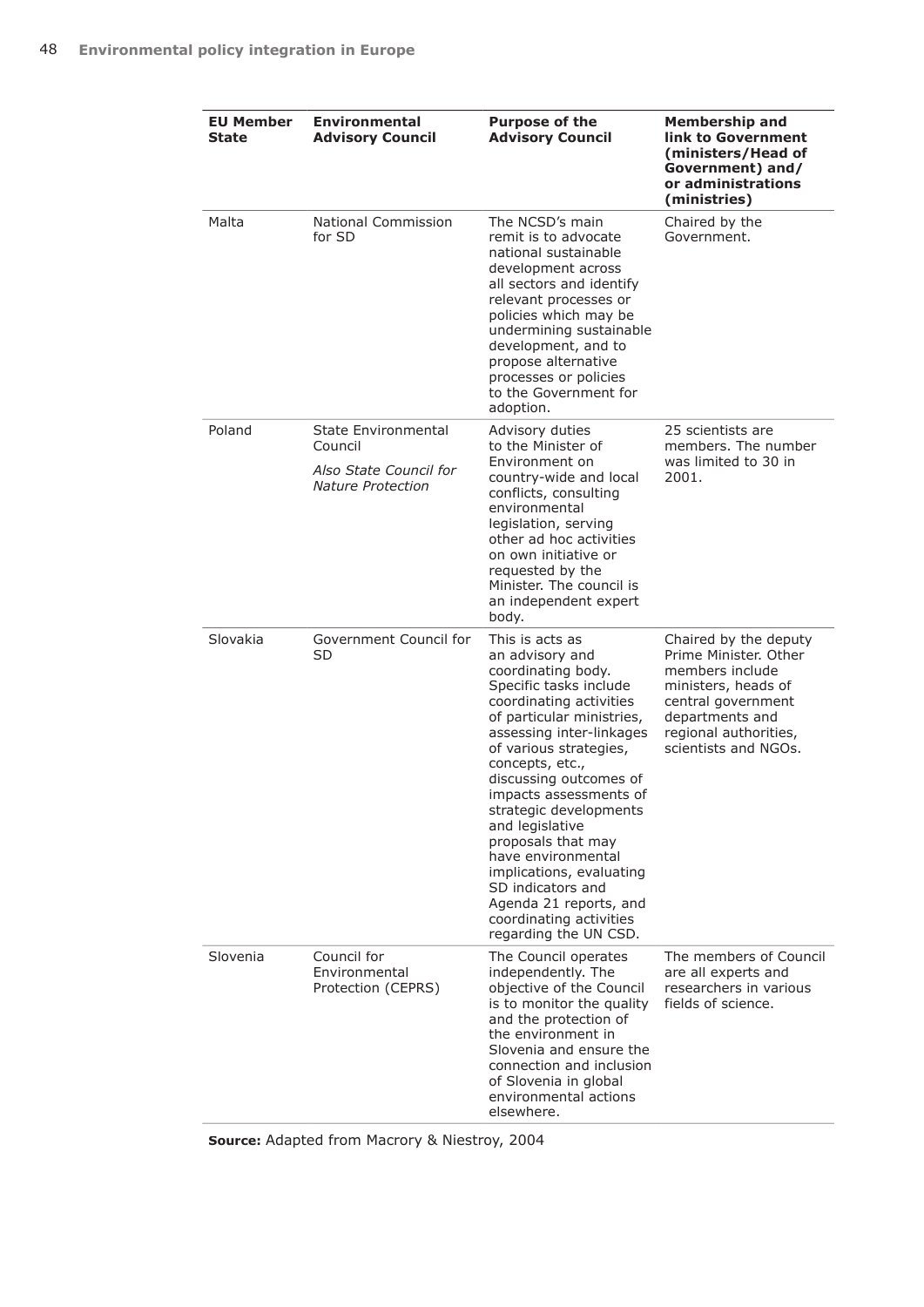# **Annex C. Glossary**

| APS          | Annual Policy Strategy                                               |
|--------------|----------------------------------------------------------------------|
| CAF          | Common European Assessment Framework                                 |
| <b>CESD</b>  | Commissioner of the Environment and Sustainable Development, Canada  |
| DG           | Directorate-General                                                  |
| EAC          | Environmental Audit Committee                                        |
| EEA          | European Environment Agency                                          |
| <b>EECCA</b> | Eastern Europe, the Caucus and Central Asia                          |
| EFTA         | European Free Trade Area                                             |
| <b>EMAS</b>  | Environmental Management and Audi Scheme                             |
| EPI          | Environmental Policy Integration                                     |
| <b>EPR</b>   | Environmental Performance Reviews                                    |
| EQOs         | Environmental Quality Objectives                                     |
| EU           | European Union                                                       |
| $EU-15$      | The EU Member States pre enlargement in 2004                         |
| EU-25        | The enlarged Community, as of 1 May 2004                             |
| EU SDS       | EU Sustainable Development Strategy                                  |
| <b>FYROM</b> | Former Yugoslav Republic of Macedonia                                |
| <b>GMO</b>   | Genetically modified organism                                        |
| <b>MBO</b>   | Management By Objectives                                             |
| <b>NCRSD</b> | National Council on Regional Sustainable Development                 |
| NEP4         | fourth National Environmental Policy Plan, Netherlands               |
| <b>NPM</b>   | New Public Management                                                |
| <b>NSDS</b>  | National Sustainable Development Strategy                            |
| PSA          | Public Service Agreement                                             |
| OECD         | Organisation for Economic Cooperation and Development                |
| <b>REACH</b> | Registration, Authorisation, Evaluation and Restriction of Chemicals |
| <b>RUMBA</b> | Resource and Environmental Management in the Federal Administration  |
| SD           | Sustainable Development                                              |
| <b>SDS</b>   | Sustainable Development Strategy                                     |
| <b>WTO</b>   | World Trade Organisation                                             |
|              |                                                                      |